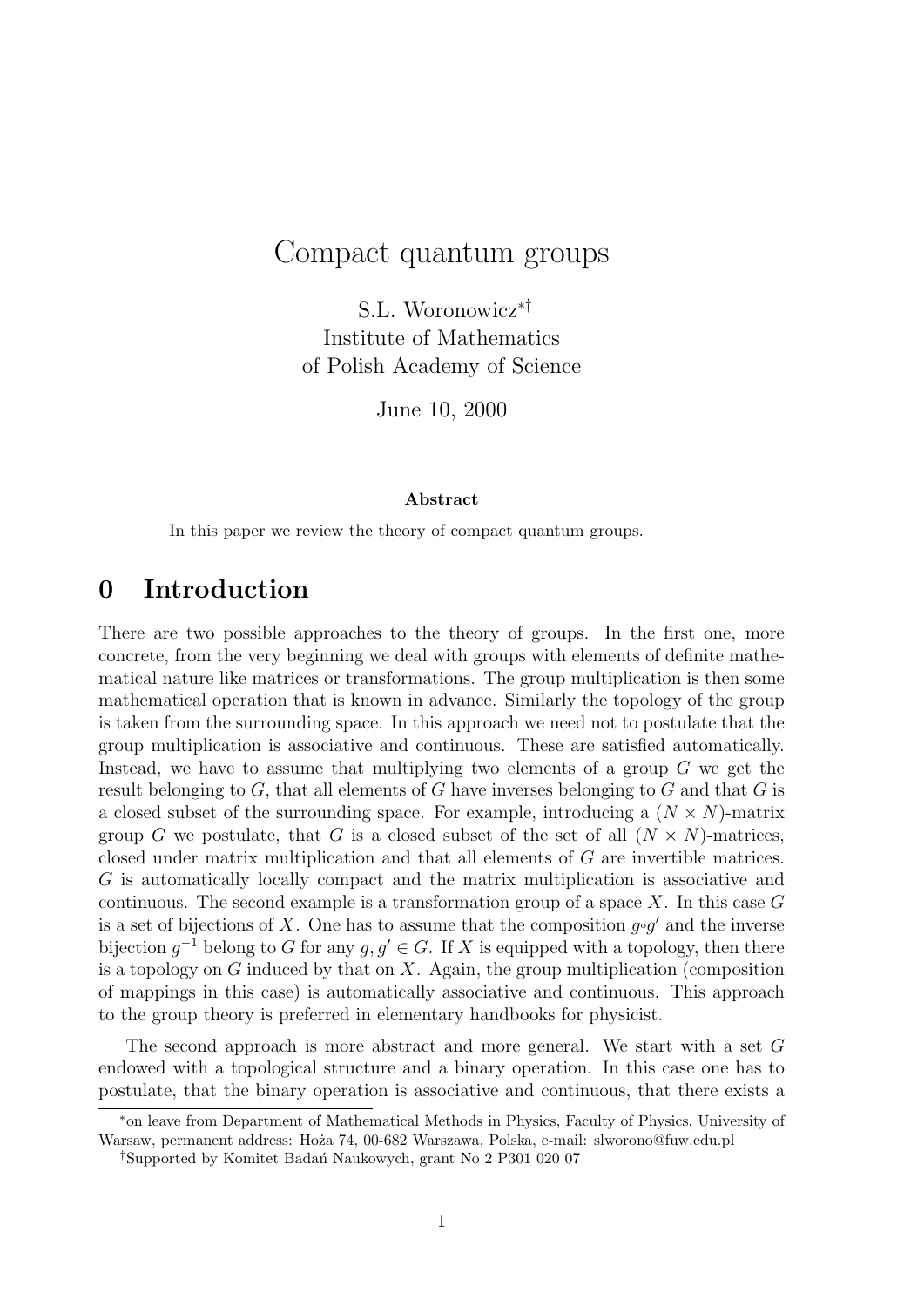neutral element and that any element of G has an inverse. All the theory is based on these axioms. For compact groups, after a long deduction one is able to prove the existence of finite-dimensional representations establishing in this way the equivalence of the two approaches.

The two approaches are also possible in the theory of quantum groups. In the papers [13, 18] the first approach is used. It is assumed that the C<sup>∗</sup>-algebra of functions on G is generated by  $N^2$ -elements  $u_{kl}$   $(k, l = 1, 2, ..., N)$  organized in a  $N \times N$ -matrix u. In other words, G is a 'quantum space of  $N \times N$ -matrices'. The comultiplication is of standard form:

$$
\Phi(u_{kl}) = \sum_{m=1}^N u_{km} \otimes u_{ml}.
$$

It means that matrix multiplication is the group rule on G. The reader should notice, that one need not assume the coassociativity of  $\Phi$ ; it follows immediately from the above equation.

In this approach, from the very beginning we have at our disposal a large class of finite-dimensional representations (the fundamental representation  $u$ , its conjugate and their tensor products). This fact essentially simplifies the theory.

In the present paper we have chosen the second more ambitious approach. We start with a unital  $C^*$ -algebra A. Elements of the algebra are interpreted as continuous functions on a quantum space G. The group structure on G is described by a  $\mathrm{C}^*$ -algebra homomorphism (comultiplication)  $\Phi$  acting from A into  $A \otimes A$ . We do not assume any particular form of  $\Phi$ , instead we demand  $\Phi$  to be coassociative. The second axiom that is used corresponds to the cancellation low in the classical group theory. Then the main result is the existence of a rich set of finite-dimensional representations. To have the paper as selfconsistent as possible we reproduce most of the results obtained in [13]. Comparing the present paper with [13] one should stress one point. As it was indicated by T. Koornwinder in an unpublished manuscript, the theory of C<sup>∗</sup> -algebras play in [13] rather decorative role. The whole theory could be easily formulated on the level of <sup>\*</sup>-algebra A generated by  $\{u_{kl}: k, l = 1, 2, \ldots, N\}$ . Passing to the closure gives no essentially new results. On the other hand, in the present approach we are able to introduce the  $*$ -algebra  $A$  only after the great part of the theory is developed, so the C ∗ -algebra language is inherent in our theory.

The theory of compact quantum groups is now well established. There is a common agreement on the basic concepts. The situation in the theory of non-compact quantum groups is rather unsatisfactory. We believe that the approach using the multiplicative unitaries [2, 20] is the most promising. More traditional approach will be presented in [6]. The essential defeat of the last paper consists in lack of the proof of the existence of the Haar measure. The authors were forced to include the existence of the Haar measure in one of the axioms.

A few words about the content of the paper. At the end of this section we recall the basic notions of the theory of C<sup>∗</sup> -algebras that are used in the subsequent sections. In Section 1 one can find the definition of compact quantum group. Next we present the main results. Probably the most interesting is the theorem saying that the C<sup>\*</sup>-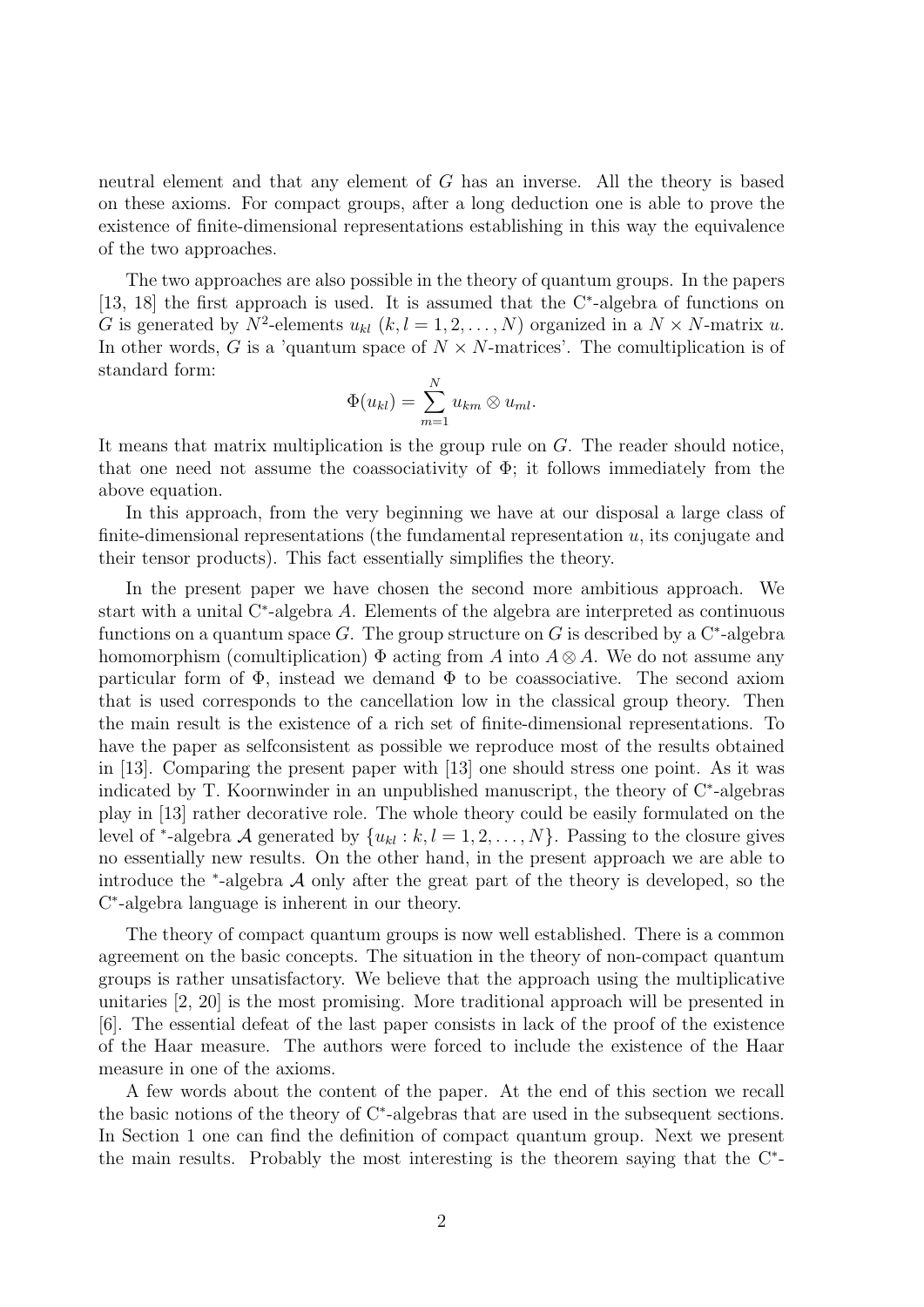algebra of all 'continuous functions on a compact quantum group contains a dense Hopf ∗ -subalgebra. The other theorems concern the Haar measure and its modular properties. A special attention is paid to the groups with faithful Haar measure. In Section 2 we prove the existence of the Haar measure. Section 3 contains the theory of unitary representations of a compact quantum group. We consider representations acting on infinite-dimensional Hilbert spaces. The main result says that any representation is equivalent to a direct sum of irreducible representations and that any irreducible representation is finite-dimensional. We use this result in Section 4, where the right regular representation is constructed and investigated. Decomposing this representation into irreducible ones we obtain a rich set of finite-dimensional representations establishing in this way a link with the theory of compact matrix groups. In Section 5 we show, that the linear span of matrix elements of finite-dimensional unitary representations is a dense Hopf <sup>∗</sup> -subalgebra. Section 6 is devoted to the modular properties of the Haar measure. We show that the modular group is determined by an analytic family of linear multiplicative functionals on the Hopf \*-subalgebra. The same family enters the formula for the square of the coinverse. At the end of this section the Peter-Weyl orthonormality relations for matrix elements of irreducible representations are derived. The last section is devoted to the groups with faithful Haar measure.

Dealing with compact quantum groups we mainly work with unital C<sup>∗</sup>-algebras. However the Pontryagin dual of a compact group is not compact and this fact introduces non-unital algebras into our considerations. For these algebras the concept of multiplier algebra [7, 17] is of great importance.

Let  $A$  be a C<sup>\*</sup>-algebra and  $a$  and  $a'$  be linear bounded operators acting on the Banach space A. We say that a' is the adjoint of a if  $a(b)^*c = b^*a(c)$  for any  $b, c \in A$ . The adjoint operator will be denoted by  $a^*$ . Its existence is a non-trivial requirement. By definition the multiplier algebra  $M(A)$  is the subalgebra of  $B(A)$  consisting of all operators on A that have the adjoint. Then  $M(A)$  is a unital C<sup>\*</sup>-algebra. Each element  $a \in A$  defines (by left multiplication) an operator on A. Identifying  $a \in A$  with the left multiplication by a we embed  $A \subset M(A)$ . One can easily show that A is an essential ideal in  $M(A)$ . We shall use the following simple

**Proposition 0.1** Let A be a C<sup>\*</sup>-algebra and  $v : A \rightarrow A$  be a linear map such that  $v(A) = A$  and  $v(a)^*v(b) = a^*b$  for any  $a, b \in A$ . Then v is an unitary element of  $M(A)$ .

**Proof:** It follows immediately from the assumptions, that  $v$  is an isometry mapping  $A$ onto itself and that  $v^{-1}$  is the adjoint of v. Therefore v has the adjoint and  $v \in M(A)$ . Clearly  $v$  is unitary.

Q.E.D.

For any Hilbert space  $K, B(K)$  will denote the  $C^*$ -algebra of all bounded operators acting on K and  $CB(K) \subset B(K)$  will denote the subalgebra consisting of all compact operators. It is well known, that  $B(K) = M(CB(K)).$ 

If  $A$  and  $B$  are linear subsets of the same algebra, then  $AB$  will always denote the set of all linear combinations of elements  $\{ab : a \in A, b \in B\}.$ 

For any Hilbert space K we denote by  $C^*(K)$  the set of all separable C<sup>\*</sup>-algebras of operators acting on K in a nondegenerate way: for any  $A \in C^{*}(K)$ ,  $0 \in K$  is the only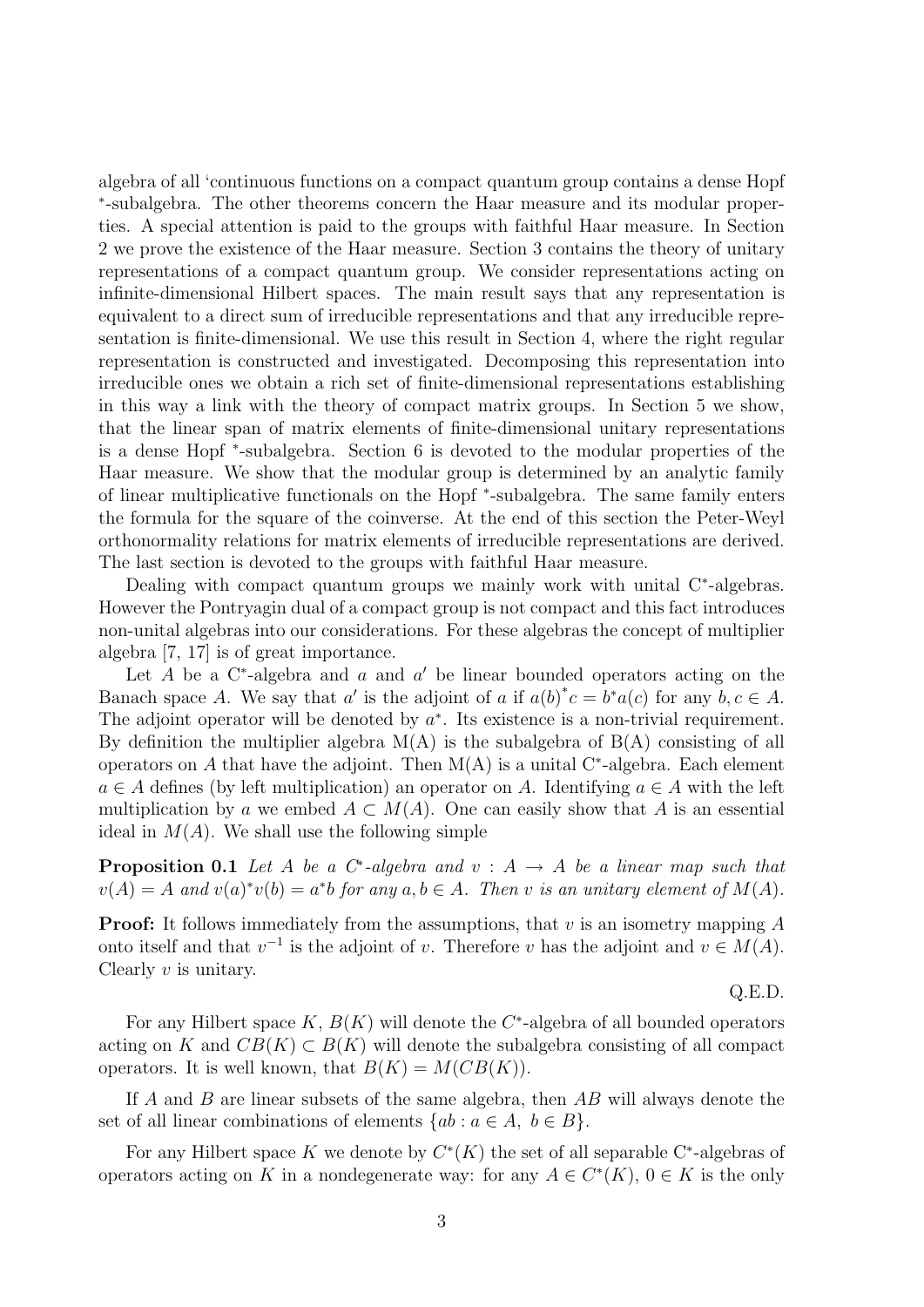vector killed by all  $a \in A$ . The tensor product of C<sup>\*</sup>-algebras appearing in this paper is always the minimal tensor product: For any  $A \in C^*(H)$  and  $B \in C^*(K)$  (H and K are Hilbert spaces),  $A \otimes B \in C^*(H \otimes B)$ .

If  $B \in C^*(K)$  then  $M(B)$  may be identified with the set

$$
M(B) = \left\{ a \in B(K) : \begin{array}{c} ab \in B \text{ and } ba \in B \\ \text{for any } a \in B \end{array} \right\}.
$$
 (0.1)

The elements of  $(0.1)$  act on B by left multiplication. More generally: let B be a  $C^*$ subalgebra of  $M(A)$ . We say that B is A-non-degenerate if the closure of AB coincides with A. If this is the case, then  $M(B)$  may be identified with the set

$$
M(B) = \left\{ a \in M(A) : \begin{array}{c} ab \in B \text{ and } ba \in B \\ \text{for any } a \in B \end{array} \right\}.
$$
 (0.2)

The elements of (0.2) act on B by left multiplication. In particular if  $B \in C^{*}(K)$  and A is a C<sup>\*</sup>-algebra, then  $B \otimes A \subset B(K) \otimes A \subset M(CB(K) \otimes A)$ ,  $B \otimes A$  is  $(CB(K) \otimes A)$ non-degenerate and  $M(A \otimes B)$  may be identified with the set

$$
M(B \otimes A) = \left\{ a \in M(CB(K) \otimes A) : \begin{array}{c} ab, ba \in B \otimes A \\ \text{for any } a \in B \otimes A \end{array} \right\}.
$$
 (0.3)

The elements of (0.3) act on  $B \otimes A$  by left multiplication.

Let K be a Hilbert space.  $C^*(K)$  is equipped with a natural order relation. Let  $A, B \in C^*(K)$ . We say that A is smaller than B if AB is a dense subset of B:

$$
A \le B \iff \begin{array}{c} \text{The closure of } AB \\ \text{coincides with } B. \end{array} \tag{0.4}
$$

In other words,  $A \leq B$  if  $B \in M(A)$  and B is A-nondegenerate. One can easily show, that  $(C^*(K), \leq)$  is a partially ordered set. The algebra  $\overline{CB}(K)$  of all compact operators acting on K is the largest element of  $C<sup>*</sup>(K)$  and CI is the smallest one. In general unital algebras are smaller than non-unital.

Passing to the multiplier algebra does not preserve the inclusion. If  $A, B \in C^*(K)$ and  $A \subset B$ , then in general  $M(A)$  is not a subset of  $M(B)$ . However

$$
A \le B \implies M(A) \subset M(B)
$$

If moreover  $C$  is another  $C^*$  algebra, then

$$
A \leq B \implies M(A \otimes C) \subset M(B \otimes C),
$$

where  $M(A \otimes C)$  and  $M(B \otimes C)$  are considered as subsets of  $M(CB(K) \otimes C)$  (cf (0.3)). This nice behavior of the ordering in  $C<sup>*</sup>(K)$  is the reason, why it is more useful then the inclusion relation.

Let A and B be C<sup>\*</sup>-algebras. A <sup>\*</sup>-algebra homomorphism  $\phi: A \to M(B)$  is called a morphism from A to B, if the image  $\phi(A)$  is B-non-degenerate. The set of all morphisms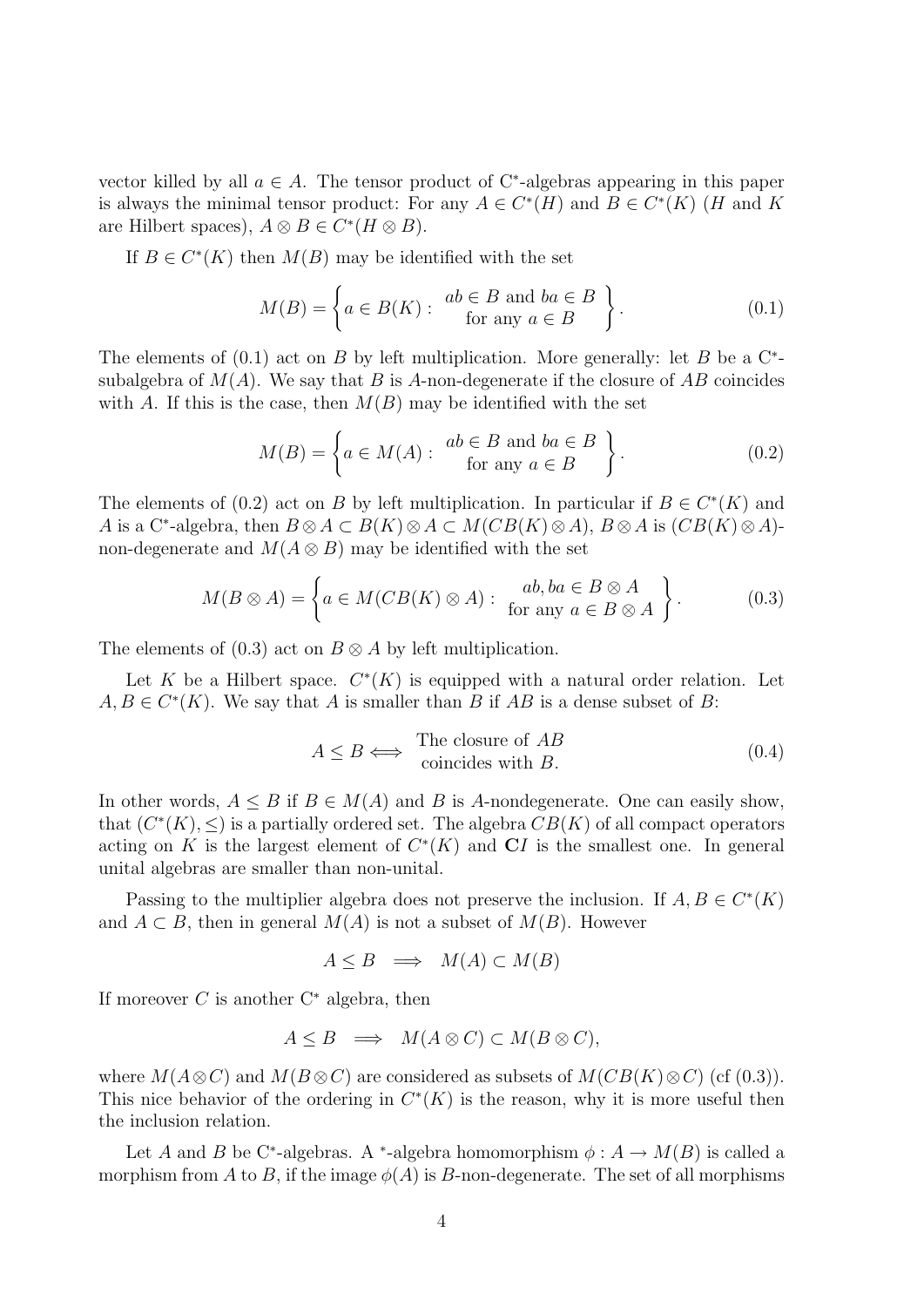from A to B will be denoted by  $\text{Mor}(A, B)$ . Any  $\phi \in \text{Mor}(A, B)$  extends in a unique way to the <sup>\*</sup>-algebra homomorphism from  $M(A)$  into  $M(B)$ . Due to this fact, the morphisms may be composed. One may also consider the tensor product of morphisms: For any  $\phi \in \text{Mor}(A, B)$  and  $\phi' \in \text{Mor}(A', B')$   $(A, B, A'$  and  $B'$  are C<sup>\*</sup>-algebras) there exists unique  $\phi \otimes \phi' \in \text{Mor}(A \otimes A', B \otimes B')$  such that  $(\phi \otimes \phi')(a \otimes b) = \phi(a) \otimes \phi'(b)$  for any  $a \in A$  and  $b \in B$ . For further details see [17].

### 1 Definitions and results

We shall use symbol  $\Phi$  for comultiplication reserving  $\Delta$  for the modular operator of Tomita–Takesaki theory.

**Definition 1.1** Let  $G = (A, \Phi)$ , where A is a separable unital C<sup>\*</sup>-algebra and  $\Phi : A \longrightarrow$  $A \otimes A$  is a unital \*-algebra homomorphism. We say that G is a compact quantum group if

1. The diagram



is commutative,

2. The sets

$$
\{(b \otimes I)\Phi(c) : b, c \in A\},\tag{1.1}
$$

$$
\{(I \otimes b)\Phi(c) : b, c \in A\} \tag{1.2}
$$

are linearly dense subsets of  $A \otimes A$ .

**Remark 1.** Let  $G = (A, \Phi)$  be a compact quantum group,  $s_A : A \otimes A \rightarrow A \otimes A$  be the flip:  $s_A(a \otimes b) = b \otimes a$  for all  $a, b \in A$  and  $\Phi^{\text{opp}} = s_{A} \circ \Phi$ . Then one can easily verify that  $G^{\text{opp}} = (A, \Phi^{\text{opp}})$  is a compact quantum group. We say that  $G^{\text{opp}}$  is the group opposite to  $G$ .

**Remark 2.** If  $(A, u)$  is a compact matrix quantum group (pseudogroup) in the sense of [13, 18] and  $\Phi$  is the corresponding comultiplication, then due to the Theorem 4.9 of [13],  $(A, \Phi)$  is a compact quantum group in the sense of the above definition.

**Remark 3.** If in Definition 1.1 the algebra A is commutative then (Gelfand – Naimark theory [5])  $A = C(\Lambda)$ , where  $\Lambda$  is a compact space and for any  $a \in C(\Lambda)$  and  $\lambda_1, \lambda_2 \in \Lambda$  we have  $(\Phi a)(\lambda_1, \lambda_2) = a(\lambda_1 \cdot \lambda_2)$ , where

$$
\Lambda \times \Lambda \ni (\lambda_1, \lambda_2) \mapsto \lambda_1 \cdot \lambda_2 \in \Lambda \tag{1.3}
$$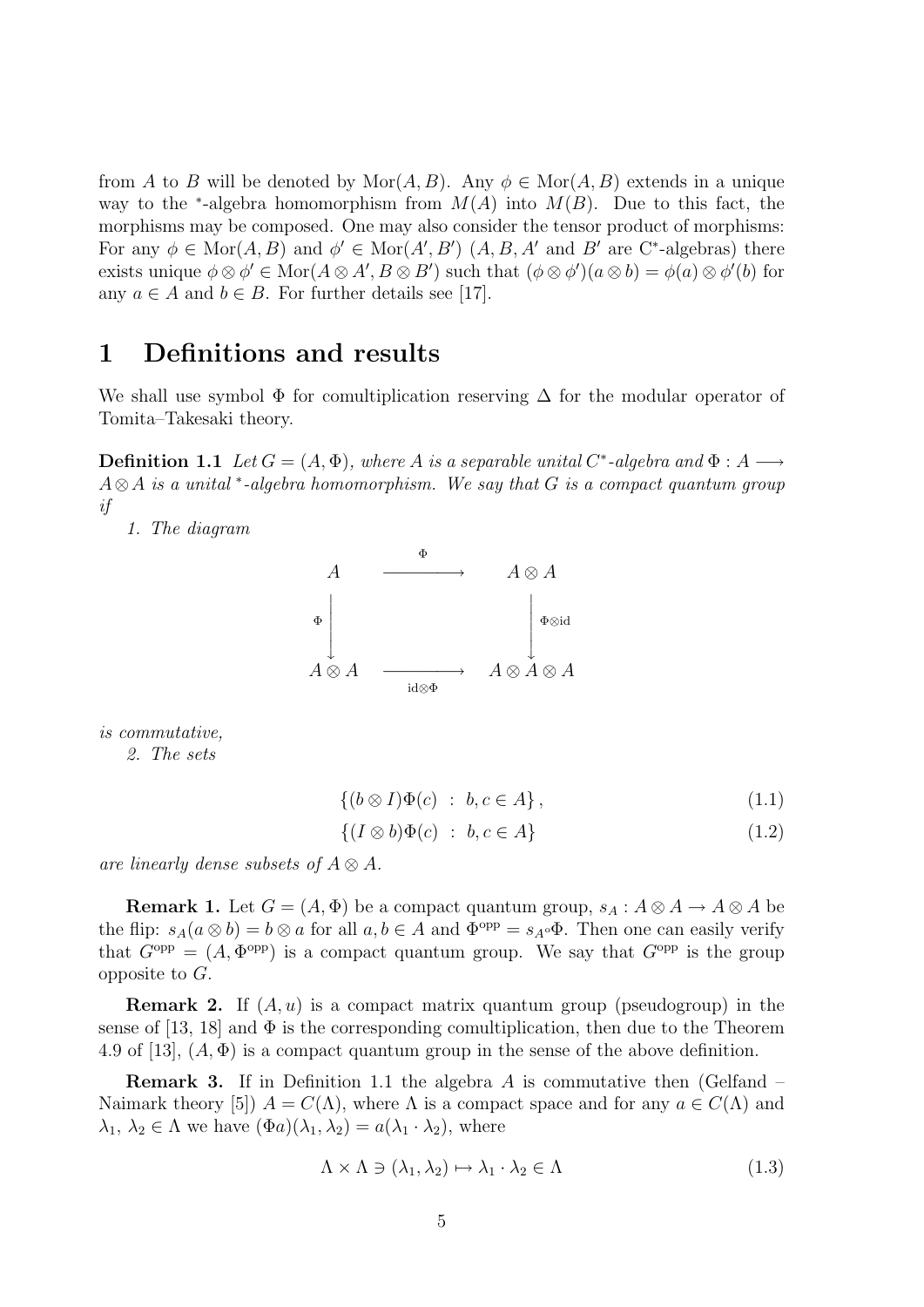is a continuous mapping. In this case Condition 1 of Definition 1.1 means that

$$
(\lambda_1 \cdot \lambda_2) \cdot \lambda_3 = \lambda_1 \cdot (\lambda_2 \cdot \lambda_3) \tag{1.4}
$$

for any  $\lambda_1, \lambda_2, \lambda_3 \in \Lambda$ . One can easily verify that the density of (1.1) is equivalent to the following implication:

$$
(\lambda \cdot \lambda_1 = \lambda \cdot \lambda_2) \Longrightarrow (\lambda_1 = \lambda_2) \tag{1.5}
$$

for any  $\lambda$ ,  $\lambda_1$ ,  $\lambda_2 \in \Lambda$ . Similarly the density of (1.2) is equivalent to the implication:

$$
(\lambda_1 \cdot \lambda = \lambda_2 \cdot \lambda) \Longrightarrow (\lambda_1 = \lambda_2) \tag{1.6}
$$

for any  $\lambda$ ,  $\lambda_1$ ,  $\lambda_2 \in \Lambda$ . The results of the present paper show that any compact space  $\Lambda$  endowed with a continuous binary operation (1.3) satisfying conditions (1.4) – (1.6) is a topological group.

Let  $G = (A, \Phi)$  be a compact quantum group. Applying the hermitian conjugation to the elements of  $(1.1)$  and  $(1.2)$  we show that

$$
\{\Phi(c)(b \otimes I) : b, c \in A\},\tag{1.7}
$$

$$
\{\Phi(c)(I \otimes b) \; : \; b, c \in A\} \tag{1.8}
$$

are linearly dense subsets of  $A \otimes A$ .

Let  $G = (A, \Phi)$  be a compact quantum group and  $v = (v_{kl})_{k,l=1,2,...,N}$  be an  $N \times N$ matrix with entries belonging to A. We recall [13] that v is an  $N$ -dimensional unitary representation of G if v is a unitary element of  $M_N(A) = M_N(C) \otimes A$  and

$$
\Phi(v_{kl}) = \sum_r v_{kr} \otimes v_{rl}
$$

for all  $k, l = 1, 2, ..., N$ . More general notion of unitary representation of G is introduced in Section 3, where infinite–dimensional representations are also considered.

Let A be a unital <sup>\*</sup>-algebra and  $\Phi: \mathcal{A} \to \mathcal{A} \otimes_{\text{alg}} \mathcal{A}$  be a unital <sup>\*</sup>-algebra homomorphism such that  $(\Phi \otimes id)\Phi = (id \otimes \Phi)\Phi$  (coassociativity). We recall that  $(\mathcal{A}, \Phi)$  is a Hopf \*-algebra if there exist linear mappings  $e : A \to \mathbb{C}$  and  $\kappa : A \to A$  such that

$$
(e \otimes id)\Phi(a) = a \tag{1.9}
$$

$$
(\mathrm{id}\otimes e)\Phi(a) = a \tag{1.10}
$$

$$
m(\kappa \otimes \text{id})\Phi(a) = e(a)I \tag{1.11}
$$

$$
m(\mathrm{id}\otimes \kappa)\Phi(a) = e(a)I\tag{1.12}
$$

for any  $a \in \mathcal{A}$ . In the above formulae m denotes the multiplication map  $m : \mathcal{A} \otimes_{\text{alg}} \mathcal{A} \to$ A i.e. the linear map such that  $m(a \otimes b) = ab$  for any  $a, b \in \mathcal{A}$ .

It is known that e (called counit) and  $\kappa$  (called coinverse or antipode) are uniquely determined. e is a unital \*-algebra homomorphism.  $\kappa$  is antimultiplicative, anticomultiplicative and

$$
\kappa\left(\kappa(a^*)^*\right) = a
$$

for any  $a \in \mathcal{A}$ .

The main result of this paper is contained in the following theorem.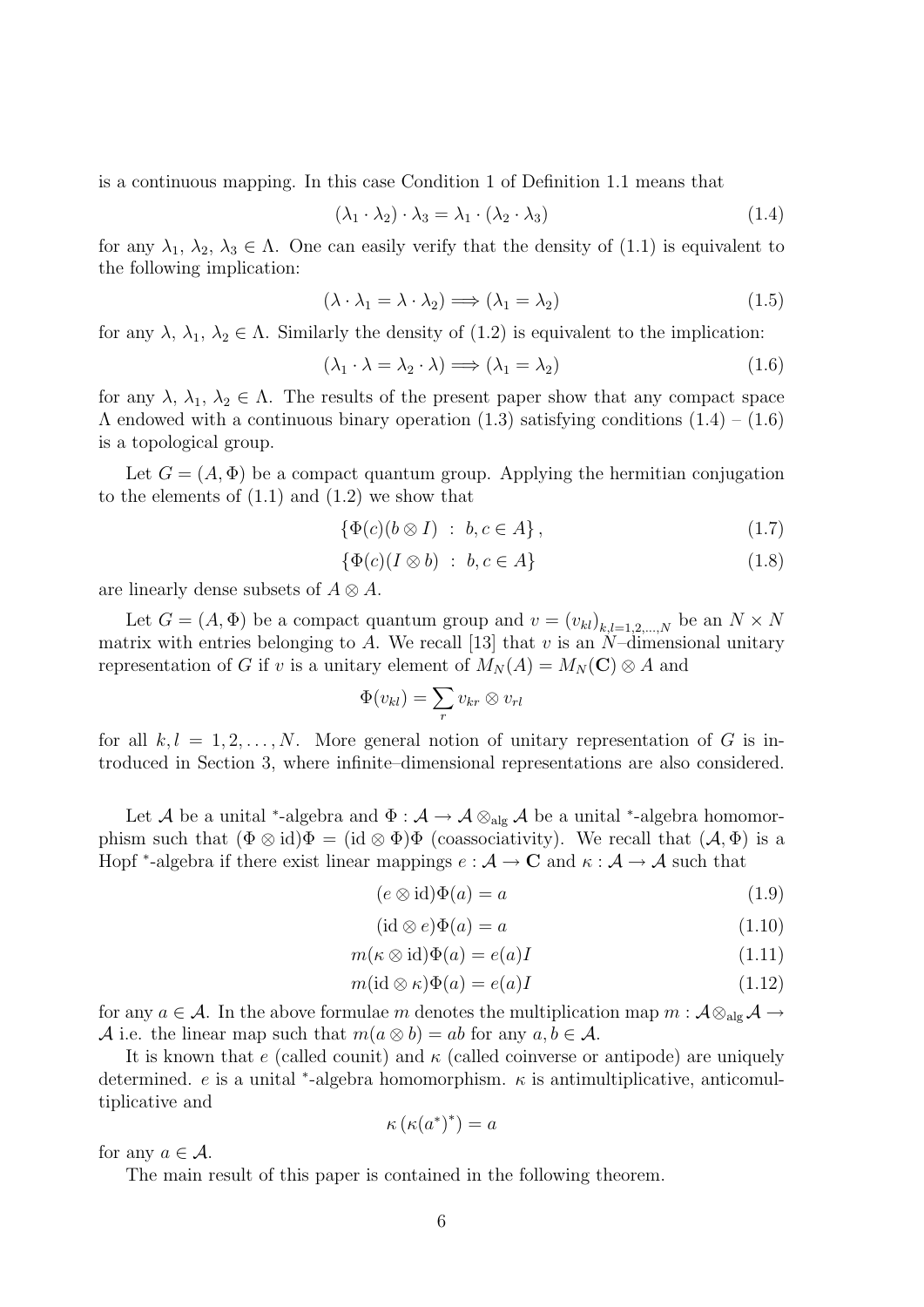**Theorem 1.2** Let  $G = (A, \Phi)$  be a compact quantum group and A be the set of all linear combinations of matrix elements of all finite-dimensional unitary representations of G. Then A is a dense \*-subalgebra of A and  $\Phi(\mathcal{A}) \subset \mathcal{A} \otimes_{\text{alg}} \mathcal{A}$ . Moreover  $(\mathcal{A}, \Phi|_{\mathcal{A}})$ is a Hopf <sup>∗</sup> -algebra.

We shall prove this theorem in Section 5. To this and we shall use the right regular representation of G introduced in Section 4.. The latter notion is in turn closely related to the Haar measure.

Let  $G = (A, \Phi)$  be a compact quantum group, A' be the set of all continuous linear functionals defined on A,  $\xi, \xi' \in A'$  and  $a \in A$ . We shall use the convolution products (cf [12, 13]):

$$
\xi * a = (\text{id} \otimes \xi)\Phi(a) \in A \tag{1.13}
$$

$$
a * \xi' = (\xi' \otimes id)\Phi(a) \in A \tag{1.14}
$$

$$
\xi' * \xi = (\xi' \otimes \xi)\Phi \in A \tag{1.15}
$$

Due to the condition 1 of Definition 1.1, the convolution product is associative:

 $(a * \xi') * \xi'' = a * (\xi' * \xi'')$  $(\xi * a) * \xi' = \xi * (a * \xi')$  $(\xi'' * \xi) * a = \xi'' * (\xi * a)$  $(\xi * \xi') * \xi'' = \xi * (\xi' * \xi'')$ 

for any  $\xi, \xi', \xi'' \in A'$  and  $a \in A$ . Moreover

$$
(\xi' * \xi)(a) = \xi(a * \xi') = \xi'(\xi * a)
$$
\n(1.16)

for any  $\xi, \xi' \in A'$  and  $a \in A$ .

Taking into account the inclusion  $\Phi(\mathcal{A}) \subset \mathcal{A} \otimes_{\text{alg}} \mathcal{A}$  we see that the right-hand-sides of  $(1.13) - (1.15)$  are meaningful for any linear functionals  $\xi$ ,  $\xi'$  defined on A and any  $a \in \mathcal{A}$ . In this case  $\xi * a$ ,  $a * \xi' \in \mathcal{A}$  and  $\xi' * \xi$  is a linear functional defined on  $\mathcal{A}$ .

In the next Section we shall prove the following

**Theorem 1.3** Let  $G = (A, \Phi)$  be a compact quantum group. Then there exists unique state (positive normalized linear functional) h on A such that

$$
a * h = h * a = h(a)I
$$
\n
$$
(1.17)
$$

for any  $a \in A$ . In what follows h is called the Haar measure.

Using the two above theorems one can easily reproduce all the essential results of [13, 14, 15] and [8] – Sections 2, 3 and 4. The only difference between the theory of compact quantum matrix groups developed in these papers and the theory of compact quantum groups based on Definition 1.1 lies in the fact that in the latter theory we do not distinguish any particular finite-dimensional (so called fundamental) representation. Consequently in all statements of [13] the phrase  $\mathcal{A}$  is the  $*$ -subalgebra generated by matrix elements of the fundamental representation' should be replaced by  $\mathcal A$  is the ∗ -subalgebra introduced in Theorem 1.2'. In particular we have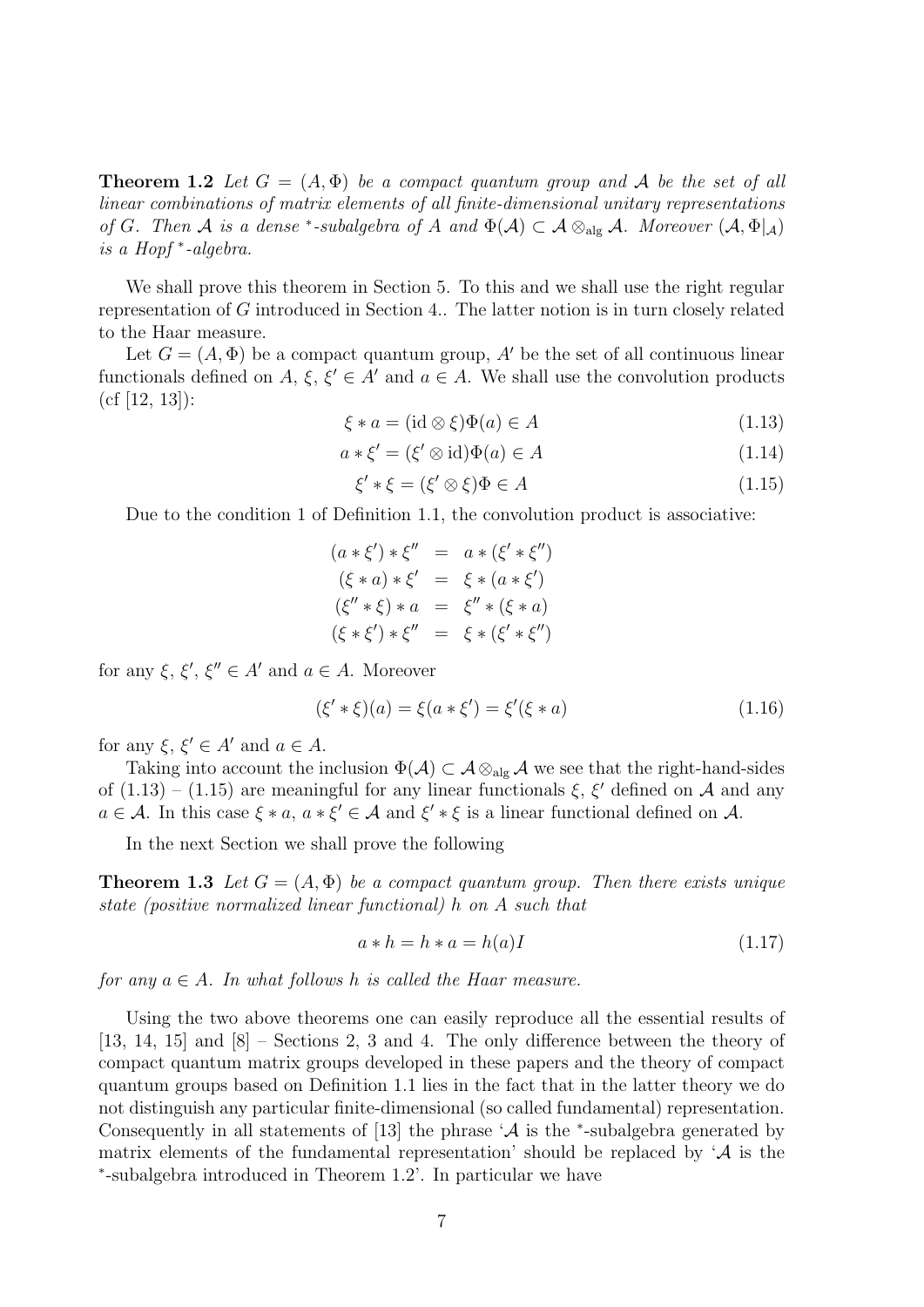**Theorem 1.4** Let  $G = (A, \Phi)$  be a compact quantum group, h be the Haar measure on G, A be the dense Hopf \*-algebra related to G via Theorem 1.2 and e and  $\kappa$  be the counit and coinverse on A. Then there exists one and only one family  $(f_z)_{z \in \mathbf{C}}$  of linear multiplicative functionals defined on A such that

1. 
$$
f_z(I) = 1 \ z \in \mathbf{C}
$$
.

2. For any  $a \in \mathcal{A}$ , the mapping

$$
\mathbf{C}\ni z\mapsto f_z(a)\in\mathbf{C}
$$

is an entire holomorphic function.

- 3.  $f_{z_1} * f_{z_2} = f_{z_1 + z_2}$  for any  $z_1, z_2 \in \mathbb{C}$ . Moreover  $f_0 = e$ .
- 4. For any  $z \in \mathbf{C}$  and any  $a \in \mathcal{A}$ ,

$$
f_z(\kappa(a)) = f_{-z}(a),\tag{1.18}
$$

$$
f_{\overline{z}}(a^*) = \overline{f_{-z}(a)}.\tag{1.19}
$$

In particular for purely imaginary  $z, f_z$  is a  $*$ -character defined on  $A$ .

5. For any  $a \in \mathcal{A}$ ,

$$
\kappa^2(a) = f_{-1} * a * f_1. \tag{1.20}
$$

6. The formula

$$
\sigma_t(a) = f_{it} * a * f_{it}
$$

defines a one parameter group  $\sigma = (\sigma_t)_{t \in \mathbf{R}}$  of modular automorphisms of A. h is a  $\sigma$ -KMS state: for any  $a \in \mathcal{A}$  and  $b \in A$ ,

$$
h(ab) = h(b(f_1 * a * f_1)).
$$
\n(1.21)

The proof of this Theorem will be given in Section 6. Let us also notice the following result implicitly contained in [13] and [8] (Section 3):

Theorem 1.5 With the notation introduced in Theorem 1.4, the following conditions are equivalent

- 1.  $f_z = e$  for all  $z \in \mathbf{C}$ .
- 2. h is central.
- 3.  $\kappa^2 = \mathrm{id}$ .
- 4. The Pontryagin dual  $\hat{G}$  of G is unimodular.
- 5. The left Haar measure on  $\hat{G}$  is central.
- 6. The right Haar measure on  $\hat{G}$  is central.

For each  $a \in A$  we shall denote by ha (ah respectively) the linear functional on A such that  $(ha)(b) = h(ab)$   $((ah)(b) = h(ba))$  respectively) for any  $b \in a$ .

Like in  $[13]$ , in the theory based on Definition 1.1, the Haar measure h need not to be faithful (We know only that the restriction of h to the dense \*-subalgebra  $A$  is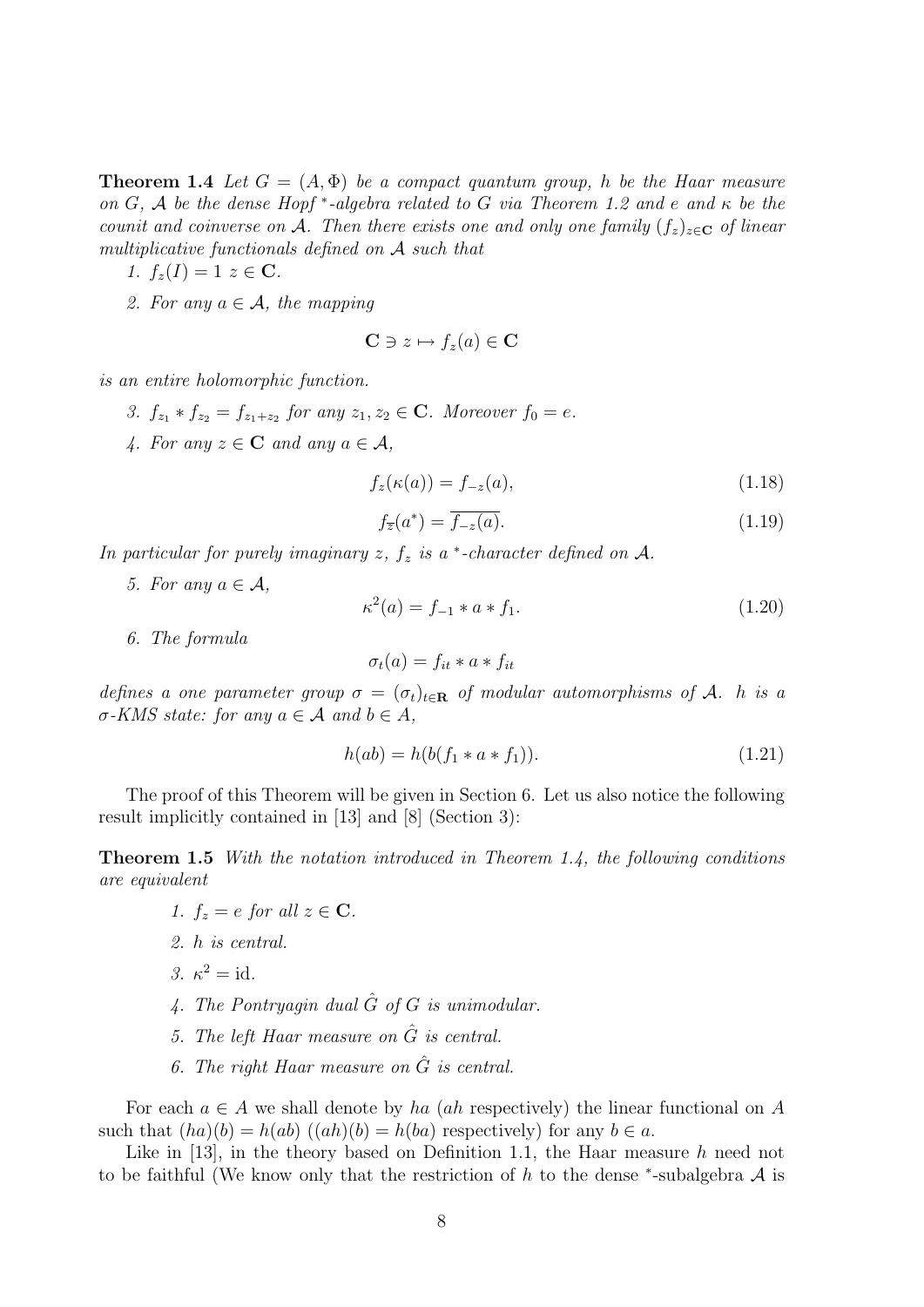faithful (cf Proposition 3.2). We believe that this (in a sense pathological) possibility will be removed in the future, more satisfactory theory of compact quantum groups based on a set of axioms stronger than the one used in Definition 1.1. From this point of view the following result is very interesting.

**Theorem 1.6** Let  $G = (A, \Phi)$  be a compact quantum group,  $(A, \Phi)$  be the Hopf  $*$ algebra related to G via Theorem 1.2 and  $\kappa$  be the coinverse acting on A. Assume that the Haar measure on G is faithful. Then

1. There exist closed operators r, s acting on  $A \otimes A$  such that  $A \otimes_{\text{alg}} A$  is a core for r and s and

$$
r(a \otimes b) = (a \otimes I)\Phi(b),
$$
  

$$
s(a \otimes b) = (I \otimes a)\Phi(b)
$$

for all  $a, b \in A$ . Moreover  $\ker r = \ker s = \{0\}$ .

2. 
$$
\mathcal{A} = \{a \in A : \Phi(a) \in A \otimes_{\text{alg}} A\}.
$$

3. There exists one parameter group  $(\sigma_t)_{t \in \mathbf{R}}$  of \*-automorphisms of the C\*algebra A such that the Haar measure h is a  $\sigma$ -KMS state (cf [4]).

4. The coinverse  $\kappa$  (considered as a linear operator acting on A) is closeable and its closure  $\overline{\kappa}$  admits the following polar decomposition:

$$
\overline{\kappa} = R \circ \tau_{i/2} \tag{1.22}
$$

where  $\tau_{i/2}$  is the analytic generator of a one parameter group  $(\tau_t)_{t \in \mathbf{R}}$  of \*-automorphisms of the  $C^*$ -algebra A and R is a linear antimultiplicative, commuting with the hermitian conjugation, norm preserving involution acting on A such that  $\tau_t \circ R = R \circ \tau_t$  for all  $t \in \mathbf{R}$ . In particular  $D(\overline{\kappa}) = D(\tau_{i/2})$ . Moreover  $b * ha$ ,  $bh * a \in D(\overline{\kappa})$ ,  $\overline{\kappa}(b * ha) = a * bh$ and  $\overline{\kappa}(bh * a) = ha * b$  for all  $a, b \in A$ .

Let us recall that the analytical generator  $\tau_{i/2}$  of a (pointwise continuous) one parameter group  $(\tau_t)_{t \in \mathbf{R}}$  of \*-automorphisms of a  $C^*$ -algebra A is the linear operator acting on  $A$  in the following way:

For any  $a, b \in A$ :  $a \in D(\tau_{i/2})$  and  $b = \tau_{i/2}(a)$  if and only if there exists a mapping  $z \mapsto a_z \in A$  continuous on the strip  $\{z \in \mathbb{C} : \Im z \in [0, 1/2]\}$  and holomorphic on the interior of this strip such that  $a_t = \tau_t(a)$  for all  $t \in \mathbf{R}$  and  $a_i = b$ .

It is known that  $\tau_{i/2}$  is a closed linear mapping,  $D(\tau_{i/2})$  is a dense subalgebra and  $\tau_{i/2}$ is multiplicative. Moreover  $\tau_{i/2}(a)^* \in D(\tau_{i/2})$  and  $\tau_{i/2}(\tau_{i/2}(a)^*)^* = a$  for any  $a \in D(\tau_{i/2})$ .

### 2 The Haar measure

In this section we prove Theorem 1.3. We start with the following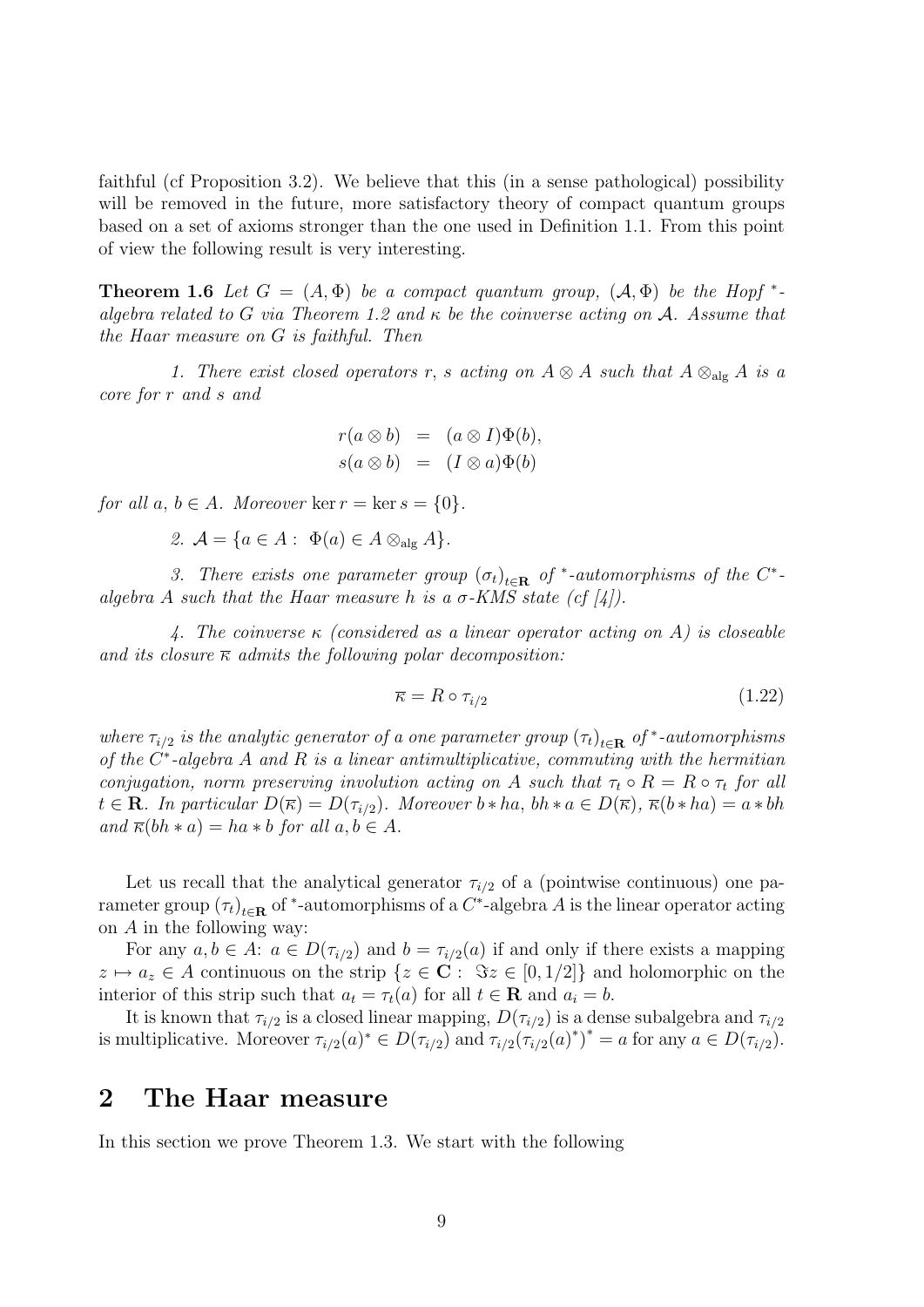**Lemma 2.1** Let  $G = (A, \Phi)$  be a compact quantum group and h,  $\rho$  be states on A. Assume that  $\rho$  is faithful and

$$
h * \rho = \rho * h = h \tag{2.1}
$$

Then h is the Haar measure.

Proof: Let

$$
L_{h\otimes\rho} = \{q \in A \otimes A : (h \otimes \rho)(q^*q) = 0\}
$$

be the left ideal related to the state  $h \otimes \rho$ . For any  $c \in A$  we set

$$
\Psi_L(c) = h * c - h(c)I \tag{2.2}
$$

Clearly  $\Psi_L$  is a linear mapping acting on A. By definition  $\Psi_L$  is completely bounded  $(\Psi_L$  is the difference of two completely positive mappings). We shall prove that

$$
(\mathrm{id} \otimes \Psi_L)\Phi(c) \in L_{h\otimes\rho} \tag{2.3}
$$

for any  $c \in A$ . Indeed, denoting the above element by q we have:

$$
q = (\mathrm{id} \otimes \Psi_L)\Phi(c)
$$
  
=  $(\mathrm{id} \otimes \mathrm{id} \otimes h)(\mathrm{id} \otimes \Phi)\Phi(c) - (\mathrm{id} \otimes h)\Phi(c) \otimes I$   
=  $(\mathrm{id} \otimes \mathrm{id} \otimes h)(\Phi \otimes \mathrm{id})\Phi(c) - (\mathrm{id} \otimes h)\Phi(c) \otimes I$   
=  $\Phi(h * c) - (h * c) \otimes I$ .

Therefore

$$
q^*q = \Phi((h*c)^*(h*c)) - \Phi(h*c)^*[(h*c) \otimes I] - [(h*c)^* \otimes I]\Phi(h*c) + [(h*c)^*(h*c)] \otimes I
$$

and

$$
(h \otimes \rho)(q^*q) = \overline{(\phantom{a})} - \overline{(\phantom{a})} - \overline{(\phantom{a})} + \overline{(\phantom{a})}.
$$

where

$$
\begin{aligned}\n\begin{aligned}\n\begin{aligned}\n\begin{aligned}\n\begin{aligned}\n\begin{aligned}\n\begin{aligned}\n\begin{aligned}\n\begin{aligned}\n\begin{aligned}\n\end{aligned}\n\end{aligned}\n\end{aligned}\n\end{aligned}\n\end{aligned}\n\end{aligned}\n\end{aligned}\n\end{aligned}\n\end{aligned}\n\begin{aligned}\n\begin{aligned}\n\begin{aligned}\n\begin{aligned}\n\begin{aligned}\n\begin{aligned}\n\begin{aligned}\n\begin{aligned}\n\begin{aligned}\n\begin{aligned}\n\end{aligned}\n\end{aligned}\n\end{aligned}\n\end{aligned}\n\end{aligned}\n\end{aligned}\n\end{aligned}\n\begin{aligned}\n\begin{aligned}\n\begin{aligned}\n\begin{aligned}\n\begin{aligned}\n\begin{aligned}\n\begin{aligned}\n\begin{aligned}\n\begin{aligned}\n\end{aligned}\n\end{aligned}\n\end{aligned}\n\end{aligned}\n\end{aligned}\n\end{aligned}\n\begin{aligned}\n\begin{aligned}\n\begin{aligned}\n\begin{aligned}\n\begin{aligned}\n\begin{aligned}\n\begin{aligned}\n\begin{aligned}\n\begin{aligned}\n\end{aligned}\n\end{aligned}\n\end{aligned}\n\end{aligned}\n\end{aligned}\n\end{aligned}\n\begin{aligned}\n\begin{aligned}\n\begin{aligned}\n\begin{aligned}\n\begin{aligned}\n\begin{aligned}\n\begin{aligned}\n\begin{aligned}\n\begin{aligned}\n\begin{aligned}\n\end{aligned}\n\end{aligned}\n\end{aligned}\n\end{aligned}\n\end{aligned}\n\end{aligned}\n\begin{aligned}\n\begin{aligned}\n\begin{aligned}\n\begin{aligned}\n\begin{aligned}\n\begin{aligned}\n\begin{aligned}\n\begin{aligned}\n\begin{aligned}\n\begin{aligned}\n\end{aligned}\n\end{aligned}\n\end{aligned}\n\end{aligned}\n\end{aligned}\n\end{aligned}\n\begin{aligned}\n\begin{aligned}\n\begin{aligned}\n\begin{aligned}\n\begin{aligned}\n\begin{aligned}\n\begin{aligned}\n\begin{aligned}\n\begin{aligned}\n\begin{aligned}\n\begin{aligned}\n\begin{aligned}\n\begin{aligned}\n\begin{aligned}\n\begin{aligned}\n\begin{aligned}\n\begin{aligned}\n\begin{aligned}\n\begin{aligned}\n\begin{aligned}\n\begin{aligned}\n\begin{aligned}\n\begin{aligned}\n\begin{aligned}\n\begin{aligned}\n\begin{aligned}\n\begin{aligned}\n\end{aligned}\n\end{aligned
$$

Now, using (2.1) we get  $\sim$  $\bigcap$  $\mathbf I$  $\sim$  $\bigcap$  $\text{II}$   $\text{)}$   $=$  $\sim$  $\bigcap$  $\text{III}$  )  $=$  $\sim$  $\bigcap$ IV),  $(h \otimes \rho)(q^*q) = 0$  and  $(2.3)$ follows.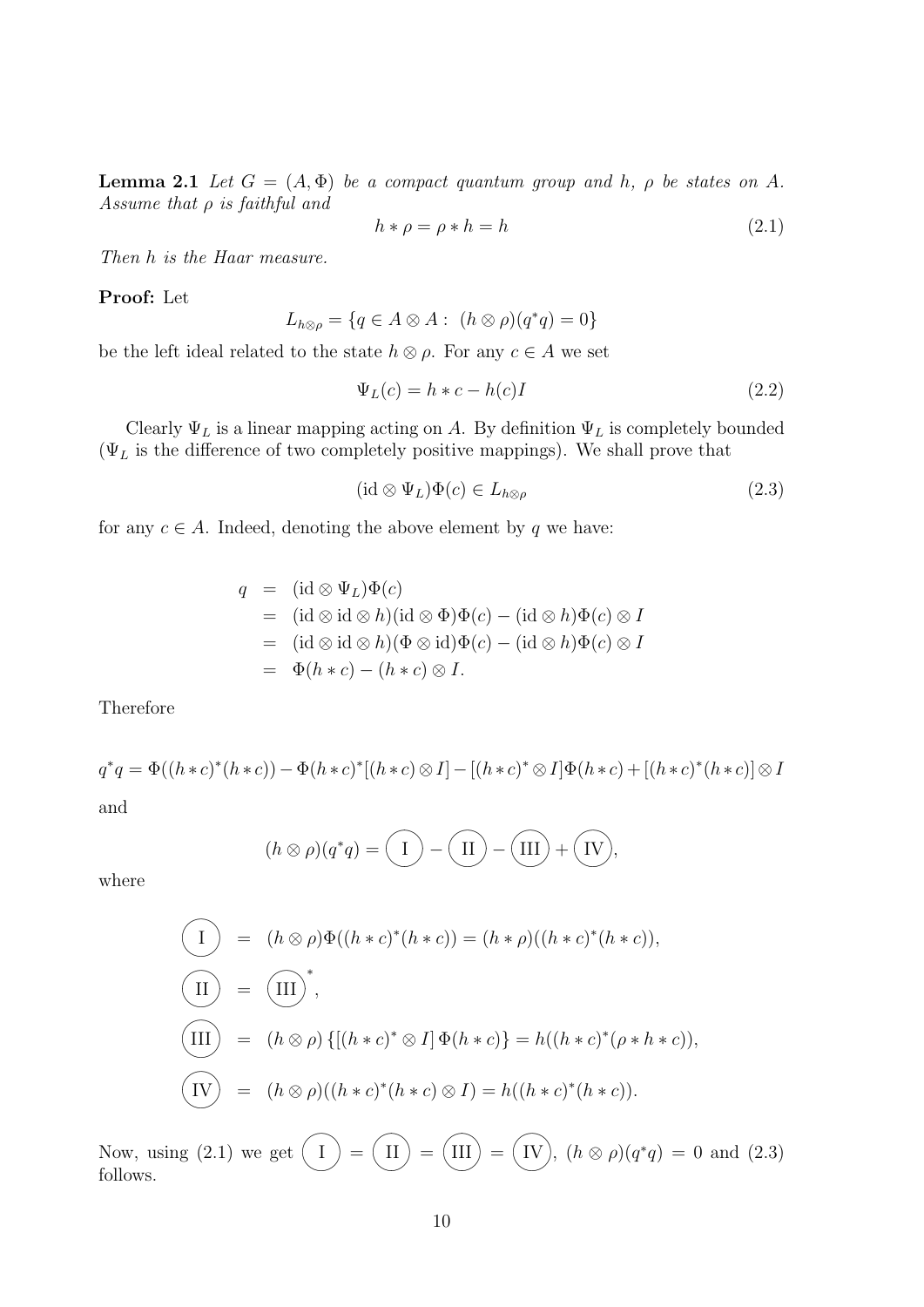Let  $a \in A$ . Using the density of (1.1), for any  $\epsilon > 0$ , one can find  $b_1, b_2, \ldots, b_n, c_1$ ,  $c_2, \ldots, c_n \in A$  such that

$$
||I \otimes a - \sum (b_k \otimes I)\Phi(c_k)|| \le \epsilon
$$

Remembering that  $\Psi_L$  is completely bounded (with the bound smaller or equal 2) we have

$$
||I \otimes \Psi_L(a) - \sum (b_k \otimes I)(\mathrm{id} \otimes \Psi_L)\Phi(c_k)|| \leq 2\epsilon
$$

Using (2.3) and remembering that  $L_{h\otimes\rho}$  is a closed left ideal we get  $I\otimes\Psi_L(a)\in L_{h\otimes\rho}$ . It means that

$$
(h \otimes \rho)(I \otimes \Psi_L(a)^* \Psi_L(a)) = \rho(\Psi_L(a)^* \Psi_L(a)) = 0
$$

We assumed that  $\rho$  is faithful. Therefore  $\Psi_L(a) = 0$  and (cf (2.2))  $h * a = h(a)I$  for any  $a \in A$ .

In the similar way introducing the completely bounded mapping  $\Psi_R : A \to A$  by the formula

$$
\Psi_R(c) = c * h - h(c)I
$$

one can show that  $(\Psi_R \otimes id)\Phi(c) \in L_{\rho\otimes h}$ . Then using the density of  $(1.2)$  one obtains  $\Psi_R(a) = 0$  for any  $a \in A$ . The latter means that  $a * h = h(a)I$ . Combining the two results we see that  $h$  is a Haar measure

**Proof of Theorem 1.3.** Let  $\rho$  be a faithful state on A (the existence of such a state follows from the separability of  $A$ ),

$$
\rho^{*n} = \rho * \rho * \ldots * \rho
$$

be the convolution product of *n*-copies of  $\rho$ ,

$$
h_n = \frac{1}{n} \sum_{k=1}^n \rho^{*k}
$$

be the Cesaro sum and h be a weak accumulation point of the sequence  $(h_n)_{n=1,2,...}$  (the set of states of any unital  $C^*$ -algebra is compact with respect to the weak topology, so the accumulation point always exists).

One can easily verify that

$$
h_n * \rho = \rho * h_n = h_n + \frac{1}{n} (\rho^{*(n+1)} - \rho).
$$

Therefore  $h * \rho = \rho * h = h$  and (cf Lemma 2.1) h is a Haar measure.

To prove the uniqueness assume that h and h' are Haar measures. Then (cf  $(1.16)$ ) for any  $a \in A$  we have

$$
h'(a) = h(h'(a)I) = h(h'*a) = h'(a*h) = h'(h(a)I) = h(a).
$$
 Q.E.D.

Q.E.D.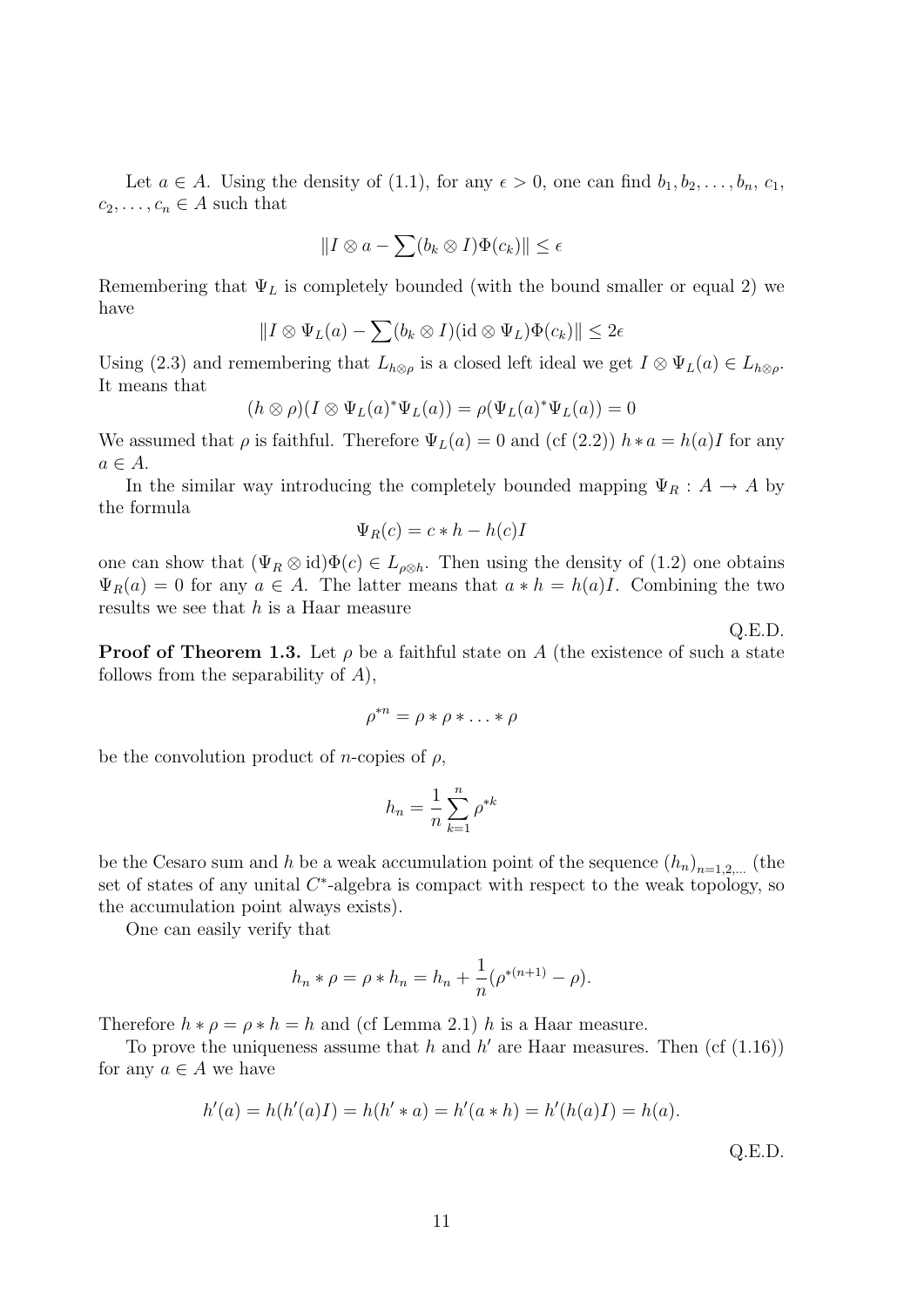**Remark:** In this way we showed that the sequence  $(h_n)_{n=1,2,...}$  has only one accumulation point. Therefore (the state space is weakly compact)  $h_n$  converges weakly to h. In other words

$$
h = C - \lim_{n \to \infty} \rho^{*n}
$$

where  $C - \lim$  denotes the Cesaro weak limit (cf formula (4.18) of [13]).

Let  $a \in A$ . Relation (1.17) means that

$$
(\mathrm{id} \otimes h)\Phi(a) = h(a)I,\tag{2.4}
$$

$$
(h \otimes id)\Phi(a) = h(a)I.
$$
\n(2.5)

## 3 Unitary representations

Let  $G = (A, \Phi)$  be a compact quantum group and K be a Hilbert space. We use the notation introduced in Section 0. We recall ([11], [8] Remark on page 397, [19]) that  $v$  is a (strongly continuous) unitary representations of  $G$  acting on  $K$  if  $v$  is a unitary element of  $M(CB(K) \otimes A)$  such that

$$
(\mathrm{id} \otimes \Phi)v = v_{12}v_{13}.\tag{3.1}
$$

The leg numbering notation used in the above formula is explained in [8] page 385.

We shall prove the following

**Theorem 3.1** Let v be a unitary representation of a compact quantum group  $G =$  $(A, \Phi)$ , h be the Haar measure on G, K be the carrier Hilbert space of v and  $B \subset B(K)$ be the norm closure of the set of all operators of the form  $(cf | 8, 18]$ 

$$
\mathcal{F}_v(a) = (\mathrm{id} \otimes ha)v^*,\tag{3.2}
$$

where  $a \in A$ . Then

1.  $B \in C^*(K)$ 

2.  $v \in M(B \otimes A)$ 

This relation should be understood in the sense of  $(0.3)$ .

3. B is the smallest (in the sense of the ordering introduced by  $(0.4)$ ) element of  $C^*(K)$  such that the Statement 2 holds.

4. An operator  $X \in B(K)$  intertwines v with itself if and only if X commutes with all elements of B.

#### Proof:

Ad 1. According to  $(2.4)$ 

$$
(\mathrm{id}\otimes \mathrm{id}\otimes h)(\mathrm{id}\otimes \Phi)[(I\otimes a)v^*] = (\mathrm{id}\otimes h)[(I\otimes a)v^*]\otimes I
$$

for any  $a \in A$ . The right-hand-side equals to  $\mathcal{F}_v(a) \otimes I$ . To compute the left-hand-side we use the multiplicativity of  $\Phi$  and formula (3.1). We get

$$
(\mathrm{id}\otimes \mathrm{id}\otimes h)[(I\otimes \Phi(a))v_{13}^*]v^*=\mathcal{F}_v(a)\otimes I
$$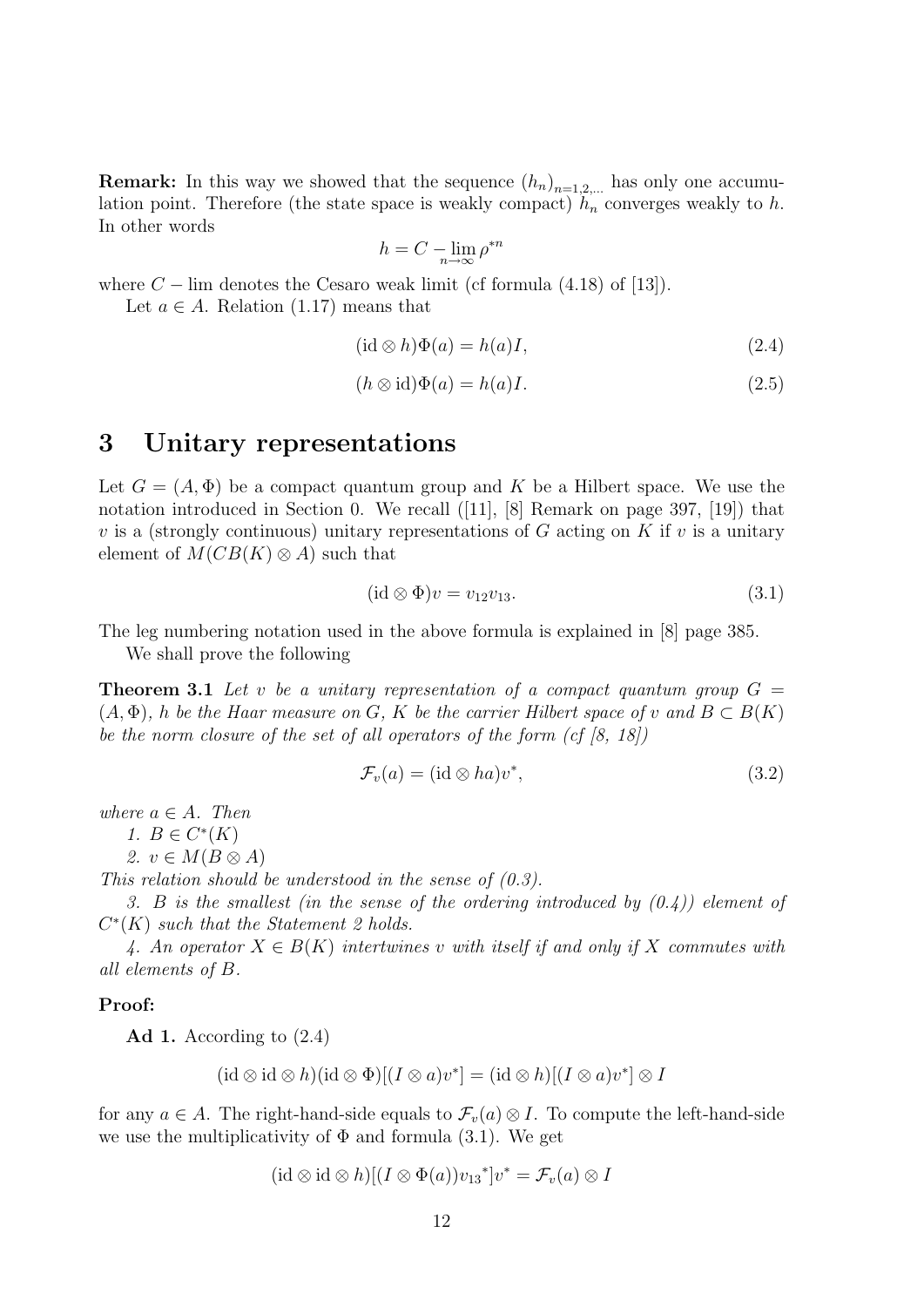and  $(v$  is unitary

$$
(\mathrm{id}\otimes \mathrm{id}\otimes h)[(I\otimes \Phi(a))v_{13}^*]=(\mathcal{F}_v(a)\otimes I)v
$$
\n(3.3)

Let  $b \in A$ . Then  $(b^*h \otimes id)\Phi(a) = a * b^*h$ ,  $(id \otimes b^*h)v = \mathcal{F}_v(b)^*$  and applying (id  $\otimes b^*h$ ) to the both sides of (3.3) we obtain

$$
\mathcal{F}_v(a * b^* h) = \mathcal{F}_v(a) \mathcal{F}_v(b)^* \tag{3.4}
$$

Let

$$
C = BB^* = \begin{cases} \text{the linear envelope} \\ \text{of } \{mn^* : m, n \in B\} \end{cases}
$$

Remembering that (1.2) is dense in  $A \otimes A$  one can easily show that the set of linear combinations of elements of the form  $a * b^*h$  (where  $a, b \in A$ ) is dense in A and using  $(3.4)$  we see that C is a dense subset of B. Clearly C is invariant under hermitian conjugation, so is  $B: B^* = B$ . Moreover  $BB = BB^* = C \subset B$ . It shows that B is a \*-subalgebra of  $B(K)$ .

To end this part of the proof we have to show that the embedding  $B \hookrightarrow B(K)$  is non-degenerate, i.e. that

$$
\bigcap_{a \in A} \ker \mathcal{F}_v(a) = \{0\}.
$$
\n(3.5)

Let  $(\psi_n)_{n=1,2,...}$  be an orthonormal basis in K. Then (using Dirac notation) for any compact operator  $x \in CB(K)$  we have the norm convergence

$$
\left[\sum_{n=1}^N |\psi_n)\big(\psi_n\big|\right] x \longrightarrow x
$$

for  $N \to \infty$ . Using this fact one can easily show that the sequence

$$
v\left[\sum_{n=1}^N |\psi_n)(\psi_n| \otimes I\right] v^*
$$

converges (for  $N \to \infty$ ) to  $I \in M(CB(K) \otimes A)$  in the sense of almost uniform topology. Therefore for any  $\varphi \in K$ 

$$
\sum_{n=1}^{\infty} (\varphi | (\mathrm{id} \otimes h) [v(|\psi_n)(\psi_n | \otimes I) v^*] \varphi) = (\varphi | \varphi).
$$
 (3.6)

Let  $\rho_{n\varphi}$  be the linear functional on  $CB(K)$  introduced by the formula  $\rho_{n\varphi}(m)$  =  $(\varphi|m\psi_n)$   $(m \in CB(K))$  and  $a_{n\varphi} = (\rho_{n\varphi} \otimes id)v$ . Then using (3.2) we may rewrite (3.6) in the following way:

$$
\sum_{n=1}^{\infty} (\psi_n | \mathcal{F}_v(a_{n\varphi})\varphi) = (\varphi | \varphi)
$$

and (3.5) follows.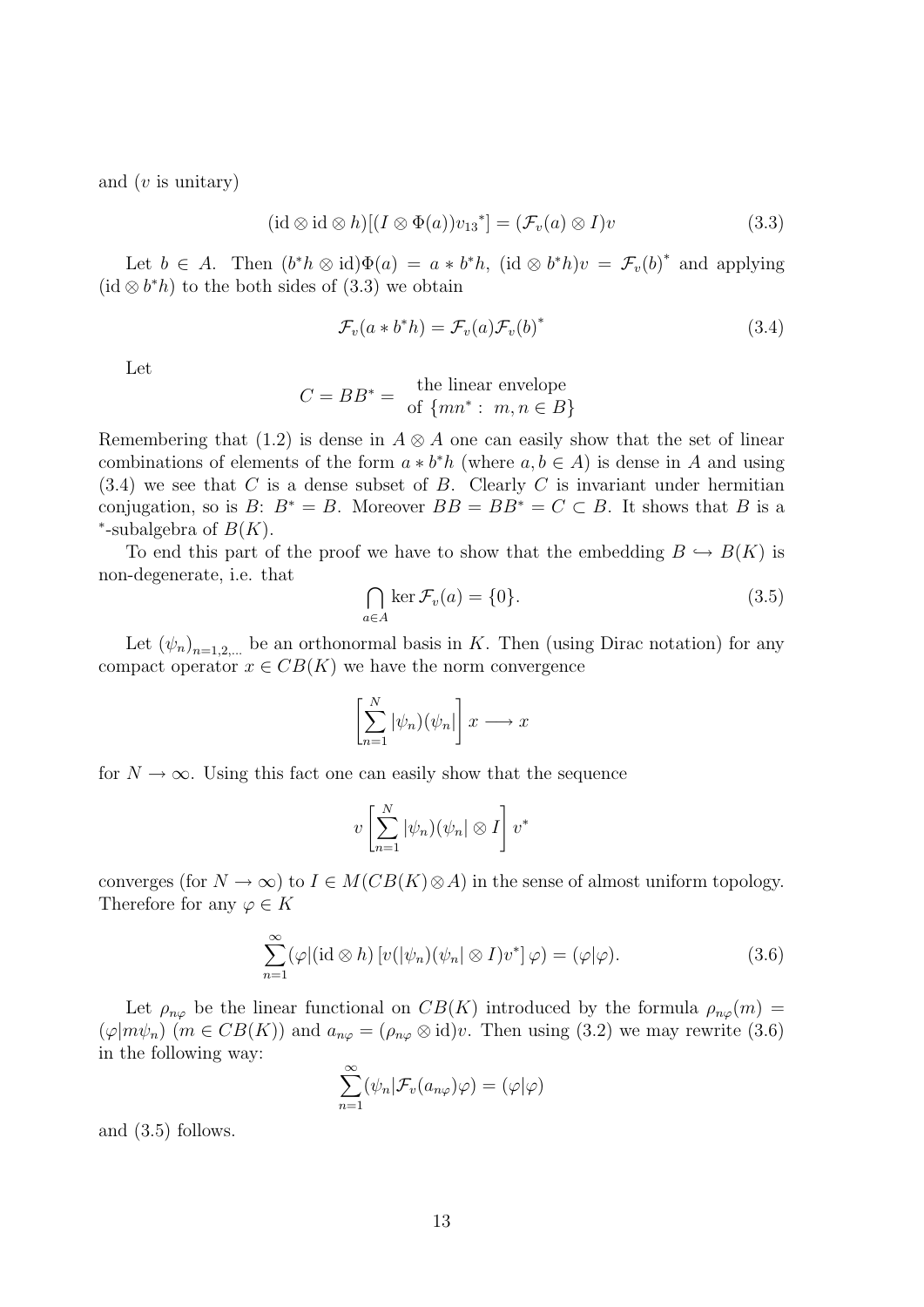Ad 2. Let  $s_A$  be the flip automorphism acting on  $A \otimes A: s_A(a \otimes b) = b \otimes a$  for all  $a, b \in A$ . One can easily check that the mapping  $\mathcal{F}_v : A \to B$  introduced by (3.2) is completely bounded. Therefore we may consider the tensor product map

$$
\mathcal{F}_v \otimes \text{id} : A \otimes A \longrightarrow B \otimes A. \tag{3.7}
$$

This mapping is continuous and its range is dense in  $B \otimes A$ . For any  $a, b \in A$  we have

$$
(\mathcal{F}_v \otimes id) s_A(a \otimes b) = \mathcal{F}_v(b) \otimes a = (id \otimes id \otimes h) \left[ (I \otimes a \otimes b) v_{13}^* \right].
$$

Comparing this formula with (3.3) we get

$$
(\mathcal{F}_v \otimes \mathrm{id})s_A \Phi(a) = (\mathcal{F}_v(a) \otimes I)v
$$

for any  $a \in A$ . Therefore

$$
(\mathcal{F}_v \otimes id)s_A [(b \otimes I)\Phi(a)] = (\mathcal{F}_v(a) \otimes b)v
$$

for any  $a, b \in A$ . This formula shows that  $(B \otimes A)v \subset B \otimes A$  for any  $p \in B \otimes A$ . Moreover using the density of (1.1) and the properties of (3.7) we see that  $(B \otimes A)v$  is dense in  $B \otimes A$ . Therefore the right multiplication by v maps  $B \otimes A$  onto itself. So does the inverse map:  $(B \otimes A)v^* = B \otimes A$ . Passing to the hermitian conjugate elements we get  $v(B \otimes A) = B \otimes A$ . Now Statement 2 follows from (0.3).

Ad 3. Let  $B_1$  be a  $C^*$ -algebra of operators acting on K such that  $v \in M(B_1 \otimes A)$ . Then

$$
(m \otimes a)v^* \in B_1 \otimes A \tag{3.8}
$$

for any  $m \in B_1$  and  $a \in A$ . Moreover the set of all linear combinations of elements of the above form is dense in  $B_1 \otimes A$  (=  $(B_1 \otimes A)v^*$ ). Applying (id  $\otimes h$ ) to (3.8) we see that

$$
m\mathcal{F}_v(a) \in B_1
$$

for any  $m \in B_1$  and  $a \in A$  and the set of linear combinations of elements of this form is dense in  $B_1$ . Therefore  $B_1B$  is a dense subset of  $B_1$  and relation  $B \le B_1$  follows (cf definition (0.4).

Ad 4. If  $m \in B(K)$  intertwines v with itself then  $(m \otimes I)v^* = v^*(m \otimes I)$  and applying (id ⊗ ha) to the both sides of this relation we get  $mF_v(a) = F_v(a)m$ . It shows that  $m$  belongs to the commutant of  $B$ . The converse follows immediately from Statement 2.

Q.E.D.

We shall prove that the Haar measure restricted to the matrix elements of a unitary representation is faithful.

**Proposition 3.2** Let  $G = (A, \Phi)$  be a compact quantum group, h be the Haar measure, v be a unitary representation of G acting on a Hilbert space  $K$ ,  $\rho$  be a linear functional on  $CB(K)$  and  $b = (\rho \otimes id)v^*$ . Assume that  $h(b^*b) = 0$ . Then  $b = 0$ .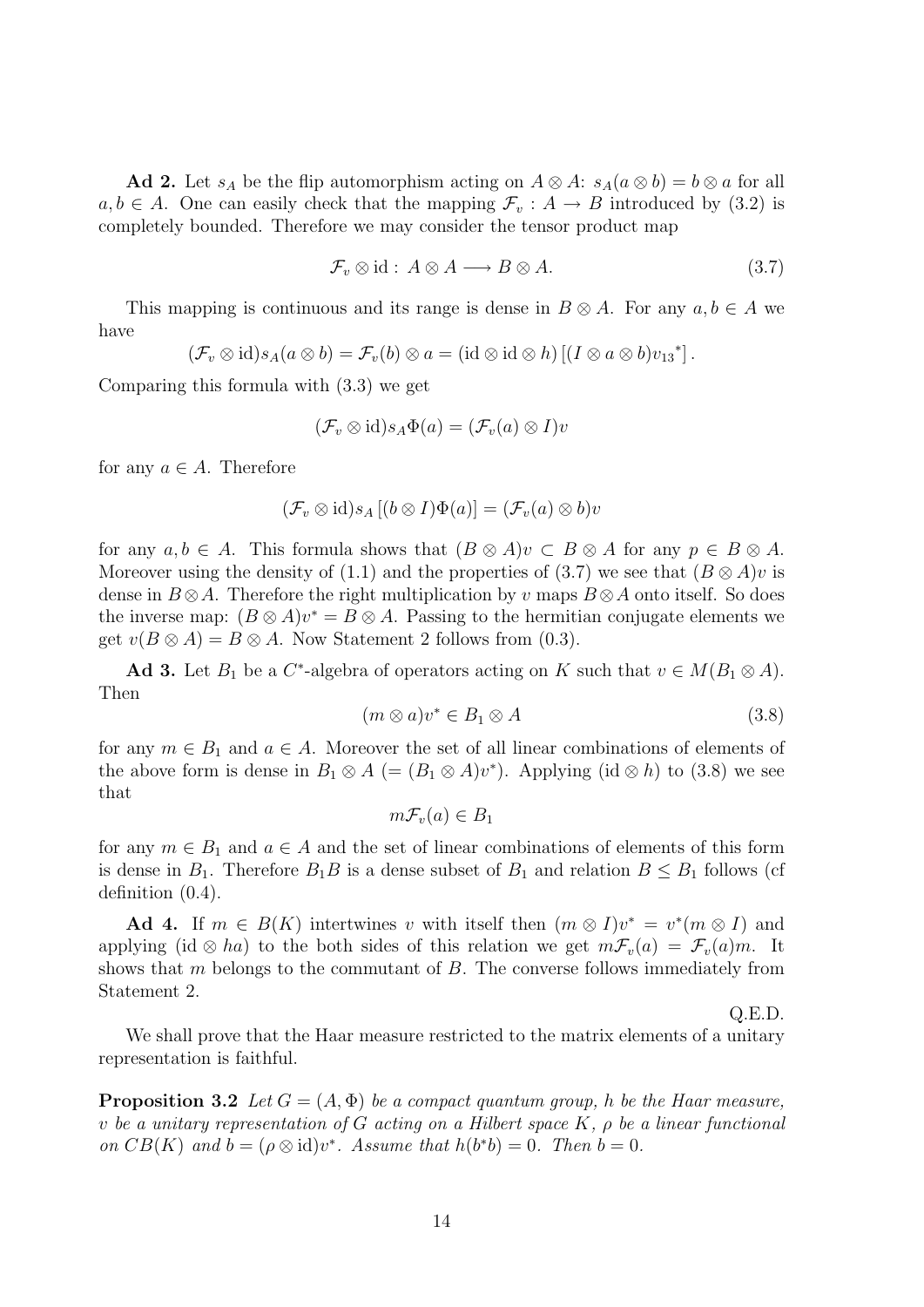**Proof:** We use the notation introduced in Theorem 3.1. By the Schwarz inequality  $|h(ab)|^2 \leq h(aa^*)h(b^*b) = 0$  and  $\rho(\mathcal{F}_v(a)) = h(ab) = 0$  for any  $a \in A$ . It shows that  $\rho$ kills all elements of the algebra B. Therefore  $(\rho \otimes id)q = 0$  for any  $q \in B \otimes A$ . By the continuity argument the same relation holds for any  $q \in M(B \otimes A)$  and (cf Theorem 3.1.2)  $b = (\rho \otimes id)v^* = 0.$ 

Using the same technic we shall prove

**Proposition 3.3** Let  $v \in M(CB(K) \otimes A)$  be a unitary representation of G acting on a Hilbert space K and  $\rho$  be a linear functional on  $CB(K)$ . Then

$$
((\rho \otimes id)v^* = 0) \Longleftrightarrow ((\rho \otimes id)v = 0)
$$

**Proof:** Assume that  $(\rho \otimes id)v^* = 0$ . Then  $\rho(\mathcal{F}_v(a)) = (ha)[(\rho \otimes id)v^*] = 0$ . Therefore (cf the previous proof)  $(\rho \otimes id)q = 0$  for any  $q \in M(B \otimes A)$ . Setting  $q = v$  we see that  $(\rho \otimes id)v = 0$ . This way the ' $\Rightarrow$ ' part of our statement is proved. To prove the converse implication it is sufficient to replace  $\rho$  by  $\rho^*$ .

Q.E.D.

Q.E.D.

It is well known that any finite-dimensional representation of a  $C^*$ -algebra decomposes into a direct sum of irreducible representations. Using Theorem 3.1.4 we conclude that any finite-dimensional unitary representation of a compact quantum group is a direct sum of irreducible representations. In fact, like in the classical theory of compact groups we have much stronger result:

**Theorem 3.4** Let v be a unitary representation of a compact quantum group  $G =$  $(A, \Phi)$  acting on a Hilbert space of any dimension. Then v is a direct sum of finitedimensional irreducible representations.

**Proof:** By the remark preceding the text of the theorem it is sufficient to show that  $v$  is a direct sum of finite-dimensional representations. The latter statement reduces easily to the following one

For any unitary representation  $v$  of  $G$  acting on a Hilbert space K there exists a non-zero finite-dimensional orthogonal projection  $P \in B(K)$  intertwining v with itself.  $\mathcal{L}$  $\overline{\mathcal{L}}$  $\int$ (3.9)

Indeed then PK is a finite-dimensional subspace of K,  $K = PK \oplus (I - P)K$ , PK and  $(I - P)K$  are v-invariant and  $v = v_1 \oplus v'$ , where  $v_1$  and  $v'$  are restrictions of v to  $PK$  and  $(I - P)K$  respectively. Using the transfinite induction we obtain the desired decomposition.

Let  $\psi \in K$  and

$$
Q = (\mathrm{id} \otimes h) \{ v [|\psi)(\psi| \otimes I] v^* \}
$$

Using  $(3.1)$  and  $(2.4)$  we compute

$$
v(Q \otimes I)v^* = (\mathrm{id} \otimes \mathrm{id} \otimes h) \{v_{12}v_{13} \left[ |\psi \rangle (\psi | \otimes I \otimes I] v_{13}^* v_{12}^* \right\}
$$
  
\n
$$
= (\mathrm{id} \otimes \mathrm{id} \otimes h)(\mathrm{id} \otimes \Phi) \{ v \left[ |\psi \rangle (\psi | \otimes I] v^* \}
$$
  
\n
$$
= (\mathrm{id} \otimes h) \{ v \left[ |\psi \rangle (\psi | \otimes I] v^* \right\} \otimes I
$$
  
\n
$$
= Q \otimes I.
$$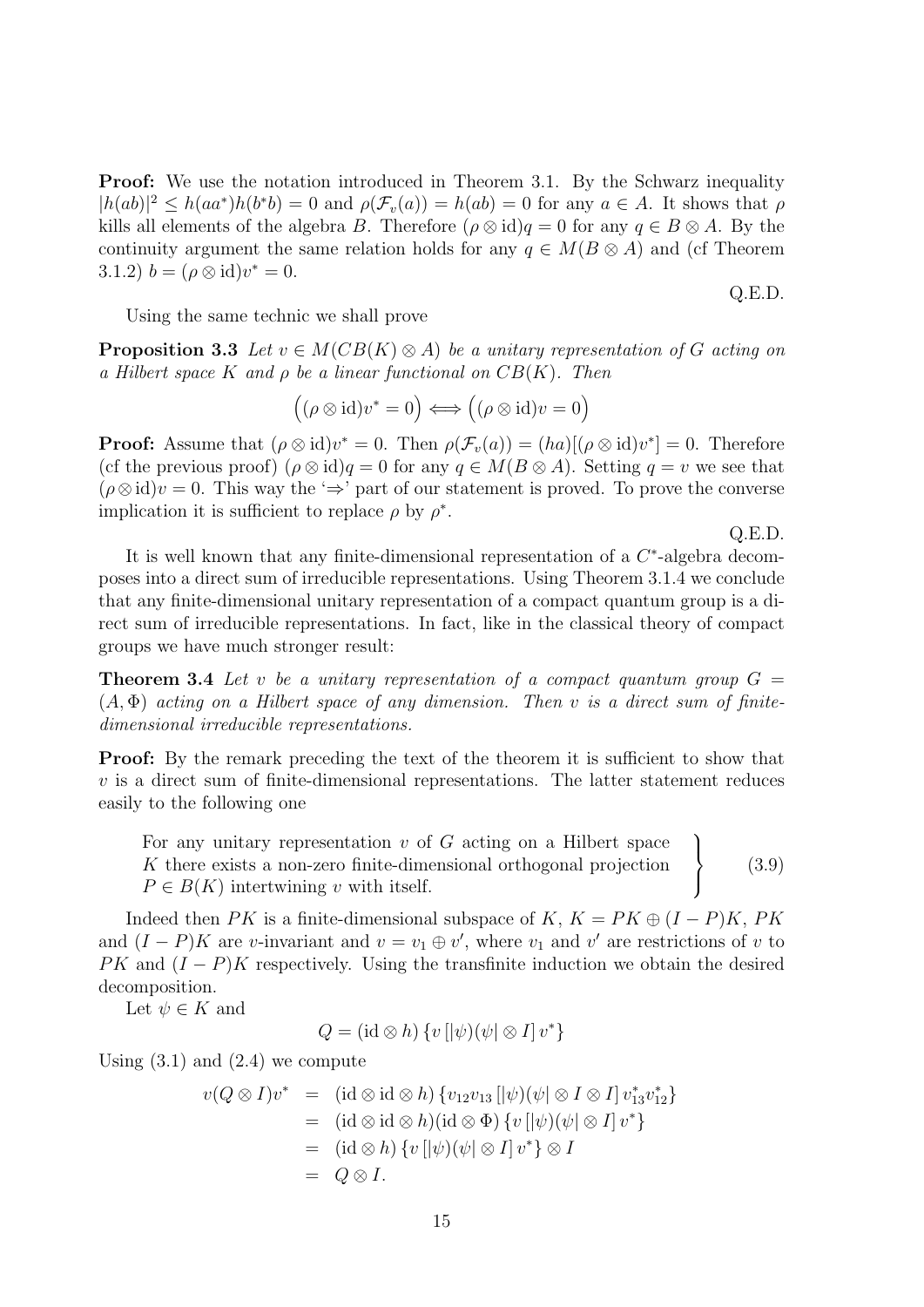It shows that Q intertwines v with itself. Clearly  $Q \geq 0$ . Remembering that  $v \in$  $M(CB(K) \otimes A)$  we get  $v \, [\,] \psi \, ] \, (\psi \,] \otimes I \,] \, v^* \in CB(K) \otimes A$  and  $Q \in CB(K)$ . According to (3.6) there exists  $\psi$  such that  $Q \neq 0$ .

This way we showed that there exists a non-zero positive compact operator Q intertwining v with itself. Let P be the spectral projection of  $Q$  corresponding to a strictly positive eigenvalue. Then  $P \neq 0$ , P is finite-dimensional, P intertwines v with itself and (3.9) follows.

We end this Section with the following

**Proposition 3.5** Let v be a unitary representation of a compact quantum group  $G =$  $(A, \Phi)$  acting on a Hilbert space K and h be the Haar measure on G. Then  $P = (\mathrm{id} \otimes h)v$ is the orthogonal projection onto the subspace of all v-invariant vectors (A vector  $x \in K$ is said to be v-invariant if  $[(id \otimes \xi)v]x = \xi(I)x$  for any  $\xi \in A'$ .

**Proof:** According to Theorem 3.4 we may assume that v is irreducible. Applying id ⊗ id ⊗ h to the both sides of (3.1) we see that  $v(P \otimes I) = P \otimes I$ . It shows that the range of P consists of v-invariant elements. If v is a nontrivial irreducible representation then K contains no v-invariant element and  $P = 0$ . Otherwise dim  $K = 1$ ,  $v = I_{B(K)} \otimes I$ and  $P = I_{B(K)}$ . In both cases our statement holds.

Q.E.D.

Q.E.D.

### 4 Right regular representation

Let  $G = (A, \Phi)$  be a compact quantum group, h be the Haar measure,  $\pi$  be the representation of the  $C^*$ -algebra A obtained by the GNS construction applied to the state h, H be the carrier Hilbert space of  $\pi$  and  $\Omega \in H$  be the cyclic vector. Then

$$
\{\pi(a)\Omega : a \in A\} \tag{4.1}
$$

is dense in  $H$  and

$$
h(a) = (\Omega | \pi(a)\Omega) \tag{4.2}
$$

for any  $a \in A$ . Let  $A'$  (CB(H)' respectively) be the set of all continuous linear functionals defined on  $A$  (on  $CB(H)$  respectively).

The right regular representation of  $G$  is the unitary representation  $u$  introduced in the following

Theorem 4.1 With the notation introduced above

1. There exists unique  $u \in M(CB(H) \otimes A)$  such that

$$
[(id \otimes \xi)u] \pi(a)\Omega = \pi(\xi * a)\Omega.
$$
 (4.3)

2. u is a unitary representation of G.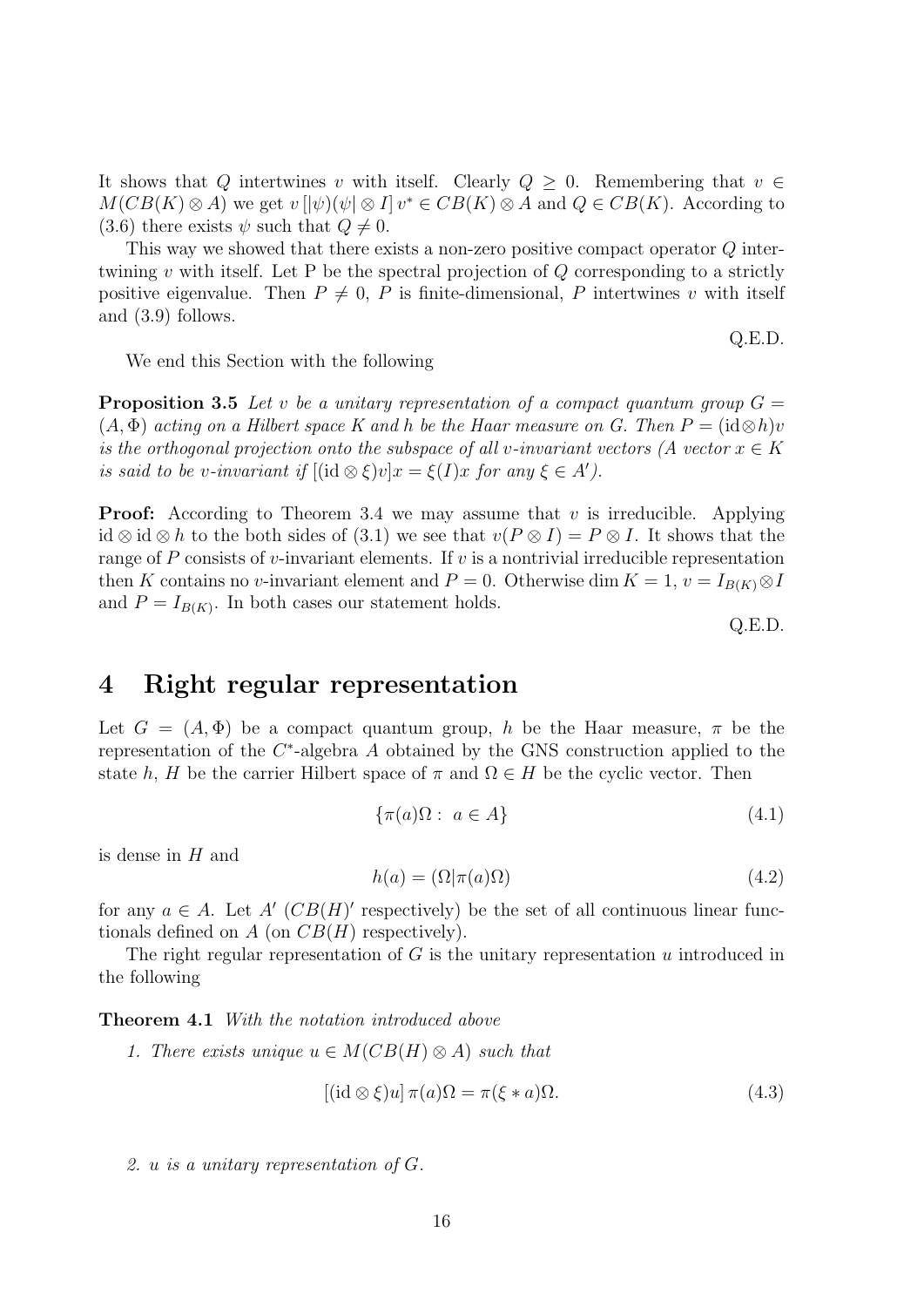3. The set

$$
\{(\rho \otimes id)u: \ \rho \in CB(H)'\}\tag{4.4}
$$

is dense in A.

#### Proof:

Ad 1. Using the density of (4.1) one can easily show that the linear envelope of all elements of the form

$$
\pi(a)|\Omega\rangle(x|\otimes c,\tag{4.5}
$$

where  $a, c \in A$ ,  $x \in H$  is a dense subset of  $CB(H) \otimes A$ .

We know that  $\pi \in \text{Mor}(A, CB(H))$ . Hence  $(\pi \otimes id) \in \text{Mor}(A \otimes A, CB(H) \otimes A)$ ,  $(\pi \otimes id)\Phi \in \text{Mor}(A, CB(H) \otimes A)$  and  $(\pi \otimes id)\Phi(a) \in M(CB(H) \otimes A)$  for all  $a \in A$ . On the other hand  $|\Omega)(x| \otimes c \in CB(H) \otimes A$  for all  $x \in H$  and  $c \in A$ . Therefore

 $[(\pi \otimes id)\Phi(a)][\Omega](x) \otimes c] \in CB(H) \otimes A$ 

for all  $a, c \in A$  and  $x \in H$ . Using the density of (1.8) in  $A \otimes A$  one can show that the linear envelope of the above elements is dense in  $CB(H) \otimes A$ .

Let us notice that using  $(4.2)$ ,  $(2.5)$  and again  $(4.2)$  we obtain

$$
\{ [(\pi \otimes id)\Phi(a)] \left[ \left| \Omega \right) (x \right| \otimes c] \}^* \{ [(\pi \otimes id)\Phi(a')] \left[ \left| \Omega \right) (x' \right| \otimes c'] \}
$$

$$
= [|x)(\Omega| \otimes c^*] (\pi \otimes id) \Phi(a^*a') [|\Omega)(x'| \otimes c']
$$
  
\n
$$
= |x)(x'| \otimes c^* (h \otimes id) \Phi(a^*a')c'
$$
  
\n
$$
= |x)(x'| \otimes c^*h(a^*a')c'
$$
  
\n
$$
= |x)(x'| \otimes c^* (\Omega | \pi(a^*a')\Omega)c'
$$
  
\n
$$
= {\pi(a) |\Omega)(x| \otimes c}^* {\pi(a') |\Omega)(x' | \otimes c' }
$$

Now we use Proposition 0.1. It shows that there exists a unitary  $u \in M(CB(H) \otimes A)$ such that

$$
u\left[\pi(a)|\Omega\right)(x|\otimes c] = \left[(\pi \otimes id)\Phi(a)\right] \left[|\Omega\right)(x|\otimes c\right] \tag{4.6}
$$

for any  $a, c \in A$  and  $x \in H$ .

Let  $\xi \in A'$ . Inserting in the above relation  $c = I$  and applying  $(id \otimes \xi)$  to the both sides we obtain

$$
[(id \otimes \xi)u] \pi(a)|\Omega)(x| = \pi(\xi * a)|\Omega)(x|
$$

and  $(4.3)$  follows. Obviously  $(4.3)$  determines u in the unique way. The proof of Statement 1 is complete.

Ad 2. We have to show that

$$
(\mathrm{id} \otimes \Phi)u = u_{12}u_{13}.\tag{4.7}
$$

Let  $\xi, \xi' \in A'$  and  $a \in A$ . Then using (1.15) we have

$$
[(\mathrm{id}\otimes\xi\otimes\xi')(\mathrm{id}\otimes\Phi)u]\pi(a)\Omega = [(\mathrm{id}\otimes\xi*\xi')u]\pi(a)\Omega
$$
  
=  $\pi(\xi*\xi'*a)\Omega.$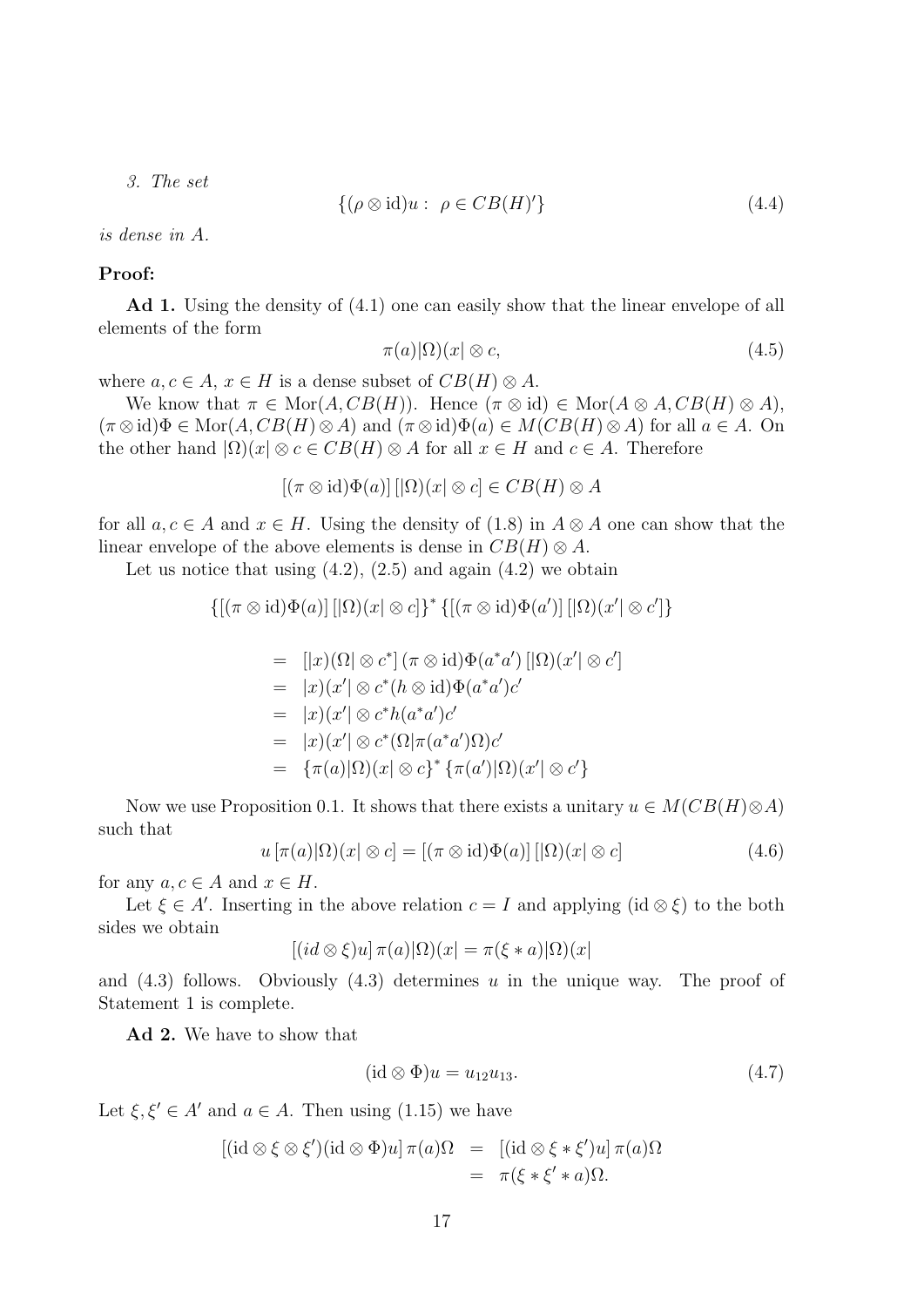On the other hand

$$
[(id \otimes \xi \otimes \xi')u_{12}u_{13}]\pi(a)\Omega = [ (id \otimes \xi)u] [ (id \otimes \xi')u]\pi(a)\Omega
$$
  
= 
$$
[(id \otimes \xi)u]\pi(\xi'*a)\Omega
$$
  
= 
$$
\pi(\xi*\xi'*a)\Omega.
$$

Remembering that (4.1) is dense in H and that  $\xi$  and  $\xi'$  are arbitrary elements of A' we get (4.7).

Ad 3. Let  $b, c \in A$  and  $\rho_{bc}$  be the linear functional on  $CB(H)$  introduced by the formula

$$
\rho_{bc}(m) = (\pi(b^*)\Omega|m\pi(c)\Omega) \tag{4.8}
$$

for all  $m \in CB(H)$ . Let  $\xi \in A'$ . Then using (4.3), (4.1) and (1.16) we obtain

$$
\xi [(\rho_{bc} \otimes id)u] = \rho_{bc} [(\mathrm{id} \otimes \xi)u]
$$
  
=  $(\pi(b^*)\Omega | [(\mathrm{id} \otimes \xi)u] \pi(c)\Omega)$   
=  $(\pi(b^*)\Omega | \pi(\xi * c)\Omega) = h(b(\xi * c)) = (hb)(\xi * c)$   
=  $\xi(c * hb).$ 

It shows that

$$
(\rho_{bc} \otimes id)u = c * hb.
$$
\n(4.9)

.

Let us notice that  $c * hb = (id \otimes h)[(I \otimes b)\Phi(c)]$ . Remembering that (1.2) is dense in  $A \otimes A$  we get the required result.

Q.E.D.

The C<sup>∗</sup>-algebra *B* related (via Theorem 3.1) to the right regular representation u of a compact quantum group G will be denoted by  $C^*(G)$ :

$$
C^*(G) = \left\{ (\mathrm{id} \otimes ha)u^* : a \in A \right\}^{\text{norm closure}}
$$

Then

 $u \in M(C^*(G) \otimes A).$ 

Inserting ba instead of  $a$  in  $(4.6)$  and remembering that the linear envelope of the elements (4.5) is dense in  $CB(H) \otimes A$  we get

$$
u\left[\pi(a)\otimes I\right]u^* = \left(\pi\otimes\mathrm{id}\right)\Phi(a) \tag{4.10}
$$

for any  $a \in A$ .

Let K be a Hilbert space and  $v \in M(CB(K) \otimes A)$  be a unitary representation of G acting on K. Using the last formula one can easily show that

$$
u_{23}[(\mathrm{id} \otimes \pi)(x) \otimes I] u_{23}^* = (\mathrm{id} \otimes \pi \otimes \mathrm{id})(\mathrm{id} \otimes \Phi)(x).
$$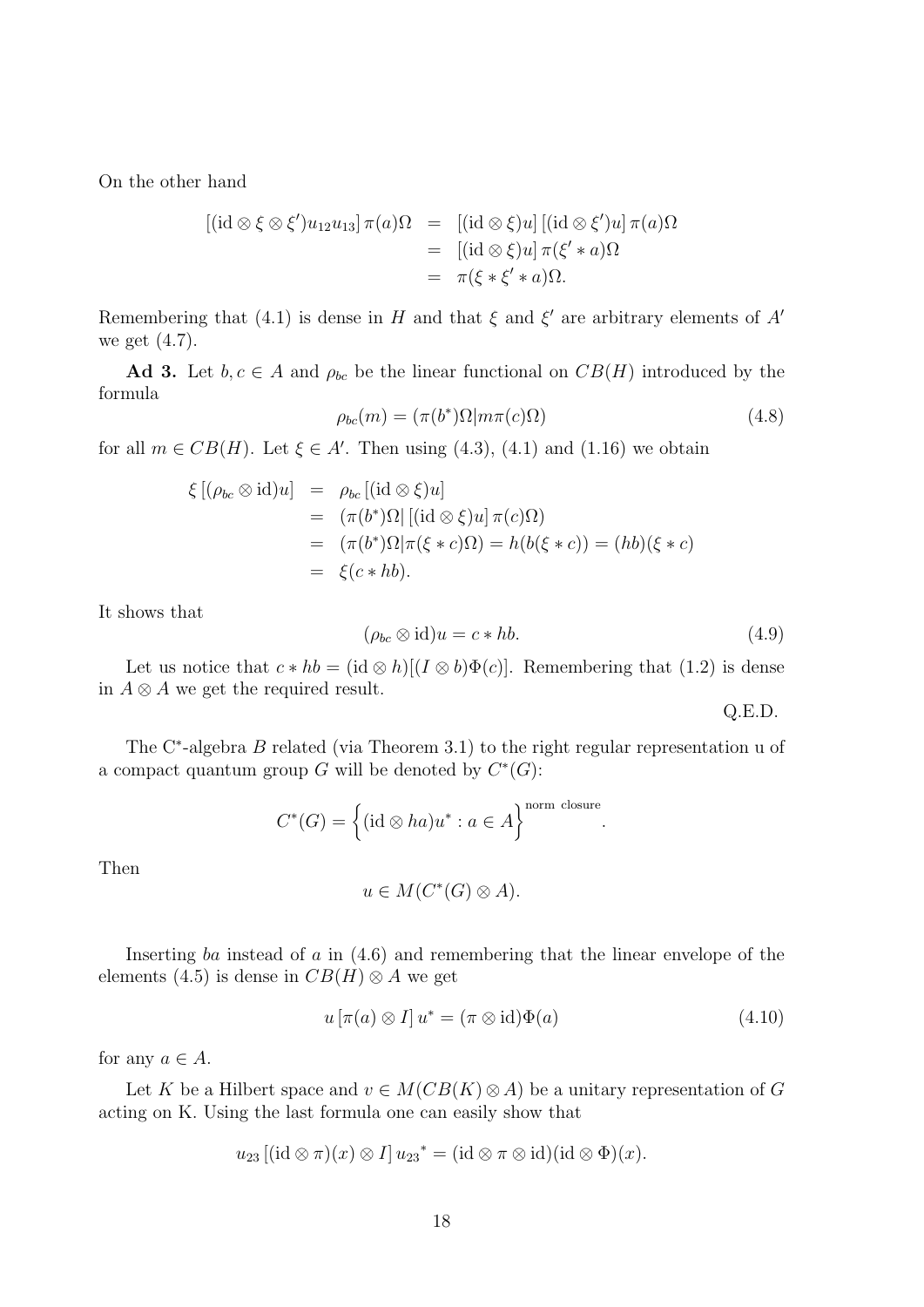for any  $x \in CB(H) \otimes A$ . The same relation holds for all  $x \in M(CB(H) \otimes A)$ . Setting  $x = v$  and using (3.1) we get

$$
u_{23}V_{12}u_{23}^* = V_{12}v_{13},
$$

where V is a unitary operator acting on  $K \otimes H$  introduced by the formula  $V = (id \otimes \pi)v$ . Rearranging the factors we get

$$
v_{13}u_{23} = V_{12}^* u_{23} V_{12}
$$
\n(4.11)

It shows that the right regular representation has the following absorption property: the tensor product of any unitary representation with the right regular one is equivalent to a multiple of the right regular representation. Applying  $(id \otimes id \otimes \pi)$  to the both sides of the above relation we get

$$
V_{13}U_{23} = V_{12}^* U_{23} V_{12},
$$

where U is a unitary operator acting on  $H \otimes H$  introduced by the formula  $U = (id \otimes \pi)u$ . In particular case  $K = H$  and  $v = u$  we obtain

$$
U_{13}U_{23} = U_{12}^* U_{23} U_{12}
$$

This is the important pentagonal relation. It shows that  $U$  is a 'multiplicative unitary' in the sense of Baaj and Scandalis [2]. According to the last but one relation, V is a unitary adapted to U (cf [20]). It turns out that the multiplicative unitary U is manageable in the sense of [20]. The proof is given in [6]

Let  $b, c \in A$  and  $\rho_{bc}$  be the linear functional on  $CB(H)$  introduced by (4.8). Applying the hermitian conjugation to the both sides of (4.9) and using the obvious relation  $\rho_{bc}^* = \rho_{c^*b^*}$  we get:

$$
(\rho_{c^*b^*} \otimes \mathrm{id})u^* = c^* * b^*h.
$$

Inserting in this formula  $c^*$  and  $b^*$  instead of b and c respectively we have:

$$
(\rho_{bc}\otimes \mathrm{id})u^* = b * ch.
$$

Comparing this formula with (4.9) and taking into account Proposition 3.3 we see that

$$
(c * hb = 0) \iff (b * ch = 0)
$$
\n(4.12)

for any  $b, c \in A$ . In what follows we shall use the similar formula:

$$
(hb * c = 0) \Longleftrightarrow (ch * b = 0)
$$
\n(4.13)

for any  $b, c \in A$ . This is the formula (4.12) written for the opposite group  $G^{\text{opp}}$  (cf the Remark 1 following the Definition 1.1).

Let a be an element of A such that  $\Phi(a) \in A \otimes_{\text{alg}} A$  i.e.  $\Phi(a)$  is a sum of finite number of elements of the form  $a' \otimes a''$   $(a', a'' \in A)$ . Then

$$
\operatorname{codim}\{b \in A : \ h b * a^* = 0\} < \infty
$$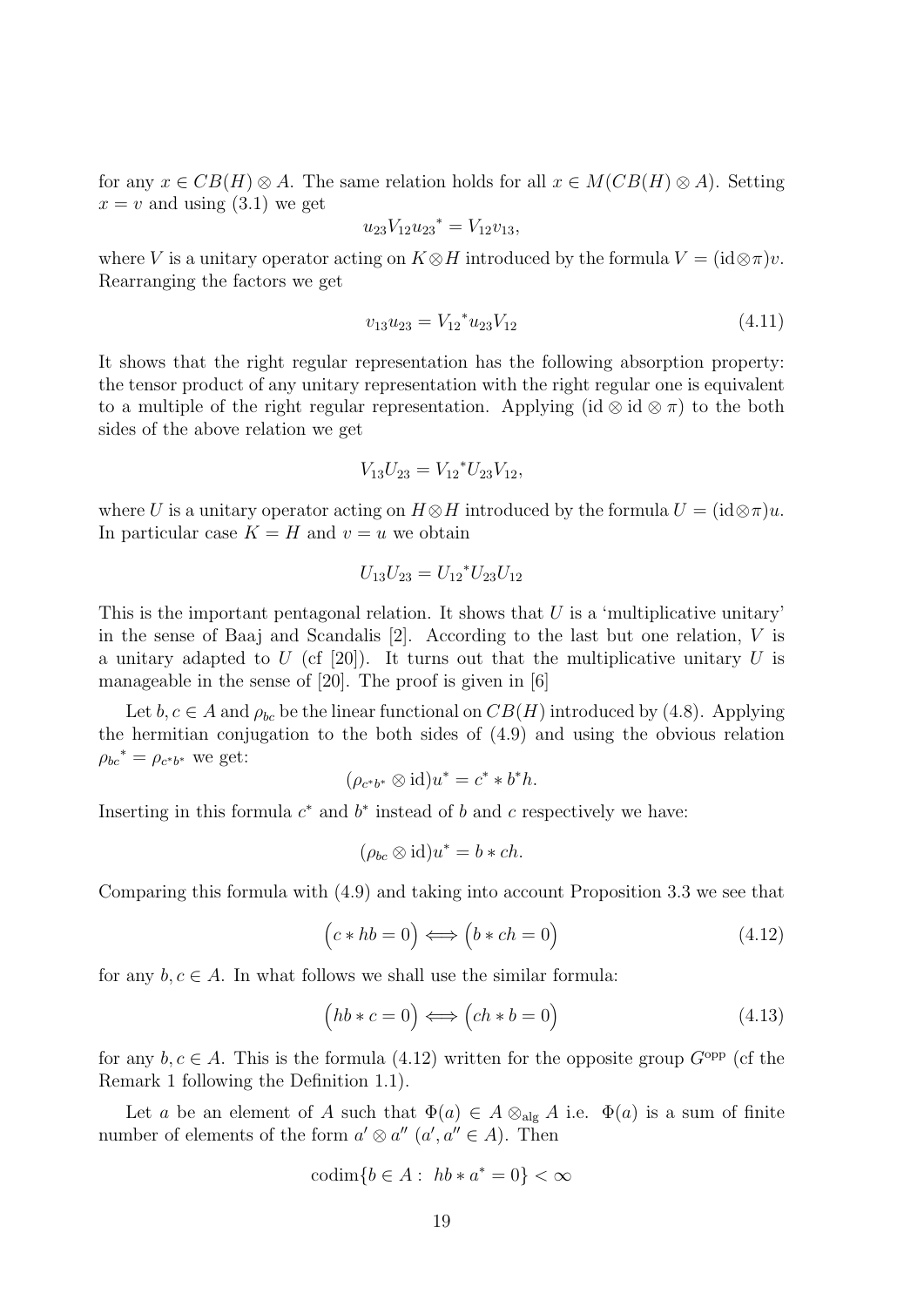and, by virtue of (4.13)

$$
\operatorname{codim}\{b \in A : a^*h * b = 0\} < \infty
$$

It shows that

$$
\dim\{a^*h*b:\ b\in A\} < \infty\tag{4.14}
$$

With this inequality we shall prove the following generalization of Riemann-Lebesgue lemma.

**Proposition 4.2** Let  $G = (A, \Phi)$  be a compact quantum group and H be H be the carrier Hilbert space of the right regular representation of G. Then

$$
C^*(G) \subset CB(H) \tag{4.15}
$$

**Proof:** We have to show, that  $\mathcal{F}_u(a) \in CB(H)$  for any  $a \in A$ . According to Theorem 3.4 (applied to the right regular representation) and Theorem 4.1.3 the set  $\mathcal A$  of all linear combinations of matrix elements of finite dimensional representations of G is dense in A. For any  $a \in \mathcal{A}$  we have  $\Phi(a) \in A \otimes_{\text{alg}} A$ .

Combining  $(3.2)$  and  $(4.3)$  we get

$$
\mathcal{F}_u(a)^*\pi(b)\Omega = \pi(a^*h * b)\Omega.
$$

The relation (4.14) shows that the operator  $\mathcal{F}_u(a)^*$  is finite-dimensional for any  $a \in \mathcal{A}$ . Therefore  $\mathcal{F}_u(a)^*$  is compact for any  $a \in \mathcal{A}^{\text{norm}}$  closure = A. So is  $\mathcal{F}_u(a)$ .

Q.E.D.

By virtue of Theorem 3.4 and Theorem 3.1.4, any  $C^*(G)$ -irreducible subspace of H is finite-dimensional. Using Theorem 1.4.5 of [1] we get

Corollary 4.3  $C^*(G)$  is a direct sum of finite-dimensional full matrix algebras.

Proposition 4.2 implies that each irreducible representation of G enters the right regular representation with finite multiplicity. In Section 6 we shall prove

**Proposition 4.4** The right regular representation u contains all irreducible representations of G. Each irreducible representation enters u with the multiplicity equal to its dimension.

Continuing this line of research one can reproduce the theory of Pontryagin duality of compact quantum groups presented in [8] (Sections 2 and 3).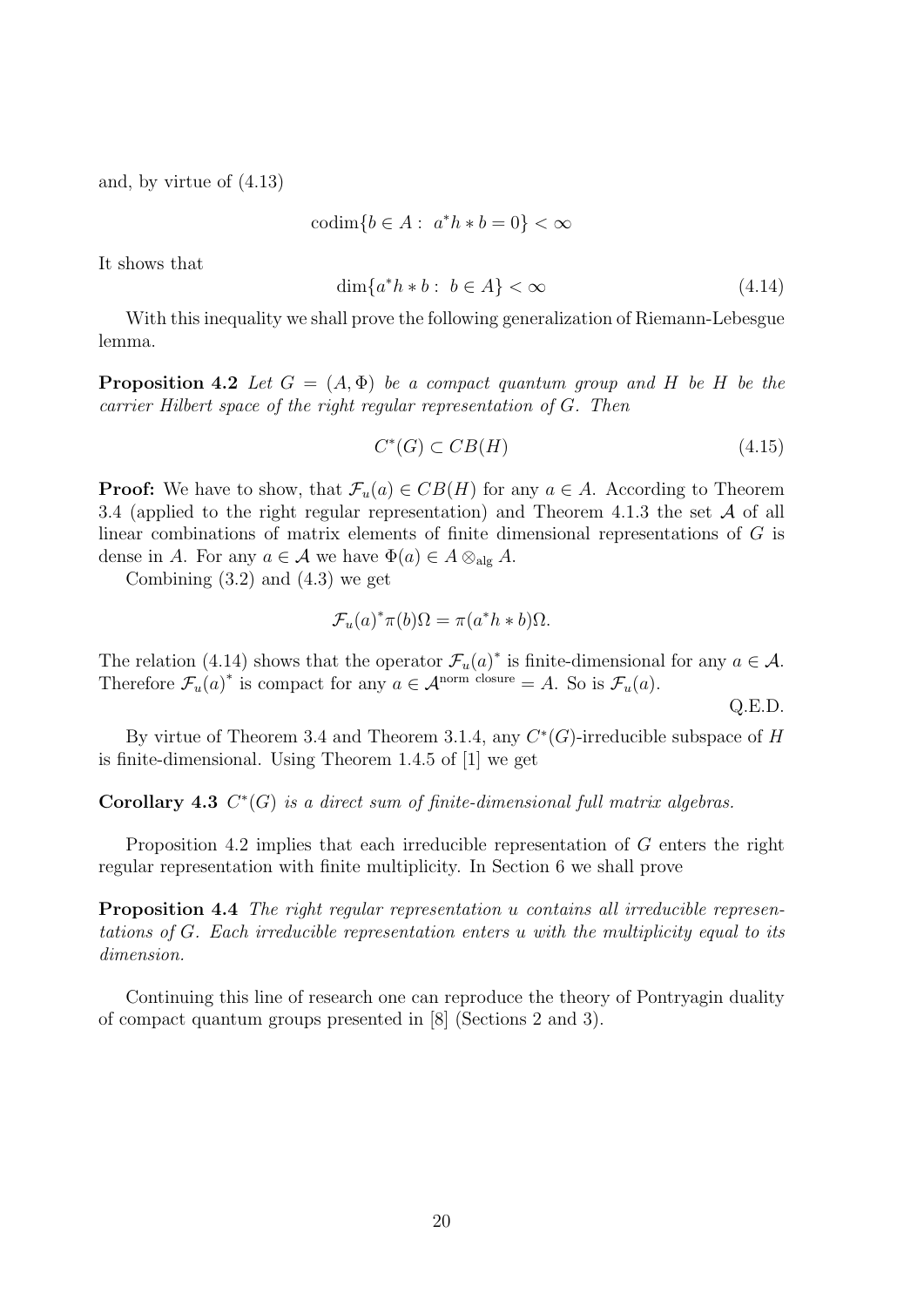### 5 The Hopf algebras

This section is devoted to the proof of Theorem 1.2.

Let  $G = (A, \Phi)$  be a compact quantum group and  $(u^{\alpha})_{\alpha \in \hat{G}}$  be the complete family of irreducible unitary representations of G: The representations  $u^{\alpha}$   $(\alpha \in \hat{G})$  are pairwise inequivalent and any unitary irreducible representation of G is equivalent to  $u^{\alpha}$  for one  $\alpha \in G$ .

Let  $H_{\alpha}$  be the carrier Hilbert space of  $u^{\alpha}$  and  $N_{\alpha} = \dim H_{\alpha}$ . We know that all  $N_{\alpha} < \infty$ . Introducing an orthonormal basis in  $H_{\alpha}$  we may identify  $u^{\alpha}$  with a matrix  $(u_{kl}^{\alpha})_{k,l=1,2,\ldots,N_{\alpha}}$ , where  $u_{kl}^{\alpha}$  are elements of A such that:

$$
\sum u_{kr}^{\alpha} u_{lr}^{\alpha}{}^* = \delta_{kl},\tag{5.1}
$$

$$
\sum u_{rk}^{\alpha} u_{rl}^{\alpha} = \delta_{kl},\tag{5.2}
$$

$$
\Phi(u_{kl}^{\alpha}) = \sum u_{kr}^{\alpha} \otimes u_{rl}^{\alpha},\tag{5.3}
$$

where the summation index r runs over  $1, 2, \ldots, N_{\alpha}$  and  $k, l = 1, 2, \ldots, N_{\alpha}$ .

Proposition 5.1 The set

$$
\{u_{kl}^{\alpha} : \ \alpha \in \hat{G}, \, k, l = 1, 2, \dots, N_{\alpha}\}\tag{5.4}
$$

is a linear basis in A.

**Proof:** Any finite-dimensional unitary representation of G decomposes into direct sum of irreducible representations. Therefore any element of  $A$  is a linear combination of elements (5.4).

Let  $F$  be a finite subset of  $\hat{G}$  and

$$
u^F = \sum_{\alpha \in F} \mathcal{L} u^{\alpha}.
$$

Then  $u^F$  is a unitary representation of G acting on

$$
H_F = \sum_{\alpha \in F} \, \oplus H_\alpha.
$$

Elements  $m \in B(H_F)$  are represented by matrices  $(m_{\alpha\beta})_{\alpha,\beta\in F}$ , where  $m_{\alpha\beta} \in B(H_\beta, H_\alpha)$ . Remembering that  $u^{\alpha}$  ( $\alpha \in F$ ) are irreducible and pairwise inequivalent and using the Schur lemma one can easily show that m intertwines  $u^F$  with itself if and only if

$$
m_{\alpha\beta} = \delta_{\alpha\beta} I_{B(H_{\alpha})}
$$
\n(5.5)

for all  $\alpha, \beta \in F$ .

Let  $B_F$  be the C<sup>\*</sup>-algebra related to  $u^F$  via Theorem 3.1. By virtue of Theorem 3.1.4 the commutant of  $B_F$  coincides with the set of all  $m \in B(H_F)$  satisfying relation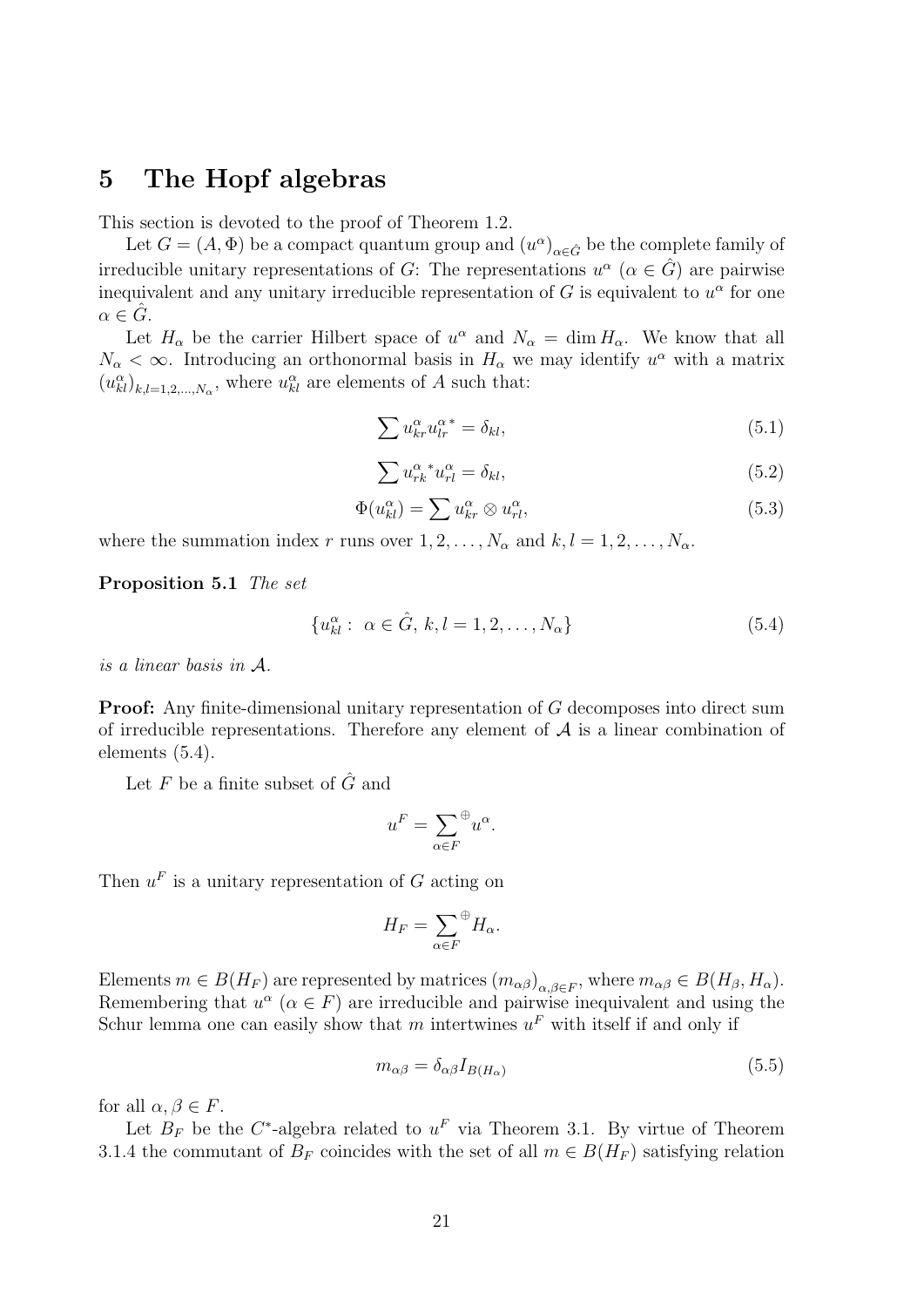$(5.5)$ . Therefore, using the bicommutant theorem  $(H_F)$  is finite-dimensional) we see that  $m \in B_F$  if and only if  $m_{\alpha\beta} = \delta_{\alpha\beta} m_\alpha$ , where  $m_\alpha \in B(H_\alpha)$ ,  $\alpha, \beta \in F$ . It shows that

$$
\dim B_F = \sum_{\alpha \in F} N_{\alpha}^2. \tag{5.6}
$$

On the other hand  $B_F = \{(\text{id} \otimes ha)u^{F^*} : a \in A\}$ . Therefore the number of linearly independent matrix elements of  $u^F$  is larger or equal to dim  $B_F$ . In other words the set

$$
\{u_{kl}^{\alpha} : \ \alpha \in F, \ k, l = 1, 2, \dots, N_{\alpha}\}\
$$
\n(5.7)

contains at least dim  $B_F$  linearly independent elements. According to (5.6) the total number of elements (5.7) equals to dim  $B_F$ . It shows that elements (5.7) are linearly independent. Using the freedom of choice of  $F \subset G$  we see that elements (5.4) are linearly independent.

Q.E.D.

**Proposition 5.2** For any  $\alpha \in \hat{G}$  there exists  $\beta \in \hat{G}$  such that  $u_{kl}^{\alpha}$ \*  $(k, l = 1, 2, \ldots, N_{\alpha})$ are linear combinations of matrix elements of  $u^{\beta}$ .

**Proof:** Let  $\alpha \in \hat{G}$ . Then

$$
\sum_{k,l=1}^{N_{\alpha}} h(u_{kl}^{\alpha} u_{kl}^{\alpha}) = N_{\alpha} h(I) = N_{\alpha}.
$$

We already know (cf Proof of Proposition 4.2) that the set  $A$  of all linear combinations of elements (5.4) is dense in A. Therefore there exist  $k, l \in \{1, 2, ..., N_{\alpha}\}, \beta \in \hat{G}$  and  $m, n \in \{1, 2, \ldots, N_\beta\}$  such that

$$
E_{mk} = h(u_{kl}^{\alpha} u_{mn}^{\beta}) \neq 0
$$
\n
$$
(5.8)
$$

According to (5.3)

$$
\Phi(u_{kl}^{\alpha}u_{mn}^{\beta}) = \sum_{r=1}^{N_{\alpha}} \sum_{s=1}^{N_{\beta}} u_{kr}^{\alpha}u_{ms}^{\beta} \otimes u_{rl}^{\alpha}u_{sn}^{\beta}
$$

Applying id  $\otimes h$  to the both sides and using (2.4) we obtain

$$
E_{mk} = \sum_{rs} u_{kr}^{\alpha} u_{ms}^{\beta} E_{sr}
$$

and  $(u^{\alpha}$  is unitary)

$$
\sum_{s} u_{ms}^{\beta} E_{sr} = \sum_{k} u_{kr}^{\alpha}^* E_{mk} \tag{5.9}
$$

for any  $m = 1, 2, ..., N_{\beta}$  and  $n = 1, 2, ..., N_{\alpha}$ .

Let  $\lambda_r$   $(r = 1, 2, ..., N_\alpha)$  be complex numbers such that  $\sum_r E_{sr} \lambda_r = 0$  for any  $s = 1, 2, \ldots, N_\beta$ . Then  $\sum_{rk} E_{mk} u_{kr}^\alpha * \lambda_r = 0$  and using the linear independence of (5.4) and relation (5.8) we get  $\lambda_r = 0$  for all r. It shows that Rank  $E = N_\alpha$ . Similarly if  $\mu_m$  (m = 1, 2, ..., N<sub>β</sub>) are complex numbers such that  $\sum_m \mu_m E_{mk} = 0$  for any  $k =$  $1, 2, \ldots, N_{\alpha}$  then  $\sum_{sm} \mu_m u_{ms}^{\beta} E_{sr} = 0$  and  $\mu_m = 0$  for all m. Therefore Rank  $E = N_{\beta}$ .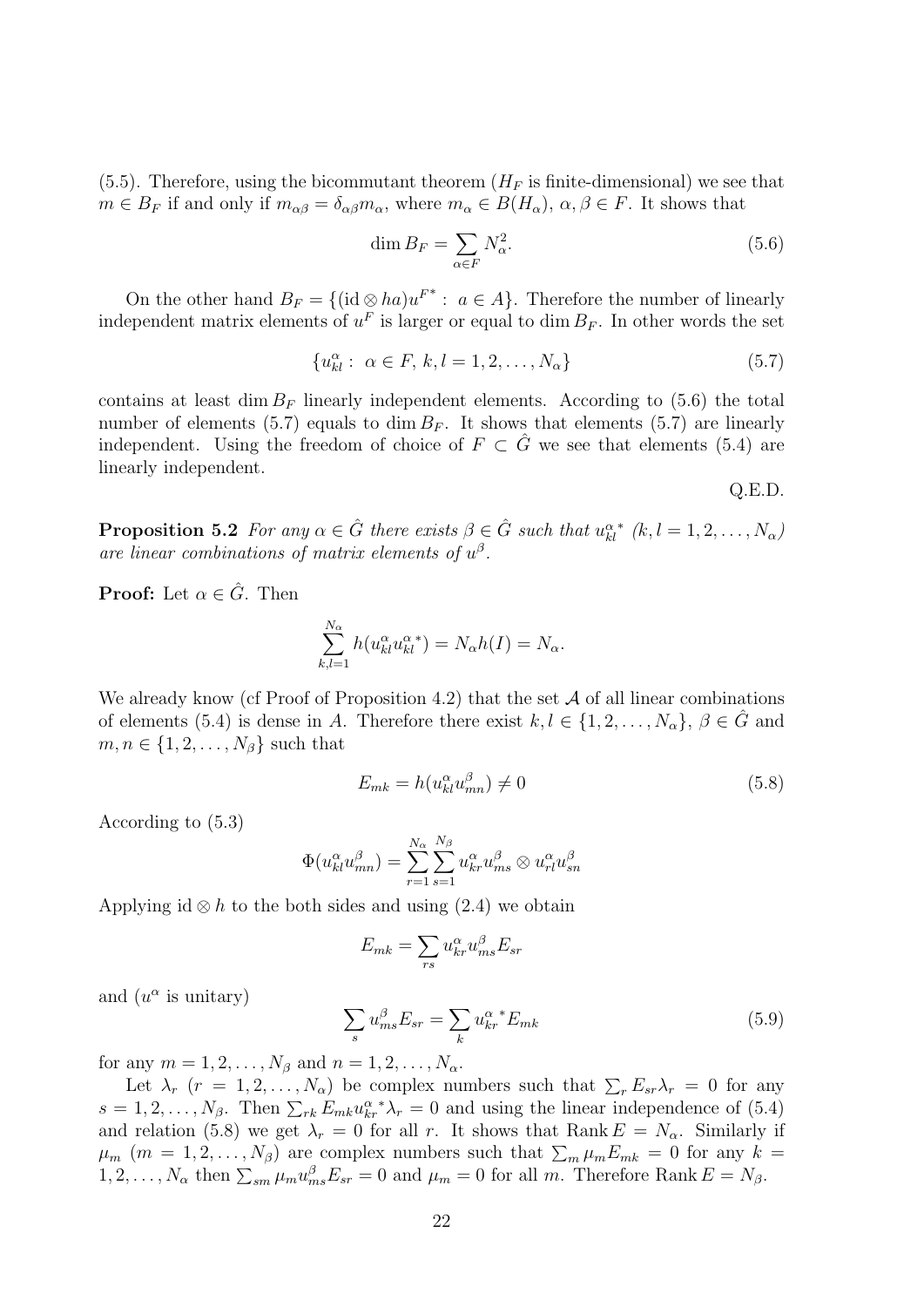This way we showed that E is a quadratic invertible matrix and  $(5.9)$  implies that

$$
u_{kr}^{\alpha} = \sum_{sm} (E^{-1})_{km} u_{ms}^{\beta} E_{sr}
$$
 (5.10)

for any  $k, r = 1, 2, ..., N_{\alpha}$ .

Q.E.D.

Let  $A$  be the set of all linear combinations of matrix elements of finite-dimensional representations of G. Then  $ab \in \mathcal{A}$  for any  $a, b \in \mathcal{A}$  (the tensor product of unitary representations is a unitary representation). By virtue of Theorem 3.4, Theorem 4.1.3, Proposition 5.2 and Proposition 5.1,  $A$  is a dense  $*$ -subalgebra of  $A$  and  $(5.4)$  is a basis (in the sense of the vector space theory) of  $A$ .

Let  $e : \mathcal{A} \to \mathbf{C}$  and  $\kappa : \mathcal{A} \to \mathcal{A}$  be linear mappings introduced by the formulae

$$
e(u_{kl}^{\alpha}) = \delta_{kl} \tag{5.11}
$$

$$
\kappa(u_{kl}^{\alpha}) = u_{lk}^{\alpha *}
$$
\n(5.12)

for any  $\alpha \in \hat{G}$  and  $k, l = 1, 2, ..., N_{\alpha}$ . Using these definitions and formulae  $(5.1)$  –  $(5.3)$ one can easily verify relations  $(1.9) - (1.12)$  for  $a = u_{kl}^{\alpha}$   $(\alpha \in \hat{G}, k, l = 1, 2, \ldots, N_{\alpha})$ . By linearity, these relations hold for any  $a \in \mathcal{A}$ . The proof of Theorem 1.2 is complete.

# 6 Peter-Weyl theory

In this Section we derive the orthonormality relations for the matrix elements of irreducible representations of a compact quantum group  $G$  and investigate the modular properties of the Haar measure. It follows from Proposition 5.2 that the irreducible representations of G appear in conjugate pairs: We say that  $u^{\alpha}$  and  $u^{\beta}$  are conjugate if the matrix elements of  $u^{\alpha}$  are hermitian conjugation of matrix elements of  $u^{\beta}$ . The case  $u^{\alpha} = u^{\beta}$  is not excluded.

Let  $G = (A, \Phi)$  be a compact quantum group and  $(u^{\alpha})_{\alpha \in \hat{G}}$  be the complete family of irreducible unitary representations of G. The carrier Hilbert space of  $u^{\alpha}$  will be denoted by  $K^{\alpha}$  ( $\alpha \in \hat{G}$ ). Then dim  $K^{\alpha} < \infty$  and  $u^{\alpha} \in B(K^{\alpha}) \otimes A$ . In what follows we shall use more explicit notation for the matrix elements of irreducible representations of G. For any  $\alpha \in \hat{G}$ ,  $w \in B(K^{\alpha}) \otimes A$  and  $x, y \in K^{\alpha}$  we set:

$$
(x|w|y) = (\rho_{xy} \otimes id)w,
$$

where  $\rho_{xy}$  is the linear functional on  $B(K^{\alpha})$  introduced by the formula  $\rho_{xy}(m)$  =  $(x|m|y)$ ,  $(m \in B(K^{\alpha}))$ . The reader should notice that  $(x|u^{\alpha}|y) \in \mathcal{A}$ . With this notation formulae (5.11) and (5.12) take the following form: for any  $x, y \in K^{\alpha}$  we have

$$
e((x|u^{\alpha}|y)) = (x|y),
$$
  

$$
\kappa((x|u^{\alpha}|y)) = (y|u^{\alpha}|x)^*.
$$
 (6.1)

Let  $\alpha, \beta \in \hat{G}$  and  $u^{\alpha\beta}$  be the tensor product of  $u^{\alpha}$  and  $u^{\beta}$ :  $u^{\alpha\beta} = u^{\alpha}{}_{13}u^{\beta}{}_{23}$ .  $u^{\alpha\beta}$  is a unitary representation of G acting on  $K^{\alpha} \otimes K^{\beta}$ . It follows immediately from the proof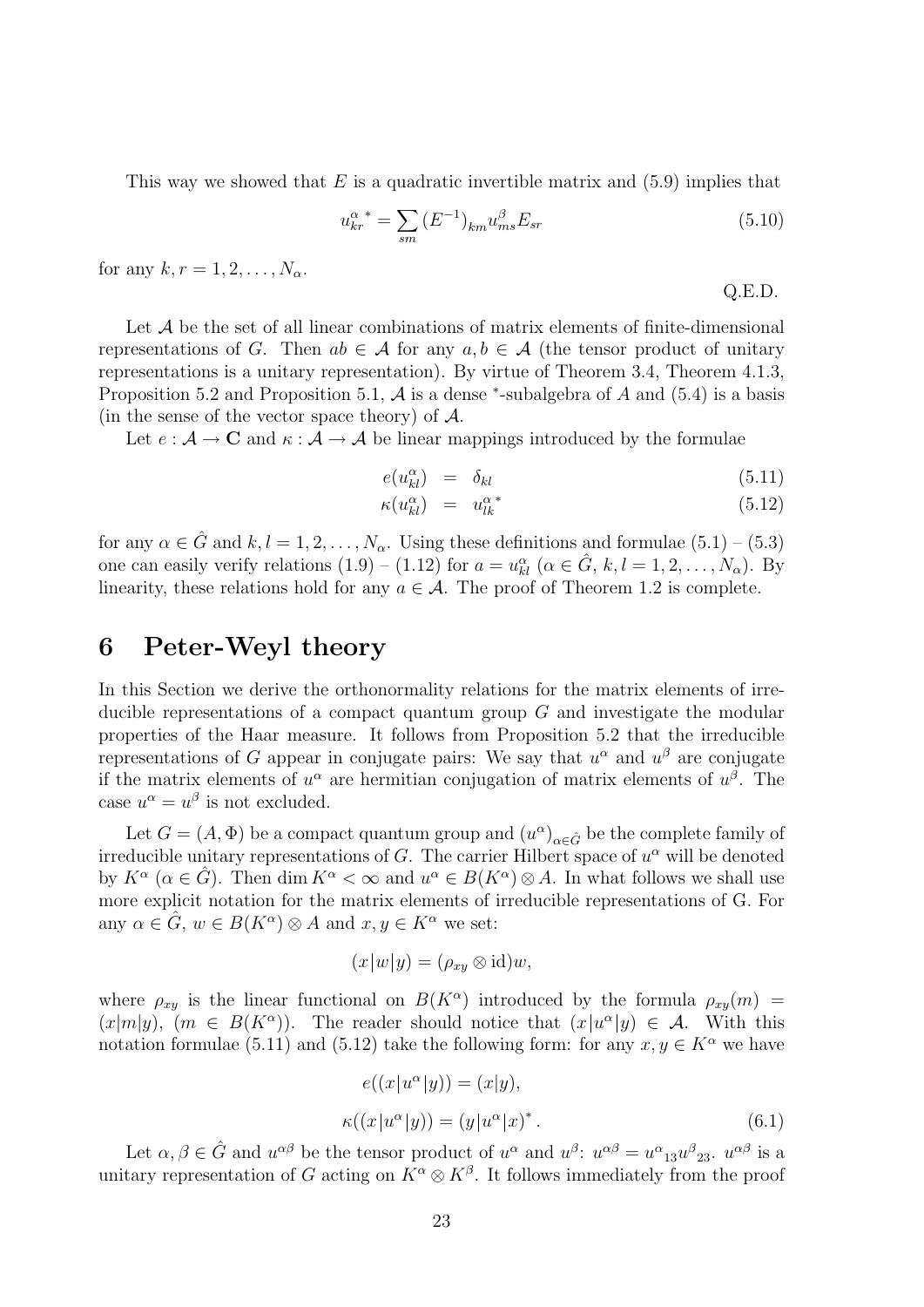of Proposition 5.2 that  $u^{\alpha}$  and  $u^{\beta}$  is a pair of conjugate representations if and only if there exists a non-zero  $u^{\alpha\beta}$ -invariant element  $E \in K^{\alpha} \otimes K^{\beta}$ . If this is the case, then E is of maximal rank: rank  $E = \dim K^{\alpha} = \dim K^{\beta}$ .

It is well known that  $K^{\alpha} \otimes K^{\beta}$  may be identified with the space of all antilinear maps  $K^{\beta} \to K^{\alpha}$ : for any element  $E \in K^{\alpha} \otimes K^{\beta}$  there exists unique antilinear map  $J: K^{\beta} \to K^{\alpha}$  such that

$$
(x \otimes y|E) = (x|Jy) = (y|J^*x)
$$
\n(6.2)

for all  $x \in K^{\alpha}$  and  $y \in K^{\beta}$  (the second equality in (6.2) defines the hermitian conjugation for antilinear operators). J is invertible if and only if rank  $E = \dim K^{\alpha} = \dim K^{\beta}$ . Using the orthonormal basis expansion one can easily compute the square of the norm of  $E$ :

$$
(E|E) = \text{Tr } J^*J \tag{6.3}
$$

Let  $E \in K^{\alpha} \otimes K^{\beta}$ ,  $E' \in K^{\beta} \otimes K^{\alpha}$  and  $J : K^{\beta} \to K^{\alpha}$  and  $J' : K^{\alpha} \to K^{\beta}$  be corresponding antilinear maps. For any  $x \in K^{\alpha}$  we set:

$$
(E \otimes I_{B(K^{\alpha})}) x = E \otimes x,
$$
  

$$
(I_{B(K^{\alpha})} \otimes E') x = x \otimes E',
$$

Then  $E \otimes I_{B(K^{\alpha})}$  and  $I_{B(K^{\alpha})} \otimes E'$  belong to  $B(K^{\alpha}, K^{\alpha} \otimes K^{\beta} \otimes K^{\alpha})$ . Consequently  $(I_{B(K^{\alpha})}\otimes E')^*$   $(E\otimes I_{B(K^{\alpha})})\in B(K^{\alpha})$ . Using again the orthonormal basis expansion one can easily verify that

$$
\left(I_{B(K^{\alpha})}\otimes E'\right)^{*}\left(E\otimes I_{B(K^{\alpha})}\right)=JJ'.
$$

If E is  $u^{\alpha\beta}$ -invariant and  $E' \neq 0$  is  $u^{\beta\alpha}$ -invariant then  $E \otimes I_{B(K^{\alpha})}$  and  $I_{B(K^{\alpha})} \otimes E'$ intertwin  $u^{\alpha}$  and  $u^{\alpha\beta\alpha}$ . Consequently  $(I_{B(K^{\alpha})}\otimes E')^*\left(E\otimes I_{B(K^{\alpha})}\right)$  intertwins  $u^{\alpha}$  with itself and using irreducibility of  $u^{\alpha}$  we see that  $JJ'$  is a multiple of  $I_{B(K^{\alpha})}$ . Therefore  $J = \lambda (J')^{-1}$ , where  $\lambda \in \mathbb{C}$ ,  $\lambda \neq 0$ . It shows that J (and consequently E) is determined up to a numerical factor. It means that the subspace of  $u^{\alpha\beta}$ -invariant elements is one dimensional.

For any  $\beta \in \hat{G}$  we set:

 $\overline{\beta}$  = the element of  $\hat{G}$  such that  $u^{\overline{\beta}}$  and  $u^{\beta}$  are conjugate,  $E^{\beta} =$  a non-zero  $u^{\overline{\beta}\beta}$ -invariant element of  $K^{\overline{\beta}} \otimes K^{\beta}$ ,  $J^{\beta}$  = the invertible antilinear map:  $K^{\beta} \rightarrow K^{\overline{\beta}}$  related to  $E^{\beta}$  via (6.2),  $F^{\beta} = (J^{\beta})^* J^{\beta}.$ 

Till now the invariant elements  $E^{\beta}$  and  $E^{\beta}$  are defined up to a non-zero multiplicative factors. We choose these factors in such a way, that

$$
\left(E^{\beta}\middle|E^{\beta}\right) = \left(E^{\overline{\beta}}\middle|E^{\overline{\beta}}\right) \tag{6.4}
$$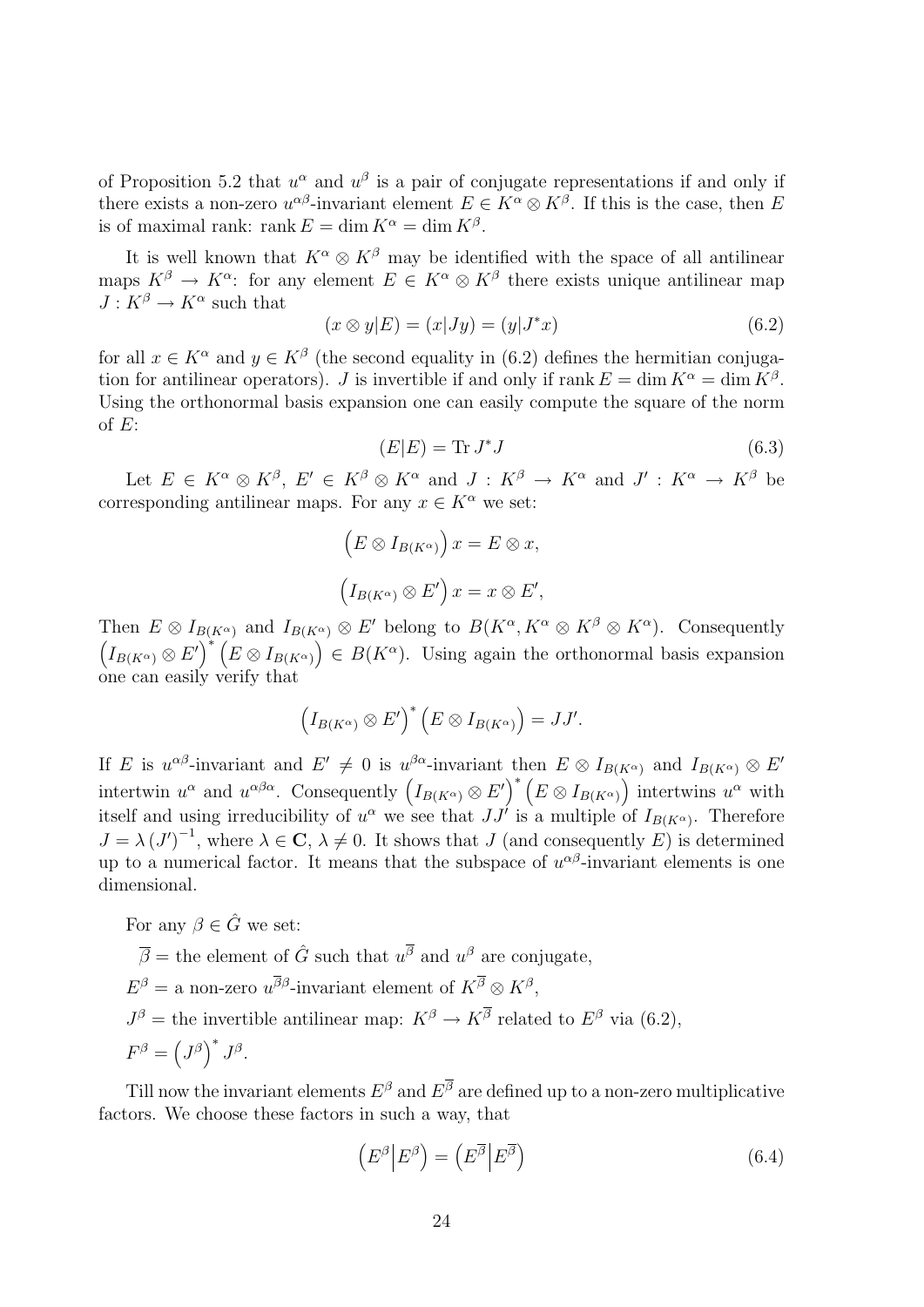and

$$
J^{\overline{\beta}} = \left( J^{\beta} \right)^{-1}.
$$

Then we have:  $F^{\overline{\beta}}J^{\beta} = (J^{\overline{\beta}})^* J^{\overline{\beta}}J^{\beta} = J^{\beta}J^{\overline{\beta}} (J^{\overline{\beta}})^* = J^{\beta} (F^{\beta})^{-1}$ . Remembering, that  $J^{\beta}$  is antilinear we see that  $(F^{\overline{\beta}})^{it} J^{\beta} = J^{\beta} (F^{\beta})$  $i<sup>it</sup>$  (6.5)

for any  $t \in \mathbf{R}$ 

Let  $\beta \in \hat{G}$ . The  $u^{\overline{\beta}\beta}$ -invariance of  $E^{\beta}$  means that  $u^{\overline{\beta}}_{13}u^{\beta}{}_{23}E^{\beta}{}_{12} = E^{\beta}{}_{12}$ . Remembering that  $u^{\beta}$  is unitary we get (cf (5.9))

$$
u^{\beta}{}_{23}E^{\beta}{}_{12}=\left(u^{\overline{\beta}}\right)^{*}{}_{13}E^{\beta}{}_{12}.
$$

Computing the 'scalar product' with  $x \otimes y$  (where  $x \in K^{\overline{\beta}}$  and  $y \in K^{\beta}$ ) we obtain:

$$
\sum_{k} (y |u^{\beta}| e_{k}) (x \otimes e_{k} |E^{\beta}) = \sum_{l} (x | (u^{\overline{\beta}})^{*} | \epsilon_{l}) ( \epsilon_{l} \otimes y | E^{\beta}).
$$

where  $(e_k)$  ( $(\epsilon_l)$  - respectively) is an orthonormal basis in  $K^{\beta}$  ( $K^{\beta}$  - respectively). Taking into account (6.2) we have:

$$
\sum_{k} (y|u^{\beta}|e_{k}) (e_{k}| (J^{\beta})^{*} x) = \sum_{l} (x| (u^{\overline{\beta}})^{*}|e_{l}) (e_{l}|J^{\beta} y).
$$

Therefore

$$
\left(y\left|u^{\beta}\right| \left(J^{\beta}\right)^{*} x\right) = \left(x\left| \left(u^{\overline{\beta}}\right)^{*}\right| J^{\beta} y\right)
$$

and finally

$$
\left(y\left|u^{\beta}\right| \left(J^{\beta}\right)^{*} x\right) = \left(J^{\beta} y\left|u^{\overline{\beta}}\right| x\right)^{*}.
$$
\n(6.6)

This is our basic formula. It holds for any  $x \in K^{\overline{\beta}}$  and  $y \in K^{\beta}$ .

Now we are able to derive the orthogonality relations for matrix elements of irreducible unitary representations. Setting  $v = u^{\overline{\alpha}\beta}$  in Proposition 3.5 we get

$$
(\mathrm{id} \otimes h)u^{\overline{\alpha}}{}_{13}u^{\beta}{}_{23} = \begin{cases} 0 & \text{if } \alpha \neq \beta \\ \frac{1}{M^{\beta}} \left| E^{\beta} \right| \left( E^{\beta} \right) & \text{if } \alpha = \beta \end{cases}
$$

where

$$
M^{\beta} = \left( E^{\beta} \middle| E^{\beta} \right) = \text{Tr} F^{\beta}
$$

Let  $x', y' \in K^{\overline{\alpha}}$  and  $x, y \in K^{\beta}$ . Computing the matrix elements between vectors  $x' \otimes x$ and  $y' \otimes y$  we get:

$$
h\left(\left(x'|u^{\overline{\alpha}}|y'\right)\left(x|u^{\beta}|y\right)\right) = \begin{cases} 0 & \text{if } \alpha \neq \beta \\ \frac{1}{M^{\beta}} \left(x'|J^{\beta}x\right)\left(\left(J^{\beta}\right)^{*}y'|y\right) & \text{if } \alpha = \beta. \end{cases}
$$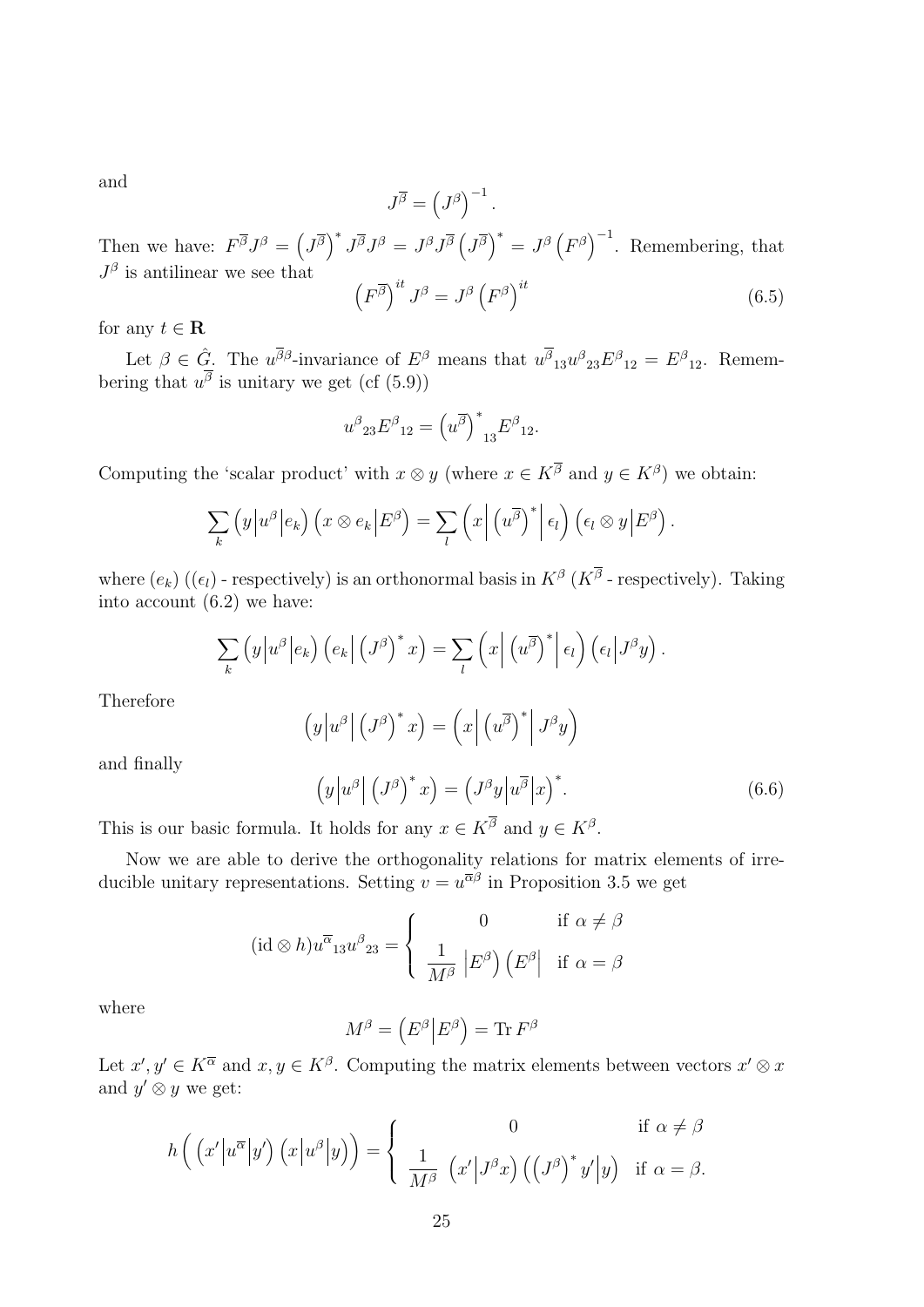Replacing x by  $J^{\overline{\beta}}x$  and y' by  $(J^{\overline{\alpha}})^*y'$  we see that

$$
h\left(\left(x'\left|u^{\overline{\alpha}}\right|\left(J^{\overline{\alpha}}\right)^*y'\right)\left(J^{\overline{\beta}}x\left|u^{\beta}\right|y\right)\right) = \begin{cases} 0 & \text{if } \alpha \neq \beta\\ \frac{1}{M^{\beta}} \left(x'\left|x\right\rangle\left(y'\left|y\right)\right) & \text{if } \alpha = \beta \end{cases}
$$

for any  $x' \in K^{\overline{\alpha}}$ ,  $y' \in K^{\alpha}$ ,  $y \in K^{\beta}$  and  $x \in K^{\overline{\beta}}$ . Now using (6.6) (with  $\beta$  replaced by  $\overline{\alpha}$ ) we get:

$$
h\left(\left(J^{\overline{\alpha}}x'|u^{\alpha}|y'\right)^{*}\left(J^{\overline{\beta}}x|u^{\beta}|y\right)\right) = \begin{cases} 0 & \text{if } \alpha \neq \beta\\ \frac{1}{M^{\beta}} \left(x' \otimes y'|x \otimes y\right) & \text{if } \alpha = \beta. \end{cases}
$$
(6.7)

For any  $\beta \in \hat{G}$  we shall consider the linear map  $\psi^{\beta}: K^{\overline{\beta}} \otimes K^{\beta} \to \mathcal{A}$  introduced by the formula:

$$
\psi^{\beta}(x\otimes y) = \left(J^{\overline{\beta}}x\Big|u^{\beta}\Big|y\right)
$$

for any for any  $y \in K^{\beta}$  and  $x \in K^{\overline{\beta}}$ . Then

$$
h\left(\psi^{\alpha}(z')^*\psi^{\beta}(z)\right) = \begin{cases} 0 & \text{if } \alpha \neq \beta\\ \frac{1}{M^{\beta}} (z'|z) & \text{if } \alpha = \beta. \end{cases}
$$
(6.8)

for any  $z' \in K^{\overline{\alpha}} \otimes K^{\alpha}$  and  $z \in K^{\overline{\beta}} \otimes K^{\beta}$ .

Let  $\pi$  be the GNS-representation of the algebra A produced by the Haar measure h, H be the carrier Hilbert space of  $\pi$  and  $\Omega$  be the corresponding cyclic vector (cf Section 4). For any  $\beta \in \hat{G}$  and  $z \in K^{\overline{\beta}} \otimes K^{\beta}$  we set:

$$
\Psi^{\beta}(z) = \pi(\psi^{\beta}(z))\Omega.
$$

Then  $\Psi^{\beta} \in B(K^{\overline{\beta}} \otimes K^{\beta}, H)$ . Relation (6.8) shows that

$$
(\Psi^{\alpha})^* \, \Psi^{\beta} = \frac{\delta^{\alpha \beta}}{M^{\beta}} \, I_{B(K^{\overline{\beta}} \otimes K^{\beta})},
$$

where  $\delta^{\alpha\beta}$  is the Kronecker symbol. It means that  $\Psi^{\beta}$  is a multiple of an isometry and that the ranges  $H^{\beta} = \Psi^{\beta} (K^{\overline{\beta}} \otimes K^{\beta})$  for different  $\beta$  are orthogonal. By definition elements of  $A$  are linear combinations of matrix elements of finite-dimensional unitary representations of G: any  $a \in \mathcal{A}$  is of the form:  $a = \sum \psi^{\beta}(z^{\beta})$ , where  $z^{\beta} \in K^{\overline{\beta}} \otimes K^{\beta}$ and only finite number of  $z^{\beta}$  are not zero. Remembering that  $\hat{\mathcal{A}}$  is dense in A and that  $\Omega$  is cyclic we see that

$$
H = \sum_{\beta \in \hat{G}} \mathcal{H}^{\beta}.
$$
\n(6.9)

Moreover

$$
\sum_{\beta \in \hat{G}} \Phi \sqrt{M^{\beta}} \Psi^{\beta} : \sum_{\beta \in \hat{G}} \Phi K^{\overline{\beta}} \otimes K^{\beta} \longrightarrow H \tag{6.10}
$$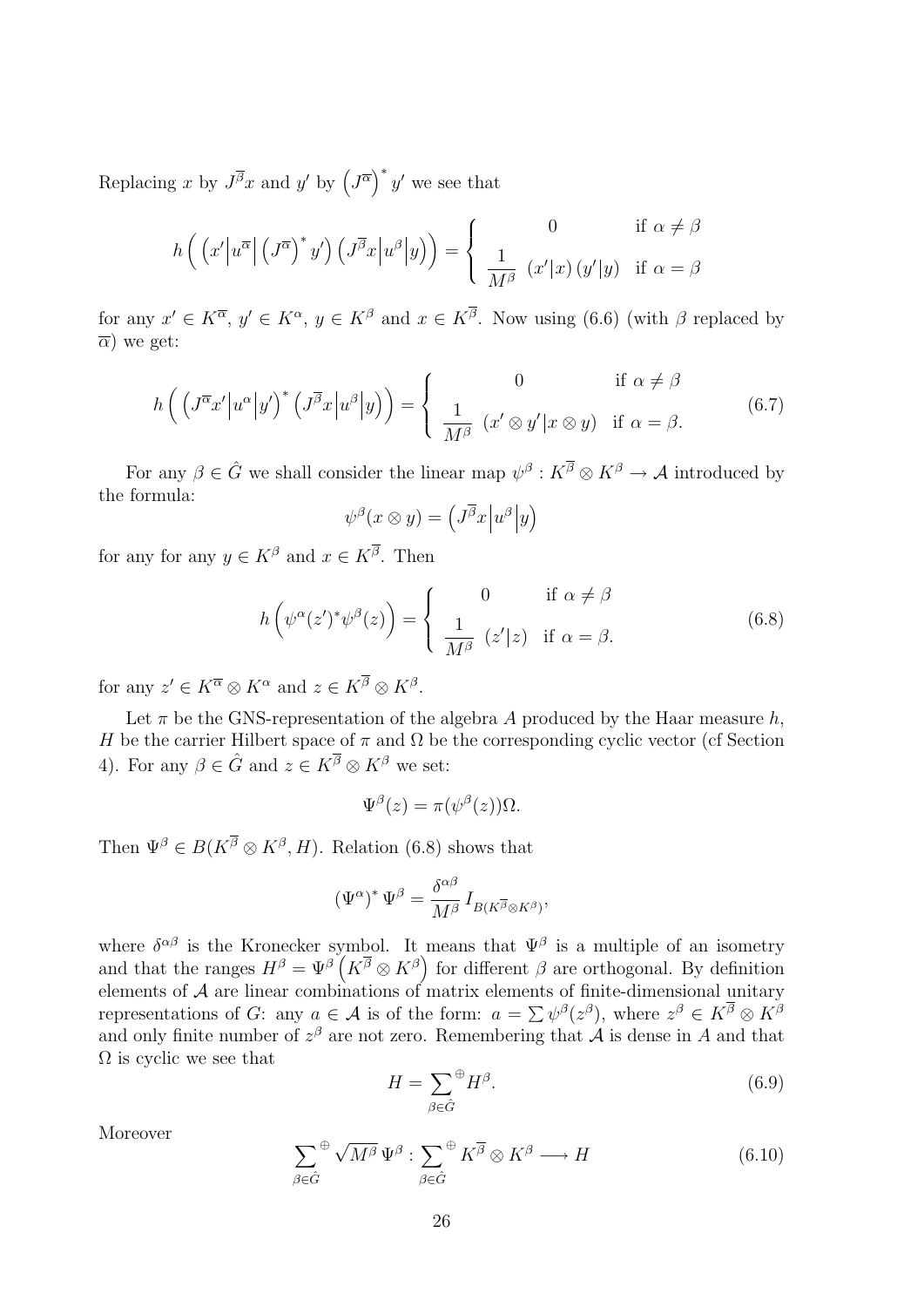is a unitary map. It will be denoted by  $\Psi$ .

Let  $\beta \in \hat{G}$ ,  $x \in K^{\overline{\beta}}$ ,  $y \in K^{\beta}$  and  $\xi \in A'$ . We compute:

$$
\xi * \psi^{\beta}(x \otimes y) = (\mathrm{id} \otimes \xi) \Phi\left( \left( J^{\overline{\beta}} x \middle| u^{\beta} \middle| y \right) \right)
$$

$$
= (\mathrm{id} \otimes \xi) \left( J^{\overline{\beta}} x \middle| u^{\beta} \mathrm{12} u^{\beta} \mathrm{13} \middle| y \right)
$$

$$
= \left( J^{\overline{\beta}} x \middle| u^{\beta} \mathrm{12} \middle| my \right) = \psi^{\beta}(x \otimes my)
$$

where  $m = (\mathrm{id} \otimes \xi)u^{\beta}$ . Let u be the right regular representation of G (cf Section 4). By virtue of (4.3) we have:

$$
[(id \otimes \xi)u]\Psi^{\beta}(x \otimes y) = [(id \otimes \xi)u]\pi(\psi^{\beta}(x \otimes y))\Omega
$$
  
=  $\pi(\xi * \psi^{\beta}(x \otimes y))\Omega$   
=  $\pi(\psi^{\beta}(x \otimes my))\Omega = \Psi^{\beta}(x \otimes my)$ 

Therefore taking into account the formula for  $m$  we obtain:

$$
u\left(\Psi^{\beta}\otimes I\right)=\left(\Psi^{\beta}\otimes I\right)\left(I_{B(K^{\overline{\beta}})}\otimes u^{\beta}\right).
$$

It means that  $\Psi^{\beta}$  intertwins u and  $I_{B(K^{\overline{\beta}})} \otimes u^{\beta}$ . The latter representation is equivalent to the sum of dim  $K^{\beta} = \dim K^{\beta}$  copies of  $u^{\beta}$ . Remembering that (6.10) is unitary we get Proposition 4.4.

Now we have to use elements of the Tomita–Takesaki theory [4, 10]. For any  $a \in \mathcal{A}$ we set:

$$
S\pi(a)\Omega = \pi(a)^*\Omega.
$$

S is an antilinear (unbounded) operator acting on  $H$ . Using  $(6.6)$  one can easily show that  $\psi^{\beta}(y \otimes x)^* = \psi^{\overline{\beta}} \left( J^{\overline{\beta}} y \otimes \left( J^{\overline{\beta}} \right)^* x \right)$  for any  $y \in K^{\overline{\beta}}$  and  $x \in K^{\beta}$ . Therefore, for any  $z \in K^{\overline{\beta}} \otimes K^{\beta}$  we have:

$$
S\circ\Psi^{\beta}(z)=\Psi^{\overline{\beta}}\circ\left[J^{\overline{\beta}}\otimes\left(J^{\overline{\beta}}\right)^{*}\right](z).
$$

We see that  $S$  is not decomposable in the sense of  $(6.9)$ . However it respects the decomposition (6.9) in the following sense: for any  $\beta \in \hat{G}$ ,  $H^{\beta}$  is contained in the domain of S and  $S(H^{\beta}) = H^{\beta}$ . Remembering that all  $H^{\beta}$  are finite dimensional one can easily show, that  $S$  is closeable (hence  $A$  equipped with the scalar product induced by h is a generalized Hilbert algebra in the sense of  $[10]$ ). So, we can consider the modular operator:

$$
\Delta = S^*S.
$$

Clearly  $\Delta$  is decomposable in the sense of (6.9): For any  $z \in K^{\overline{\beta}} \otimes K^{\beta}$  we have:

$$
\Delta \Phi^{\beta}(z) = \Psi^{\beta} \Phi \left[ J^{\overline{\beta}} \otimes \left( J^{\overline{\beta}} \right)^{*} \right]^{*} \Phi \left[ J^{\overline{\beta}} \otimes \left( J^{\overline{\beta}} \right)^{*} \right] (z)
$$

$$
= \Psi^{\beta} \Phi \left[ F^{\overline{\beta}} \otimes \left( F^{\beta} \right)^{-1} \right] (z)
$$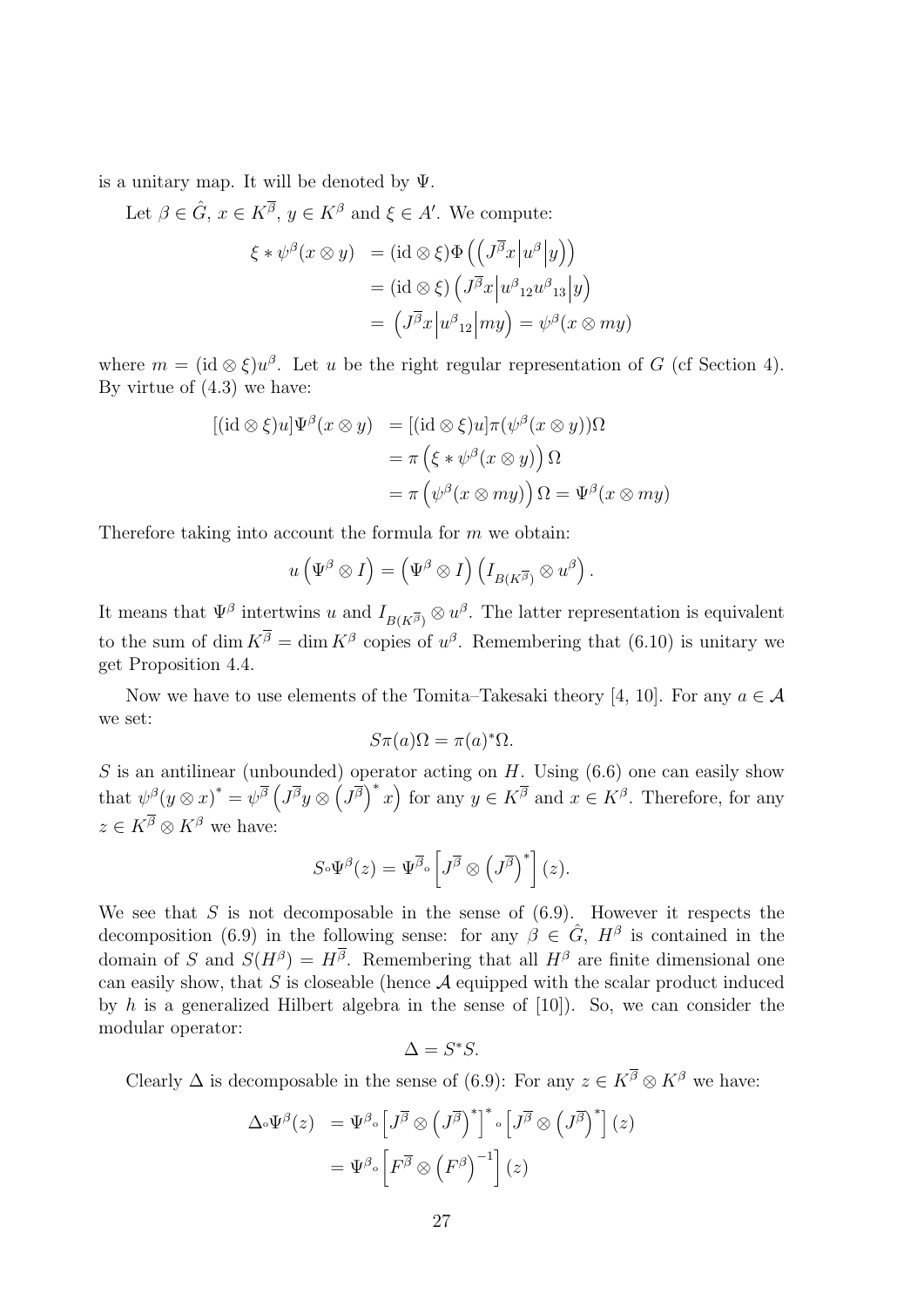and

$$
\Delta^{it} \circ \Psi^{\beta}(z) = \Psi^{\beta} \circ \left[ \left( F^{\overline{\beta}} \right)^{it} \otimes \left( F^{\beta} \right)^{-it} \right] (z)
$$

for any  $t \in \mathbf{R}$ .

According to the Tomita–Takesaki theory the modular automorphism group  $(\sigma_t)_{t \in \mathbb{R}}$ is introduced by the formula:

$$
\pi\left(\sigma_t(a)\right)\Omega = \Delta^{it}\pi(a)\Omega.
$$

In general the modular automorphisms act within the weak closure of the considered algebra, it turns out however, that in our case  $\sigma_t(\mathcal{A}) = \mathcal{A}$ . Indeed, comparing the two last formulae we see that for any  $z \in K^{\overline{\beta}} \otimes K^{\beta}$ 

$$
\sigma_t(\psi^\beta(z)) = \psi^\beta(z'). \tag{6.11}
$$

where  $z' = \left[ \left( F^{\overline{\beta}} \right)^{it} \otimes \left( F^{\beta} \right)^{-it} \right] (z)$ 

Let  $x, y \in K^{\beta}$  and  $z = J^{\beta}x \otimes y$ . Then (cf (6.5))  $z' = J^{\beta} (F^{\beta})^{it} x \otimes (F^{\beta})^{-it} y$ . Formula (6.11) shows now, that

$$
\sigma_t\left(\left(x\left|u^{\beta}\right|y\right)\right) = \left(\left(F^{\beta}\right)^{it} x\left|u^{\beta}\right|\left(F^{\beta}\right)^{-it} y\right).
$$

Therefore

$$
(\mathrm{id}\otimes\sigma_t)\left(u^{\beta}\right)=\left[\left(F^{\beta}\right)^{-it}\otimes I\right]u^{\beta}\left[\left(F^{\beta}\right)^{-it}\otimes I\right].\tag{6.12}
$$

Now we are able to give

**Proof of Theorem 1.4:** At first we introduce the family of linear functionals  $(f_z)_{z \in \mathbf{C}}$ . Let  $z \in \mathbb{C}$ . By definition  $f_z$  is the linear functional on A such that

$$
(\mathrm{id} \otimes f_z)u^{\beta} = \left(F^{\beta}\right)^{-z} \tag{6.13}
$$

for any  $\beta \in \hat{G}$ . The existence of such a functional follows easily from Proposition 5.1.

The right hand side of the above equation is a holomorphic function of  $z \in \mathbb{C}$ , so Statement 2 of Theorem 1.4 holds.

We shall prove, that

$$
\sigma_t(a) = f_{it} * a * f_{it} \tag{6.14}
$$

for any  $a \in \mathcal{A}$  and  $t \in \mathbf{R}$ . Indeed, denoting by  $\sigma_t$  $t'_t(a)$  the right hand side of  $(6.14)$  we easily verify that (id  $\otimes \sigma_t'$  $f_t u^{\beta} = (\mathrm{id} \otimes f_{it} \otimes \mathrm{id} \otimes f_{it}) u^{\beta}{}_{12} u^{\beta}{}_{13} u^{\beta}{}_{14}$  coincides with the right hand side of  $(6.12)$ . This way Statement 6 of Theorem 1.4 is proven (formula  $(1.21)$ ) coincides with the KMS-condition for the Haar measure).

Applying the counit e to the both sides of (6.14) we get  $f_{2it}(a) = e(\sigma_t(a))$ . It shows that for any  $t \in \mathbf{R}$ , the functional  $f_{2it}$  is a <sup>\*</sup>-character: for any  $a, b \in \mathcal{A}$ 

$$
f_{2it}(ab) = f_{2it}(a) f_{2it}(b)
$$
\n(6.15)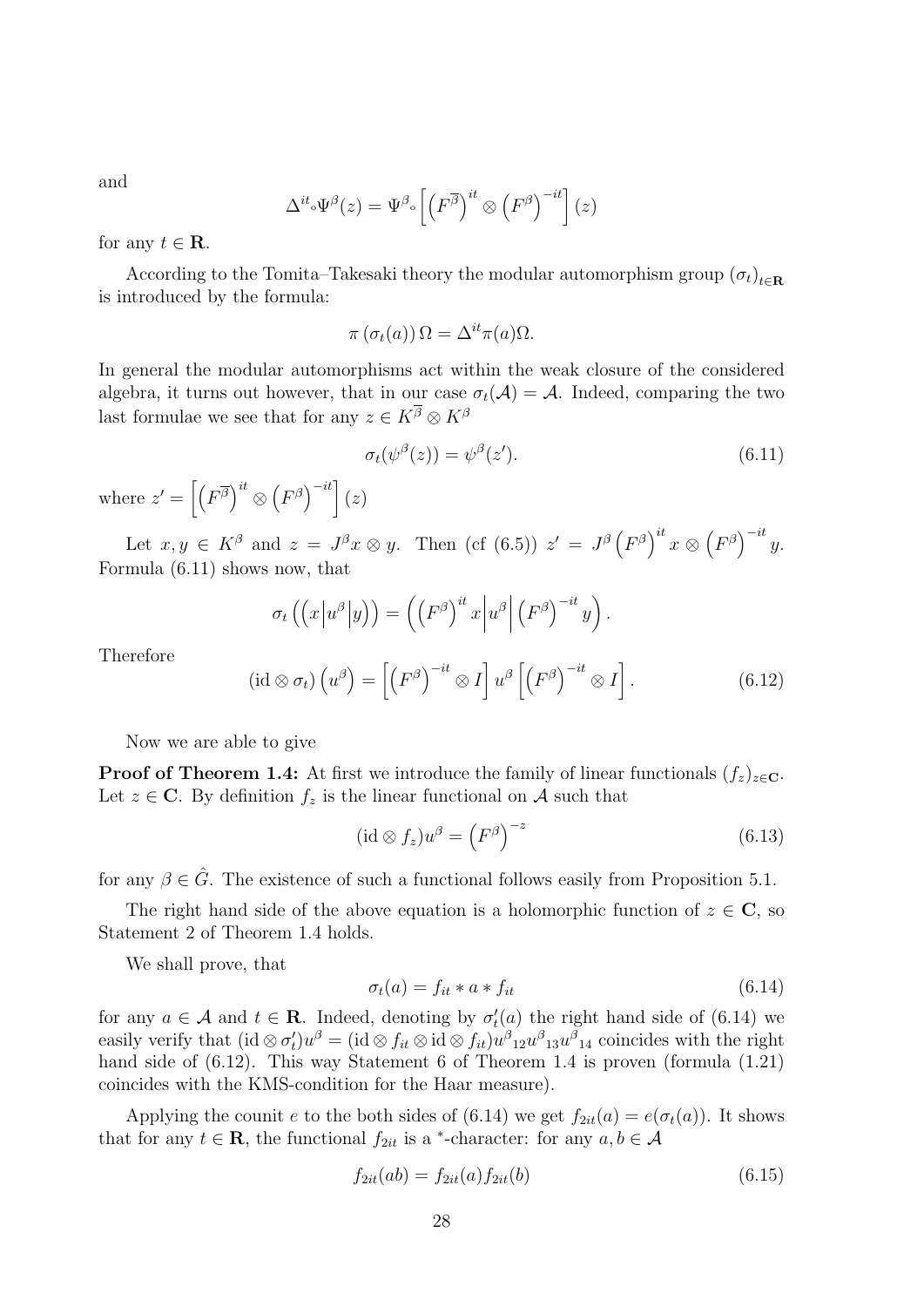$$
f_{2it}(a^*) = \overline{f_{2it}(a)}.\tag{6.16}
$$

By analytical continuation in (6.15), all functionals  $f_z$  ( $z \in \mathbb{C}$ ) are multiplicative. In particular Statement 1 holds:  $f_z(I) = 1$  (otherwise  $f_z$  would be zero in contradiction with definition  $(6.13)$ .

To prove Statement 3 we compute:

(id ⊗ f<sup>z</sup><sup>1</sup> ∗ f<sup>z</sup><sup>2</sup> )u <sup>β</sup> = (id ⊗ f<sup>z</sup><sup>1</sup> ⊗ f<sup>z</sup><sup>2</sup> )(id ⊗ Φ)u β = (id ⊗ f<sup>z</sup><sup>1</sup> ⊗ f<sup>z</sup><sup>2</sup> )u β <sup>12</sup>u β <sup>13</sup> = F β −z<sup>1</sup> F β −z<sup>2</sup> = F β −(z1+z2) = (id ⊗ f<sup>z</sup>1+z<sup>2</sup> )u β

and Statement 3 of Theorem 1.4 follows.

The formula (1.19) is the analytical continuation of (6.16). The formula (1.18) follows from (5.12). Indeed:

$$
(\mathrm{id} \otimes f_{z} \circ \kappa)u^{\beta} = (\mathrm{id} \otimes f_{z})\left(u^{\beta}\right)^{*} = \left[(\mathrm{id} \otimes f_{-\overline{z}})u^{\beta}\right]^{*}
$$

$$
= \left[\left(F^{\beta}\right)^{\overline{z}}\right]^{*} = \left(F^{\beta}\right)^{z} = (\mathrm{id} \otimes f_{-z})u^{\beta}.
$$

This way Statement 4 is proved.

Combining (6.1) with (6.6) one can easily show that

$$
\kappa ((x|u^{\alpha }|y)) = (y|u^{\alpha }|x^*)
$$
  
= 
$$
(J^{\alpha }y|u^{\overline{\alpha }}|(J^{\overline{\alpha }})^*x)
$$

for any  $x, y \in K^{\alpha}$ . Iterating this formula we get:

$$
\kappa^2 ((x|u^{\alpha}|y)) = (J^{\overline{\alpha}} (J^{\overline{\alpha}})^* x |u^{\alpha}| (J^{\overline{\alpha}})^* J^{\alpha}y)
$$
  
= 
$$
((F^{\alpha})^{-1} x |u^{\alpha}| F^{\alpha}y)
$$

**Therefore** 

$$
(\mathrm{id}\otimes\kappa^2)\,(u^{\alpha}) = \left[\left(F^{\alpha}\right)^{-1}\otimes I\right]u^{\alpha}\left[F^{\alpha}\otimes I\right] \tag{6.17}
$$

Now, denoting by  $\tau(a)$  the right hand side of (1.20) we easily verify that (id  $\otimes \tau$ ) $u^{\alpha}$  = (id  $\otimes f_1 \otimes \mathrm{id} \otimes f_{-1} u^{\alpha}_{12} u^{\alpha}_{13} u^{\alpha}_{14}$  coincides with the right hand side of (6.17). This way Statement 5 of Theorem 1.4 is proven.

Q.E.D.

The matrix elements of irreducible representations satisfy the famous Peter–Weyl orthonormality relations. Inserting  $J^{\alpha}x'$  and  $J^{\beta}x$  instead of  $x'$  and  $x$  in (6.7) we obtain:

$$
h\left(\left(x'|u^{\alpha}|y'\right)^{*}\left(x|u^{\beta}|y\right)\right) = \begin{cases} 0 & \text{if } \alpha \neq \beta\\ \frac{1}{M^{\beta}} \left(x'\left|\left(F^{\beta}\right)^{-1}\right|x\right)(y'|y) & \text{if } \alpha = \beta. \end{cases}
$$
(6.18)

and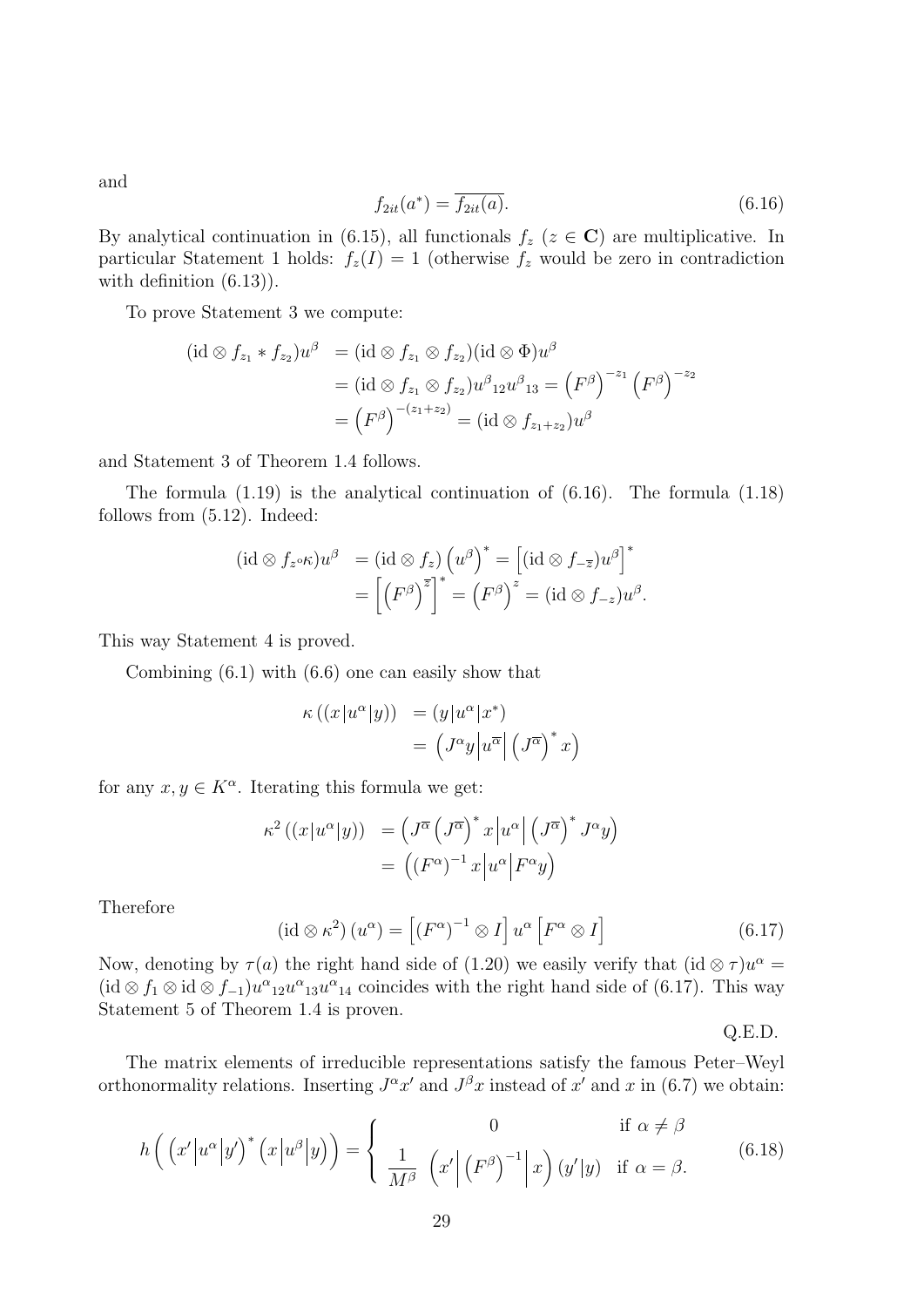Combining this result with (1.21) we get

$$
h\left(\left(x\left|u^{\beta}\right|y\right)\left(x'\left|u^{\alpha}\right|y'\right)^{*}\right) = \begin{cases} 0 & \text{if } \alpha \neq \beta\\ \frac{1}{M^{\beta}}\left(x'|x\right)\left(y'\left|F^{\beta}\right|y\right) & \text{if } \alpha = \beta. \end{cases}
$$
(6.19)

These formulae coincide with the ones in [13, Theorem 5.7.4]. They hold for any  $\alpha, \beta \in \hat{G}$ ,  $x, y \in K^{\beta}$  and  $x', y' \in K^{\alpha}$ .

## 7 Groups with faithful Haar measure

Throughout this Section we assume that  $G = (A, \Phi)$  is a compact quantum group and that the Haar measure  $h$  on  $G$  is faithful.

#### Proof of Theorem 1.6:

Ad 1. For any  $\omega \in A'$ ,  $x \in A$  and  $Q \in A \otimes A$  we set

$$
\rho_{\omega x}(Q) = (\omega \otimes h)(Q\Phi(x)) \tag{7.1}
$$

$$
\rho'_{\omega x}(Q) = (\omega \otimes h)(Q(I \otimes x)) \tag{7.2}
$$

Clearly  $\rho_{\omega x}$  and  $\rho'_{\omega x}$  are continuous linear functionals defined on  $A \otimes A$ . Let  $r_0$  be the linear operator acting on  $A \otimes A$ , defined on the domain  $D(r_0) = A \otimes_{\text{alg}} A$  by the formula

$$
r_0(a\otimes b)=(a\otimes I)\Phi(b)
$$

One can easily verify that

$$
\rho_{\omega x}(r_0(Q)) = \rho'_{\omega x}(Q) \tag{7.3}
$$

for any  $Q \in D(r_0)$ . We have to show that  $r_0$  is closeable. Assume that  $(Q_n)_{n=1,2,...}$  is a sequence of elements of  $D(r_0)$  such that  $Q_n \to 0$  and  $r_0(Q_n) \to R \in A \otimes A$ . Using (7.2), (7.3) and (7.1) we get

$$
(\omega \otimes h)(R\Phi(x)) = \rho_{\omega x}(R) = \lim_{\rho_{\omega x}(Q_n)} \rho_{\omega x}(r_0(Q_n))
$$
  
=  $\lim_{\rho_{\omega x}(Q_n)} \rho_{\omega x}(Q_n) = 0$ 

for any  $x \in A$  and  $\omega \in A'$ . Therefore  $(id \otimes h)(R\Phi(x)) = 0$  and  $(id \otimes h)(R\Phi(x)(y \otimes I)) = 0$ for any  $x, y \in A$ . Remembering that (1.7) is dense in  $A \otimes A$  we get  $(id \otimes h)(RR^*) = 0$ and  $R = 0$ . It shows, that  $r_0$  is closeable.

Let r be the closure of  $r_0$ . Then (cf  $(7.3)$ )

$$
\rho_{\omega x}(r(Q)) = \rho_{\omega x}'(Q)
$$

for any  $Q \in D(r)$ . Let  $Q \in \text{ker } r$ . Then  $\rho'_{\omega x}(Q) = (\omega \otimes h)(Q(I \otimes x)) = 0$  for any  $\omega \in A'$ and  $x \in A$ . Therefore  $(id \otimes h)(Q(I \otimes x)) = 0$ ,  $(id \otimes h)(Q(y \otimes x)) = 0$  for any  $x, y \in A$ ,  $(id \otimes h)(QQ^*) = 0$  and  $Q = 0$ .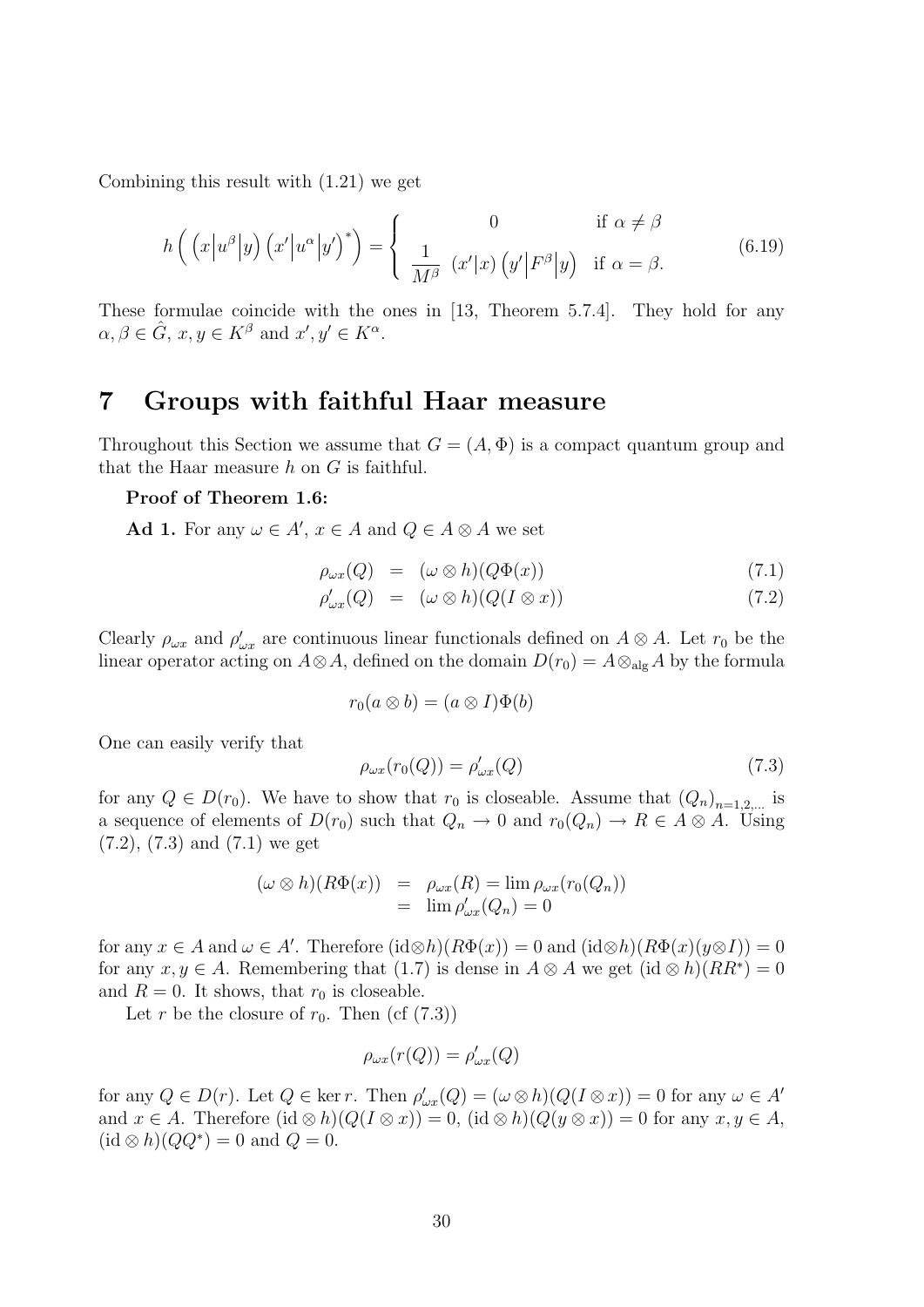In the similar way one can prove the existence of the mapping s and the triviality of its closure. To this end, instead of (7.1) and (7.2), one has to consider the functionals

$$
\rho_{\omega x}(Q) = (h \otimes \omega)(Q\Phi(x)),
$$
  

$$
\rho_{\omega x}'(Q) = (h \otimes \omega)(Q(x \otimes I)).
$$

We left to the reader the details of this part of the proof.

Ad 2. Let  $a \in A$  and  $\Phi(a) \in A \otimes_{\text{alg}} A$ . Inserting  $b = u_{kl}^{\alpha}$  in (4.14) we see that the set

$$
\left\{\sum_{r=1}^{N_{\alpha}} u_{kr}^{\alpha} h(a^* u_{rl}^{\alpha}) : \ \alpha \in \hat{G}, \ k, l = 1, 2, \dots, N_{\alpha}\right\}
$$

is contained in a finite-dimensional linear subspace of A. Remembering that elements (5.4) are linearly independent we see that there exists a finite subset  $F \subset \hat{G}$  such that

$$
h(a^*u_{rl}^\alpha) = 0
$$

for all  $\alpha \in \hat{G} - F$  and  $r, l = 1, 2, \ldots, N_{\alpha}$ . It shows that  $\pi(a) \Omega \perp H^{\alpha}$  for all  $\alpha \in \hat{G} - F$ . By virtue of (6.9)

$$
\pi(a)\Omega \in \sum_{\alpha \in F} \mathcal{H}^{\alpha}.
$$

Remembering that h is faithful one can show that  $a$  is a linear combination of elements  $u_{rl}^{\alpha}$  ( $\alpha \in F$ ,  $r, l = 1, 2, ..., N_{\alpha}$ ). Therefore  $a \in \mathcal{A}$ . This way we showed that

$$
\{a\in A: \Phi(a)\in A\otimes_{\text{alg}} A\}\subset \mathcal{A}.
$$

The converse inclusion is obvious.

Ad 3 and 4. We shall use the holomorphic family  $(f_z)_{z \in \mathbf{C}}$  of linear multiplicative functionals on A introduced in the previous section. For any  $a \in A$  and  $t \in \mathbb{R}$  we set

$$
\sigma_t(a) = f_{it} * a * f_{it}, \qquad (7.4)
$$

$$
\tau_t(a) = f_{it} * a * f_{-it}, \qquad (7.5)
$$

$$
R(a) = \kappa (f_{\frac{1}{2}} * a * f_{-\frac{1}{2}}). \tag{7.6}
$$

Using Theorem 1.4 of [13] one can easily verify that  $(\sigma_t)_{t \in \mathbf{R}}$  and  $(\tau_t)_{t \in \mathbf{R}}$  are oneparameter groups of \*-automorphisms and R is an antiisomorphism of the \*-algebra A. Moreover  $R\tau_t(a) = \tau_t R(a)$  and

$$
h(\sigma_t(a)) = h(a),
$$
  
\n
$$
h(\tau_t(a)) = h(a),
$$
  
\n
$$
h(R(a)) = h(a)
$$

for any  $a \in \mathcal{A}$  and  $t \in \mathbf{R}$ . Therefore  $\sigma_t$ ,  $\tau_t$  and R are unitarily implemented

$$
\pi(\sigma_t(a)) = \Delta^{it}\pi(a)\Delta^{-it},
$$
  
\n
$$
\pi(\tau_t(a)) = Q^{2it}\pi(a)Q^{-2it},
$$
  
\n
$$
\pi(R(a)) = Z\pi(a^*)Z^*,
$$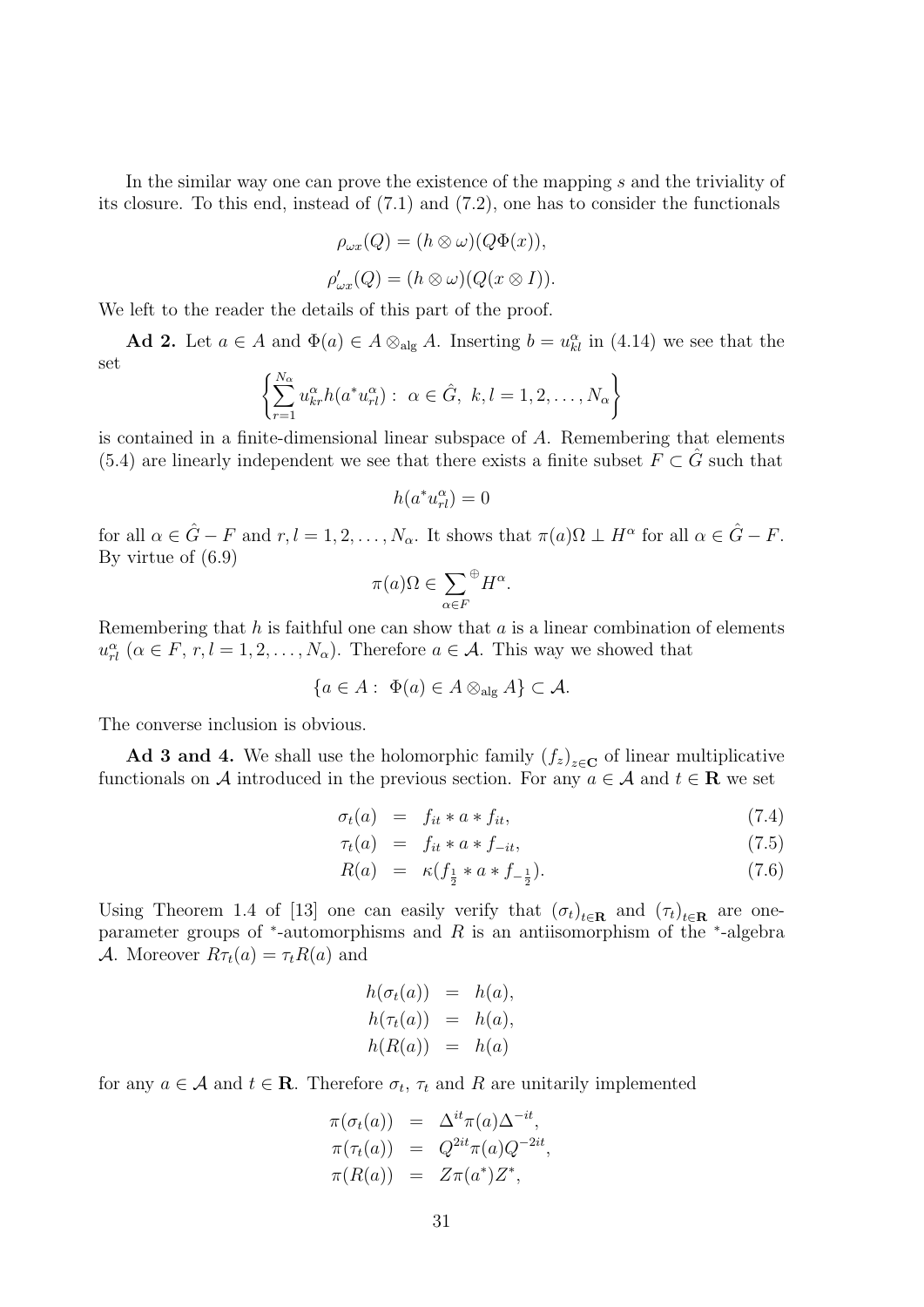where  $\pi$  is the GNS-representation of A introduced in Section 4,  $\Delta$  and Q are strictly positive selfadjoint operators and Z is an antiunitary operator acting on H.

We assumed that h is faithful. So is  $\pi$  and the above relations show that  $\sigma_t$ ,  $\tau_t$  and R are norm preserving and admit continuous extensions to the whole A.

Statement 3 follows immediately from the formula (1.21).

Combining (7.5) and (7.6) we see that

$$
\kappa(a) = R(\tau_{i/2}(a))\tag{7.7}
$$

for any  $a \in \mathcal{A}$ . To show that  $D(\overline{\kappa}) = D(\tau_{i/2})$ , it is sufficient to prove that  $\mathcal{A}$  is a core for  $\tau_{i/2}$ . We shall use a regularization operator. Let n be a natural number. For any  $a \in A$  we set

$$
R_n(a) = \frac{n}{\sqrt{\pi}} \int_{\mathbf{R}} e^{-n^2 t^2} \tau_{t/2}(a) dt.
$$

We know that  $\tau_t(a)$  depends continuously on t. Therefore  $||R_n(a) - a|| \to 0$ , when  $n \to \infty$ . Taking into account (7.5) one can easily show, that  $R_n\mathcal{A} \subset \mathcal{A}$ . One should notice that  $||R_n(a)|| \le ||a||$ . Moreover  $R_n(a) \in D(\tau_{i/2})$  and  $||\tau_{i/2}(R_n(a))|| \le e^{n^2}||a||$ . Indeed  $\tau_{i/2}R_n = \frac{n}{\sqrt{\pi}} \int \exp[-n^2(t-i)^2]\tau_{t/2}dt$ ,  $\|\tau_{i/2}R_n\| \le \frac{n}{\sqrt{\pi}} \int |\exp[-n^2(t-i)^2]|dt$  and the estimate follows.

Let  $a \in D(\tau_{i/2}), b = \tau_{i/2}(a)$  and  $\epsilon > 0$ . Then for sufficiently large n we have

$$
||R_n(a) - a|| \le \frac{\epsilon}{2}, \qquad ||R_n(b) - b|| \le \frac{\epsilon}{2}.
$$

Clearly  $\tau_{i/2}R_n(a) = R_n(b)$ . We know that A is dense in A. Let  $a_{\epsilon}$  be an element of A such that

$$
||a_{\epsilon} - a|| \leq \frac{\epsilon}{2} e^{-n^2}.
$$

Then  $R_n(a_\epsilon) \in \mathcal{A}$  and using the above estimates we have

$$
||R_n(a_{\epsilon}) - a|| \le ||R_n(a_{\epsilon} - a)|| + ||R_n(a) - a|| \le \frac{\epsilon}{2}(e^{-n^2} + 1) \le \epsilon,
$$
  

$$
||\tau_{i/2}(R_n(a_{\epsilon})) - b|| \le ||\tau_{i/2}R_n(a_{\epsilon} - a)|| + ||R_n(b) - b|| \le \epsilon.
$$

It shows that the closure of  $\tau_{i/2}|\mathcal{A}$  coincides with  $\tau_{i/2}$  and the statement follows.

Let  $a=u_{rs}^{\beta}$ \* and  $b = u_{kl}^{\alpha}$  (where  $\alpha, \beta \in \hat{G}$ ,  $r, s = 1, 2, ..., N_{\beta}$  and  $k, l = 1, 2, ..., N_{\alpha}$ ). Using  $(5.3)$ ,  $(5.12)$  and the orthonormality relations  $(6.18)$ ,  $(6.19)$  one can check that

$$
\kappa(b * ha) = a * hb,
$$
  

$$
\kappa(bh * a) = ha * b.
$$

By linearity these relations hold for any  $a, b \in \mathcal{A}$ . Remembering that  $\mathcal A$  is dense in A we get the remaining part of Statement 4.

The proof of Theorem 1.6 is complete.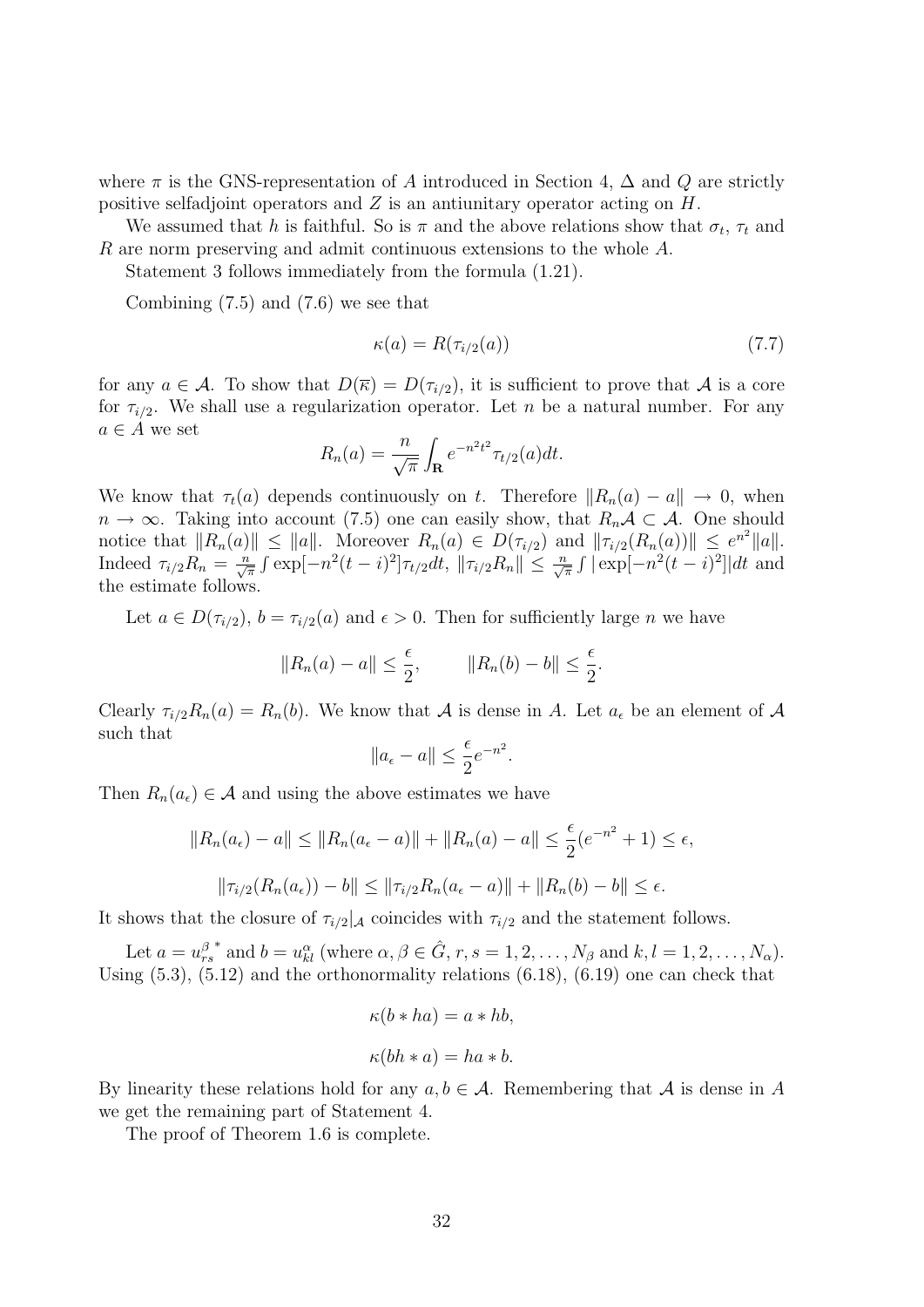### References

- [1] W. Arveson: An invitation to C<sup>\*</sup>-algebra, Springer-Verlag New York, Heidelberg, Berlin 1976
- [2] S. Baaj and G. Scandalis: Unitaires multiplicative et dualité pour les produits croisés de C<sup>\*</sup>-algèbres. Ann. Scient. Éc. norm. Sup., 4<sup>e</sup> série, t. 26 (1993), 425 – 488
- [3] A.O. Barut and R. Raczka: Theory of group representations and applications. Warszawa PWN – Polish Scientific Publishers 1977
- [4] O. Bratteli and D. Robinson: Operator Algebras and Quantum Statistical Mechanics I Springer-Verlag
- [5] K. Maurin: Methods of Hilbert spaces, Warszawa 1967
- [6] T. Masuda, Y. Nakagami and S.L. Woronowicz: A C<sup>∗</sup> -algebraic framework for the quantum groups.
- [7] G.K. Pedersen: C<sup>\*</sup>-algebras and their automorphism groups. Academic Press, London, New York, San Francisco 1979
- [8] P. Podles´ and S.L. Woronowicz: Quantum deformation of Lorentz group. *Commun.* Math. Phys. 130, 381–431 (1990)
- [9] M.E. Sweedler: Hopf algebras, Benjamin, New York 1969
- [10] M. Takesaki: Tomita's Theory of Modular Hilbert Algebras and its Applications, Lecture Notes in Mathematics 128, Springer-Verlag 1970
- [11] S.L. Woronowicz: Pseudospaces, pseudogroups and Pontryagin duality. Proceedings of the International Conference on Mathematical Physics, Lausanne 1979. Lecture Notes in Physics, Vol. 116. Berlin, Heidelberg, New York: Springer
- [12] S.L. Woronowicz: Twisted  $SU(2)$  group. An example of a non-commutative differential calculus. Publications of RIMS Kyoto University, Vol 23, No. 1 (1987) 117–181
- [13] S.L. Woronowicz: Compact matrix pseudogroup. Commun. Math. Phys. 111 (1987) 613–665
- [14] S.L. Woronowicz: Tannaka Krein duality for compact matrix pseudogroups. Twisted  $SU(N)$  groups. Invent. math 93, 35–76 (1988)
- [15] S.L. Woronowicz: Differential calculus on compact matrix pseudogroups (quantum groups). Commun. Math. Phys. 122, 125–170 (1989)
- [16] S.L. Woronowicz: Unbounded elements affiliated with  $C^*$ -algebras and noncompact quantum groups. Commun. Math. Phys. 136, 399–432 (1991)